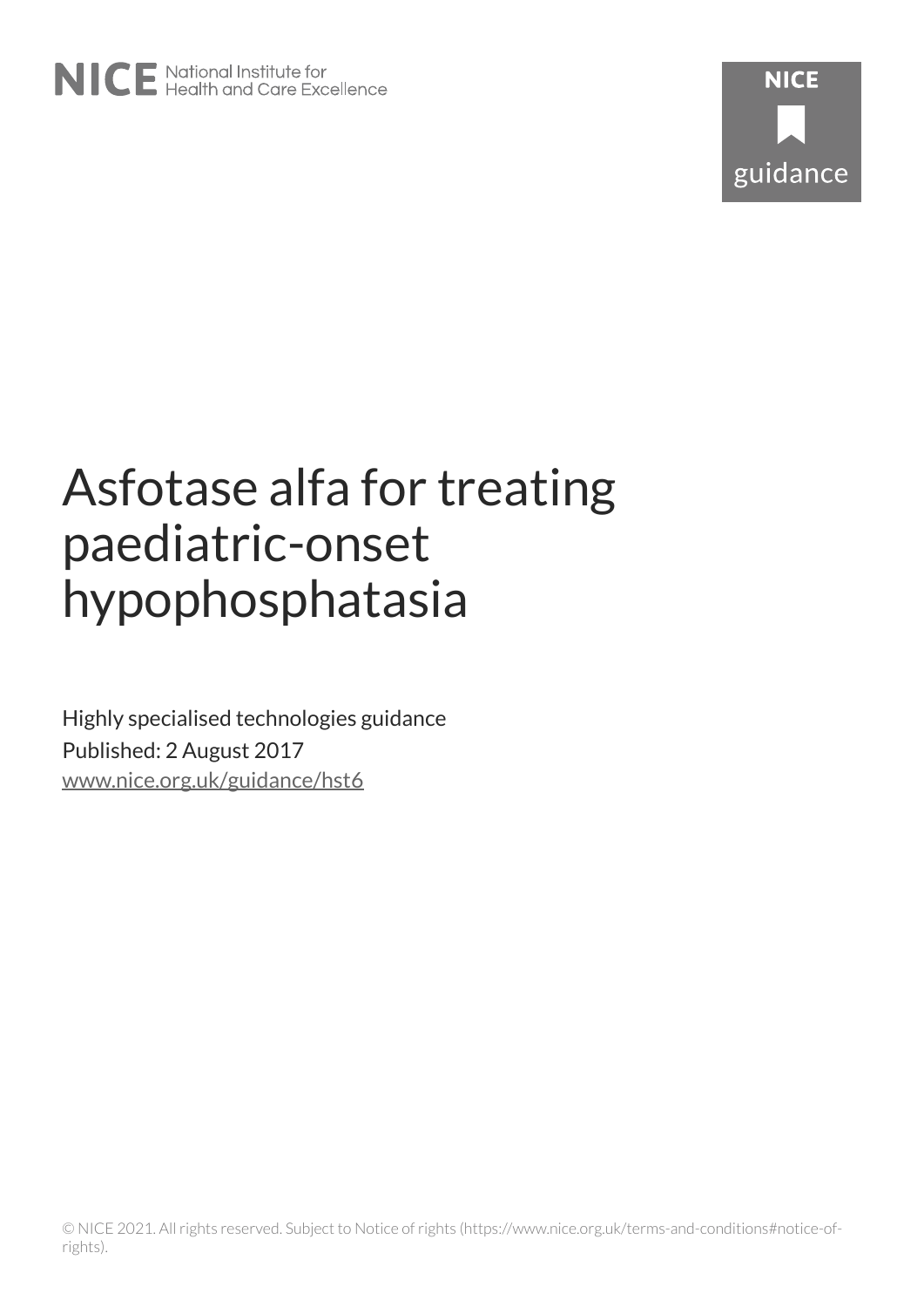## Your responsibility

The recommendations in this guidance represent the view of NICE, arrived at after careful consideration of the evidence available. When exercising their judgement, health professionals are expected to take this guidance fully into account, alongside the individual needs, preferences and values of their patients. The application of the recommendations in this guidance are at the discretion of health professionals and their individual patients and do not override the responsibility of healthcare professionals to make decisions appropriate to the circumstances of the individual patient, in consultation with the patient and/or their carer or guardian.

Commissioners and/or providers have a responsibility to provide the funding required to enable the guidance to be applied when individual health professionals and their patients wish to use it, in accordance with the NHS Constitution. They should do so in light of their duties to have due regard to the need to eliminate unlawful discrimination, to advance equality of opportunity and to reduce health inequalities.

Commissioners and providers have a responsibility to promote an environmentally sustainable health and care system and should [assess and reduce the environmental impact of implementing](https://www.nice.org.uk/about/who-we-are/sustainability)  [NICE recommendations w](https://www.nice.org.uk/about/who-we-are/sustainability)herever possible.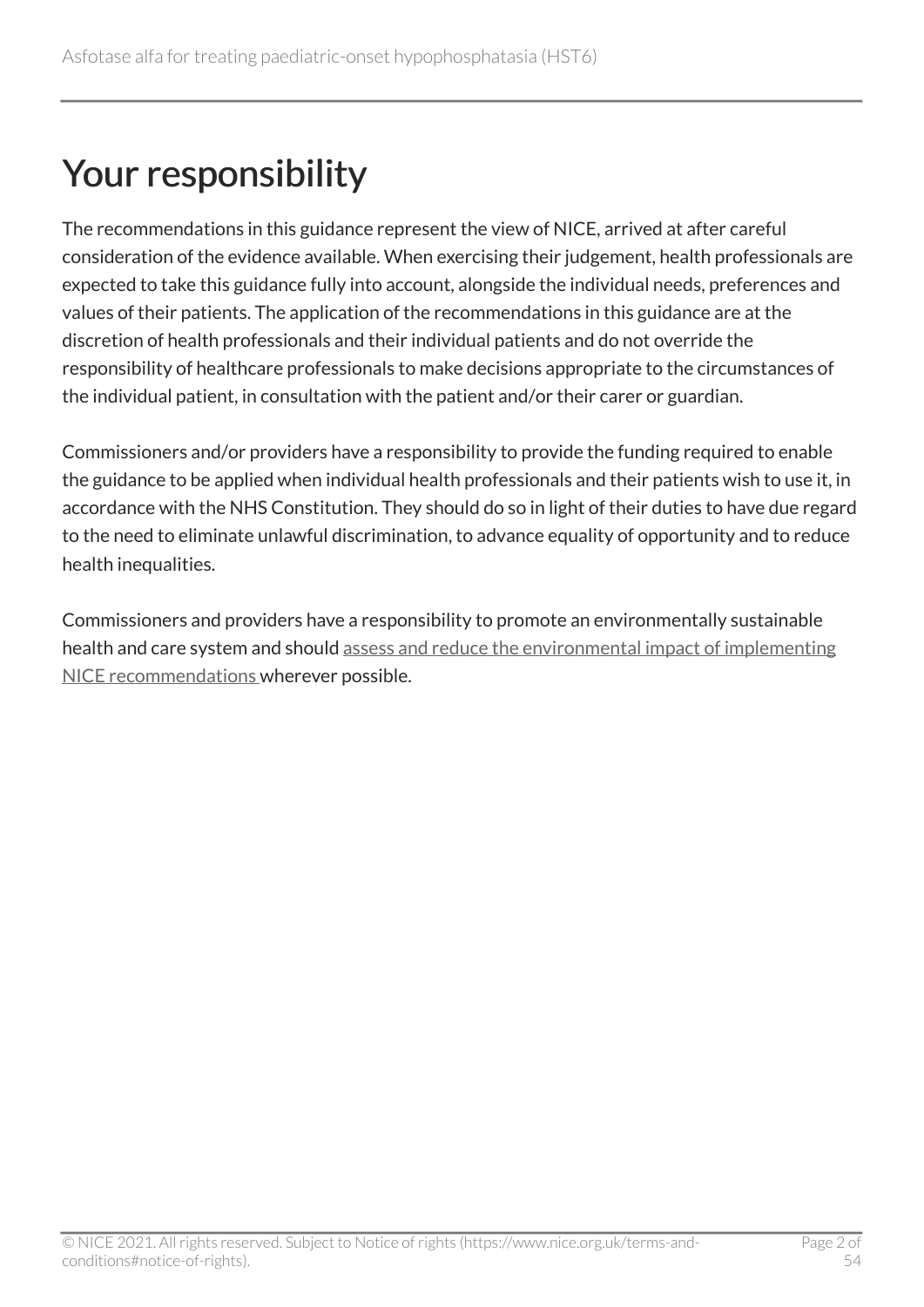## **Contents**

| Impact of the technology beyond direct health benefits and on the delivery of the specialised service  42 |  |
|-----------------------------------------------------------------------------------------------------------|--|
|                                                                                                           |  |
|                                                                                                           |  |
|                                                                                                           |  |
|                                                                                                           |  |
|                                                                                                           |  |
|                                                                                                           |  |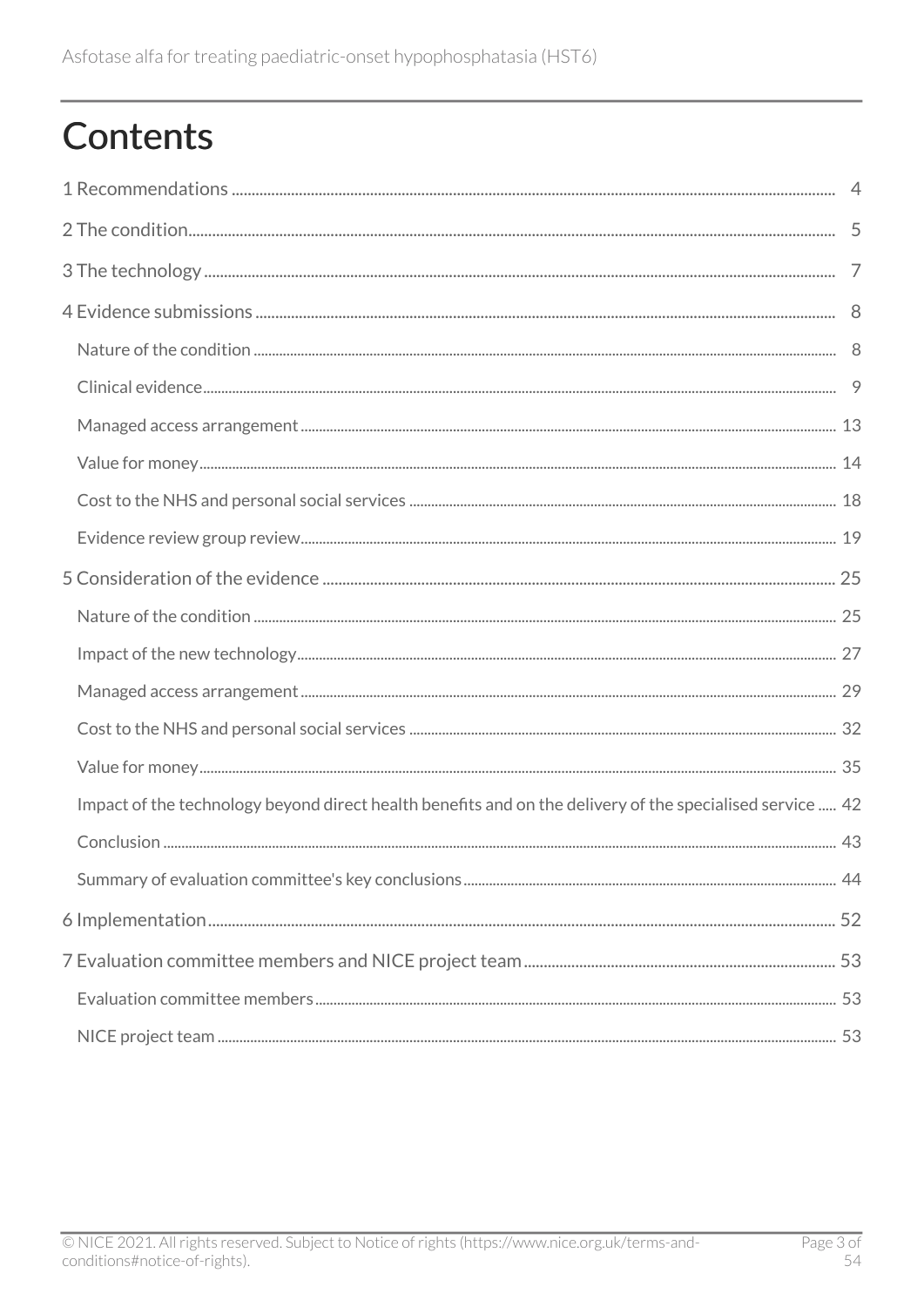## <span id="page-3-0"></span>1 Recommendations

- 1.1 Asfotase alfa is recommended as an option for treating paediatric-onset hypophosphatasia only:
	- for people who meet the criteria for treatment within the managed access [arrangement](http://www.nice.org.uk/guidance/hst6/resources) (see [section](#page-12-0) 4.18), and
	- for the duration of this arrangement and in line with the other conditions it specifies, and
	- when the company provides asfotase alfa with the confidential commercial terms agreed with NHS England.
- 1.2 These recommendations are not intended to affect treatment with asfotase alfa that was started in the NHS before this guidance was published. People having treatment outside these recommendations may continue without change to the funding arrangements in place for them before this guidance was published, until they and their NHS clinician consider it appropriate to stop. For children and young people, this decision should be made jointly by the clinician and the child or young person or the child or young person's parents or carers.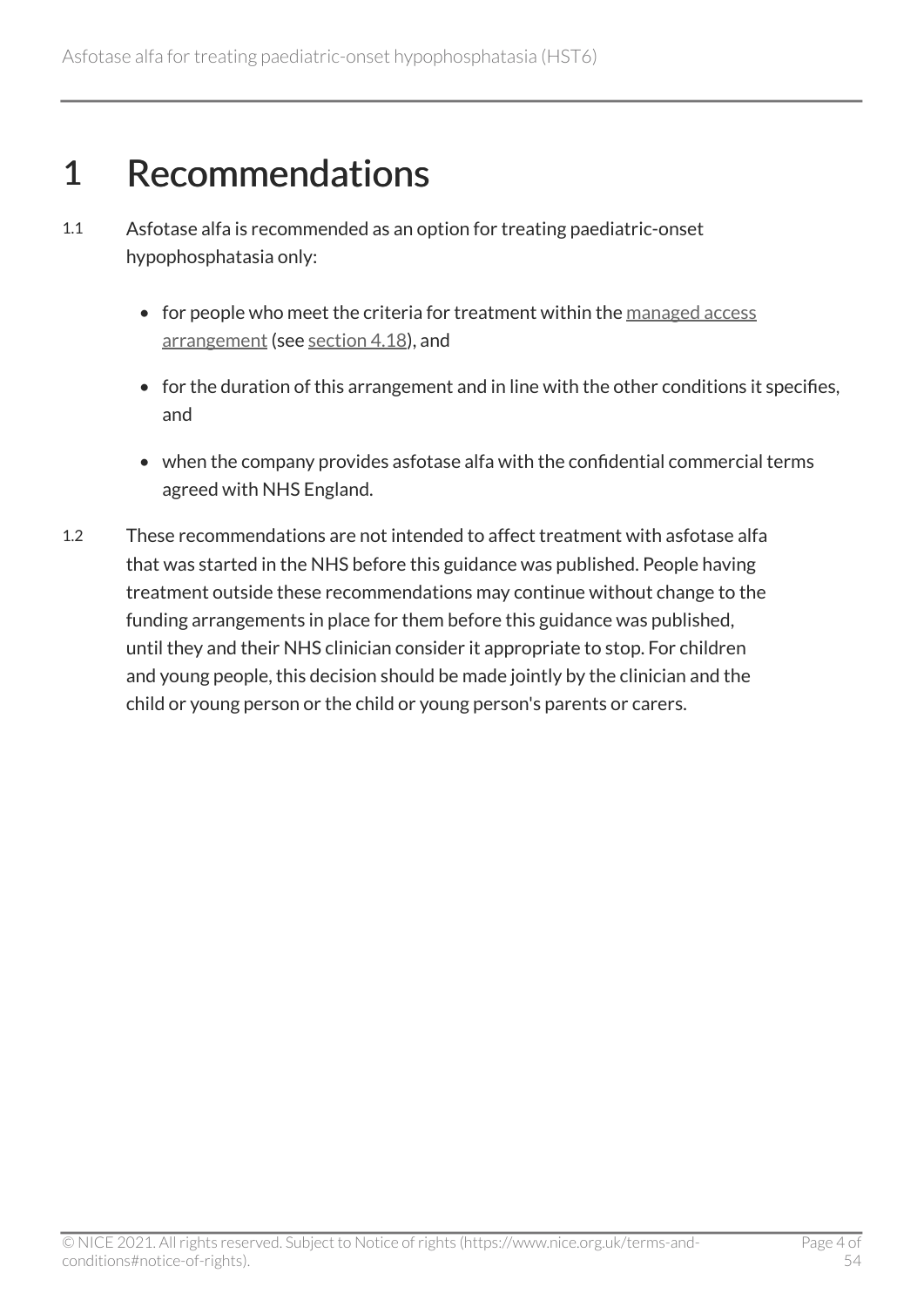## <span id="page-4-0"></span>2 The condition

- 2.1 Hypophosphatasia is a genetic disorder caused by mutations in the tissue nonspecific alkaline phosphatase (TNSALP) gene, which reduce its activity. This causes disruption of mineralisation, a process in which calcium and phosphorous are deposited in developing bones and teeth. Several clinical forms of hypophosphatasia are currently recognised:
	- perinatal onset (onset before or at birth)
	- infantile onset (onset at 0–6 months)
	- juvenile onset (also referred to as childhood-onset; onset between 6 months and 17 years)
	- adult onset (onset at 18 years and over) and
	- odontohypophosphatasia (only dental symptoms).

Paediatric-onset hypophosphatasia includes everyone with hypophosphatasia of perinatal, infantile, or juvenile onset.

- 2.2 The signs and symptoms of hypophosphatasia vary widely and can appear any time from before birth to adulthood. These include rickets, softening and weakening of the bones (osteomalacia), bone deformity and a greater incidence of fractures. Hypophosphatasia can also lead to chronic debilitating pain, muscle weakness, generalised seizures because of vitamin B6 deficiency, and renal and respiratory complications. The most severe forms of the condition tend to occur before birth and in early infancy. People who present with hypophosphatasia in the first 6 months of life (that is, people with perinatal- or infantile-onset disease) have a high mortality rate. About 50–100% of babies die within the first year of life, primarily because of respiratory failure. Juvenile-onset hypophosphatasia that develops later in childhood is associated with a substantially lower mortality rate than the form that appears in infancy, but is often debilitating and leads to bone deformities that may result in delayed walking, limb weaknesses, skeletal pain and non-traumatic fractures.
- 2.3 The prevalence of severe forms of hypophosphatasia is unknown in England.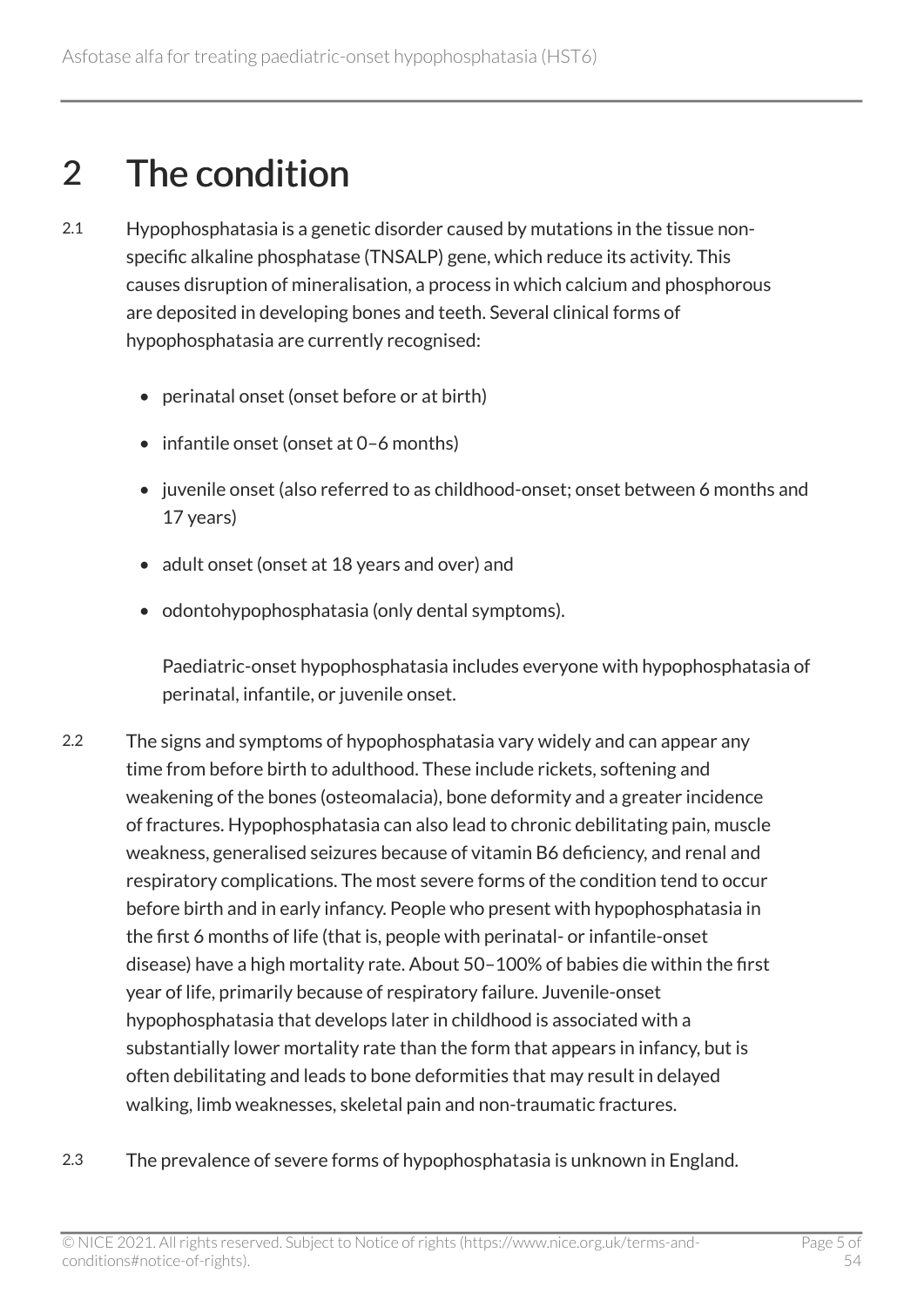However, in Europe, the rate is estimated as 1 per 300,000 live births. Milder forms, in which signs and symptoms have a later onset, are more common and are estimated to be present in 1 per 6,370 of the population. The evidence submissions NICE received from the company and clinical experts estimated that between 1 and 7 people are diagnosed with perinatal- and infantile-onset hypophosphatasia each year in England.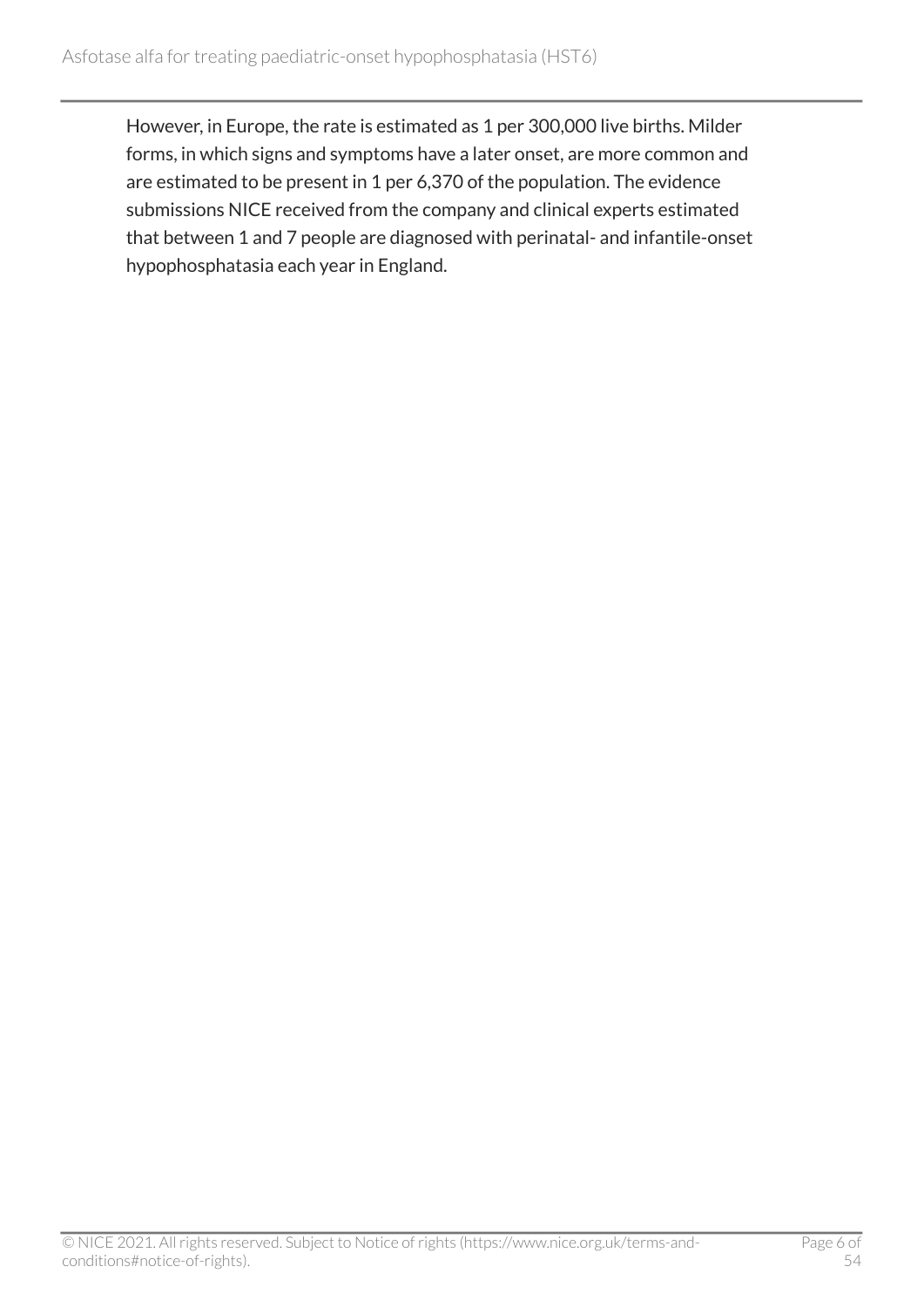## <span id="page-6-0"></span>3 The technology

- 3.1 Asfotase alfa (Strensiq, Alexion Pharma UK) is a targeted enzyme replacement therapy designed to restore the regulation of metabolic processes in the bones and teeth, and to reduce complications of dysregulated bone mineral metabolism. Asfotase alfa is administered by subcutaneous injection.
- 3.2 Asfotase alfa has a marketing authorisation under exceptional circumstances in the UK 'for long-term enzyme replacement therapy in patients with paediatriconset hypophosphatasia to treat the bone manifestations of the disease'. Treatment should be started by a physician experienced in the management of metabolic or bone disorders. The recommended dosage of asfotase alfa is 2 mg/ kg 3 times per week, or 1 mg/kg 6 times per week. For full details of the recommended dosage regimens of asfotase alfa, see the summary of product characteristics.
- 3.3 The summary of product characteristics lists the following very common adverse reactions for asfotase alfa: contusion, erythema, headache, injectionsite reactions, irritability, pain in extremity and pyrexia. For full details of adverse reactions and contraindications, see the summary of product characteristics.
- 3.4 Asfotase alfa is available in vials of 40 mg/ml and 100 mg/ml. The cost of asfotase alfa is £58.80 per mg (excluding VAT; company's evidence submission). The cost of 52 weeks of treatment, assuming an average weight of 19.3 kg, is £366,912 per patient (excluding VAT). The company has proposed that asfotase alfa will be made available under commercial terms agreed with NHS England (including a price offer, per-patient cost cap and other commercial terms). The details of the commercial terms are commercial in confidence.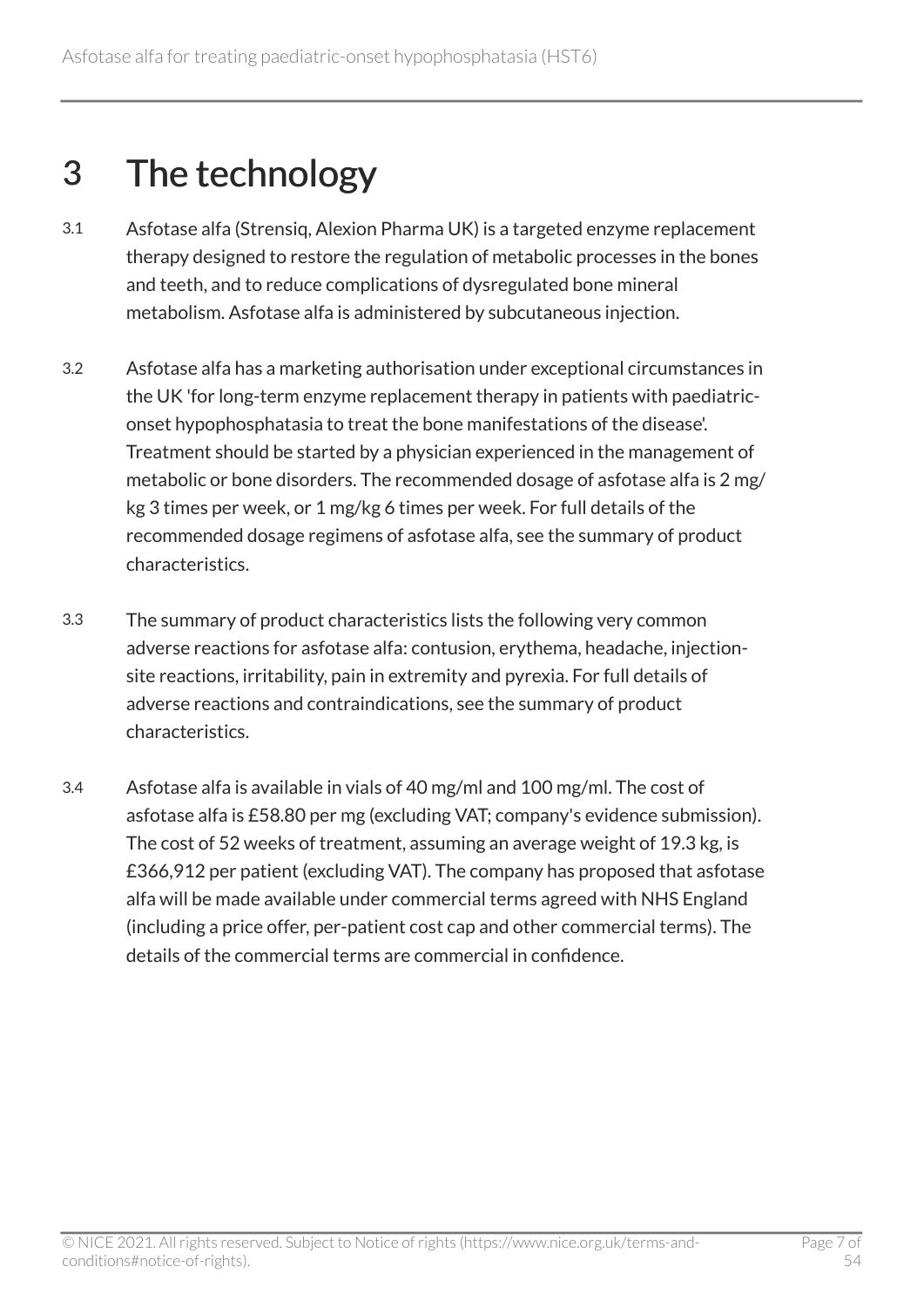## <span id="page-7-0"></span>4 Evidence submissions

The evaluation committee [\(section 7\)](#page-52-1) considered evidence submitted by Alexion, a review of this submission by the evidence review group (ERG) and evidence submitted by clinical experts, patient experts and NHS England.

## <span id="page-7-1"></span>Nature of the condition

- 4.1 Patient experts and patient groups described how hypophosphatasia can have a profound effect on health-related quality of life.
	- For people with perinatal- and infantile-onset hypophosphatasia, respiratory compromise and seizures have the greatest effect on health-related quality of life. Babies who survive have significant ongoing morbidity and may still need invasive ventilation, further impairing health-related quality of life.
	- Functional disability and pain were identified as the most burdensome aspects of juvenile-onset hypophosphatasia that affect health-related quality of life. They highlighted that many children with hypophosphatasia have difficulties with pain and mobility, and are therefore unable to take part in activities such as playing with friends or attending school. The emotional wellbeing of young people with hypophosphatasia may also be affected as they become more conscious of their condition (for example, experts noted that they may have anxiety or depression).
	- Adults with paediatric-onset hypophosphatasia are often unable to work because of mobility problems and the need to have numerous surgical procedures during their lives.
	- There is also a large burden on carers of people affected by hypophosphatasia, particularly carers of babies. There is a significant emotional effect on families because of the high risk of death associated with infantile-onset hypophosphatasia and the difficulty in parents accepting their child's condition. Carers are likely to spend many days in hospital with their child, which reduces time with other family members and results in time away from work (or stopping work entirely). The daily lives of carers are affected because of the child's seizures and the need to regularly monitor oxygen levels.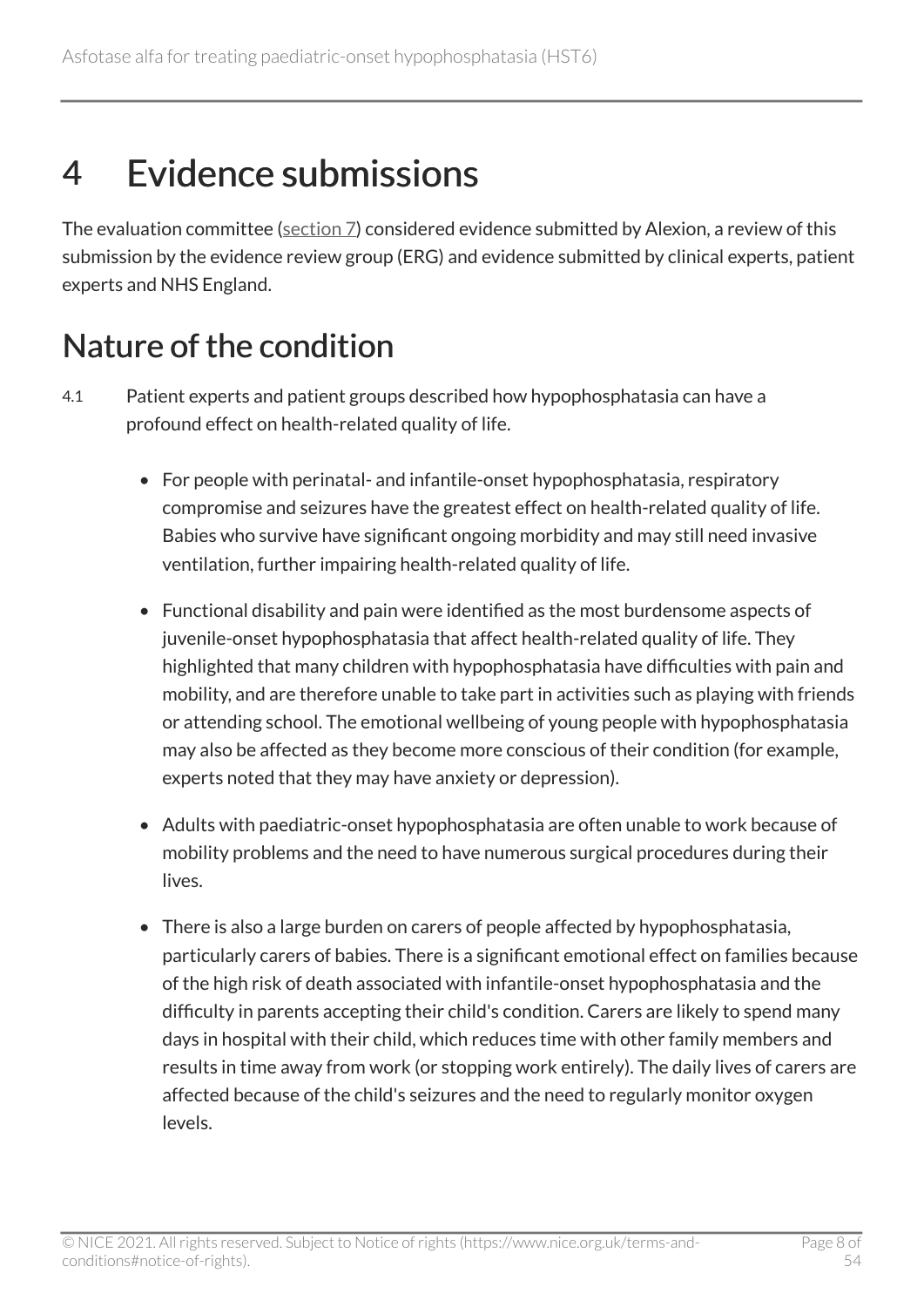- Patient experts highlighted that because of the limited numbers of centres treating hypophosphatasia in England, long journeys for appointments or inpatient stays may be needed regularly. This sometimes leads to families relocating.
- 4.2 For people with perinatal- and infantile-onset hypophosphatasia, treatments that can help prolong survival are of considerable importance; improving health-related quality of life is viewed as a secondary consideration by parents and healthcare professionals. A patient group highlighted that the parents of 1 infant understood that, without asfotase alfa, their child was unlikely to survive to 9 months.

## <span id="page-8-0"></span>Clinical evidence

- 4.3 The company did a systematic literature review to identify studies evaluating the clinical effectiveness of asfotase alfa for treating paediatric-onset hypophosphatasia. It found 4 open-label phase II studies of asfotase alfa (2 of which had associated extension studies):
	- ENB-002-08, a non-randomised 24-week single-arm study in 11 people of 36 months and under with infantile-onset hypophosphatasia.
	- ENB-003-08, an extension study of ENB-002-08 that is evaluating 10 people for up to 5 years.
	- ENB-010-10, a non-randomised, dose-comparison study of asfotase alfa treatment for up to 48 months in 59 people of 5 years and under with infantile-onset hypophosphatasia.
	- ENB-006-09, a randomised 24-week dose-comparison study in 13 people of 5–12 years with infantile- or juvenile-onset hypophosphatasia.
	- ENB-008-10, an extension study of ENB-006-09 that is evaluating 12 people for up to 5 years.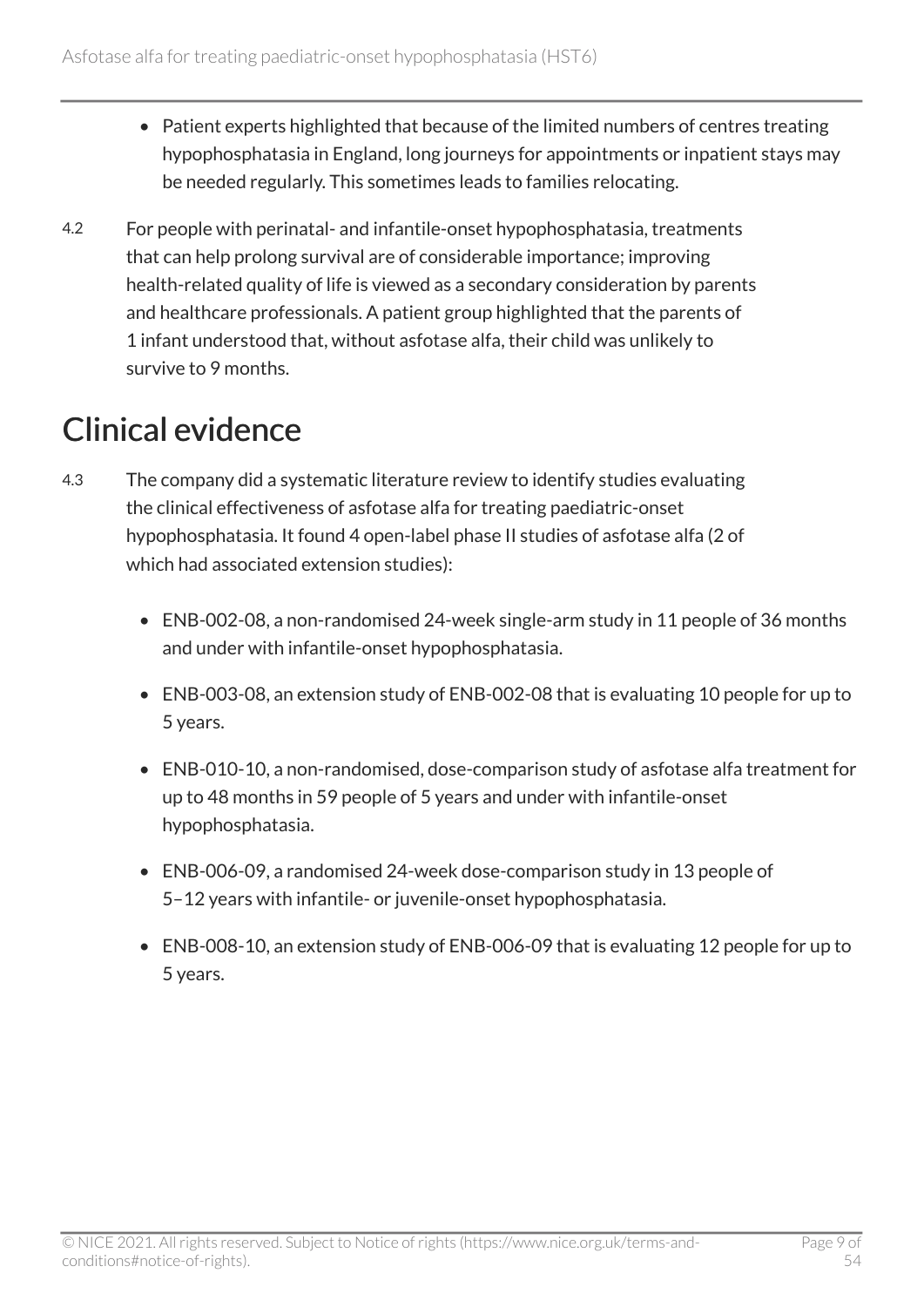• ENB-009-10, a randomised, 24-week concurrent control study in 19 people of 13–66 years with paediatric-onset hypophosphatasia.

Only ENB-002-08 and ENB-006-09 have finished. The company stated that patients included in the studies of asfotase alfa presented with clinical symptoms that were characteristic of their age at onset of hypophosphatasia and enrolment, and that a broad range of outcome measures were collected across studies to reflect the symptoms of the disease in each age group.

- 4.4 The company also identified 3 retrospective non-interventional studies:
	- ENB-011-10, a retrospective natural history study of babies with severe perinatal- and infantile-onset hypophosphatasia. Data on survival and the need for invasive ventilation were taken from medical records of children up to 5 years.
	- ALX-HPP-502, a retrospective natural history study of children with juvenile-onset hypophosphatasia (5–15 years). The study focused on functional assessments of physical abilities, changes in growth (height and weight) and skeletal improvement (severity of rickets).
	- ALX-HPP-502s, a single-centre substudy of ALX-HPP-502. Data for additional functional measures were taken from medical records and videos were obtained from a longitudinal natural history database to characterise gait.
- 4.5 The primary outcome of ENB-002-08 and ENB-010-10 was change in severity of rickets on skeletal radiographs from baseline to week 24, measured by the Radiographic Global Impression of Change (RGI-C) scale. The RGI-C is a 7-point rating scale that ranges from −3 (indicates severe worsening of hypophosphatasia-associated rickets) to +3 (indicates complete or near complete healing of hypophosphatasia-associated rickets). An RGI-C score of +2 or more is considered to be a response to treatment in people with hypophosphatasia. Secondary outcomes included height and weight Z-scores and the number of people needing respiratory support. The Z-score indicates how many standard deviations an infant's height or weight is from the mean of the general population.
- 4.6 In ENB-002-08, treatment with asfotase alfa resulted in a mean change in RGI-C scores from baseline to week 24 of +1.67 and median change of +2.00 (p=0.0039). Most people had an RGI-C score between +2 and +3 (7 out of 11; 63.6%). No patients had an RGI-C score of +3 by week 24 ('complete or near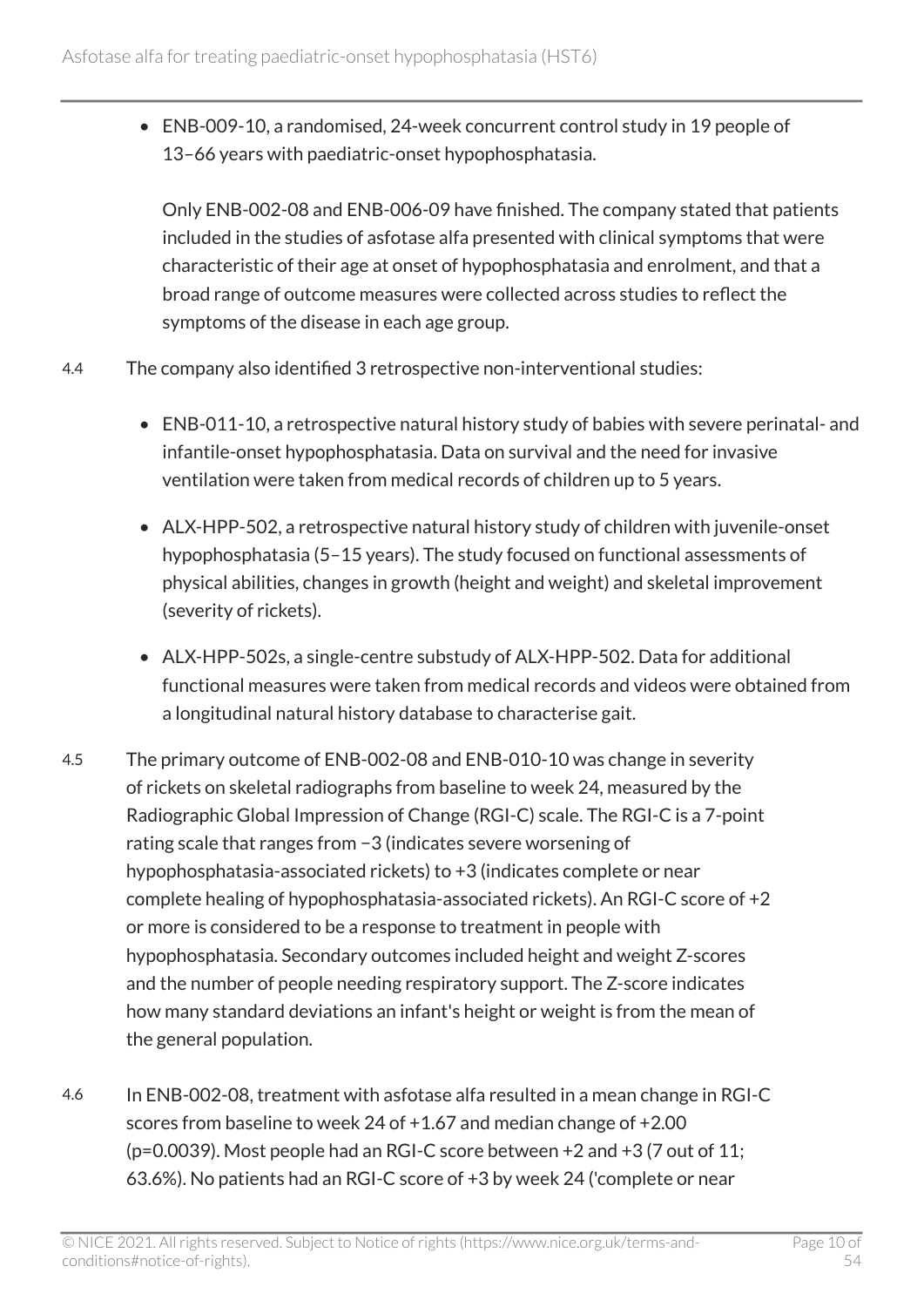complete healing'). However, by week 240 of ENB-003-08, all 9 people who had been followed up had an RGI-C score of +2 or more.

- 4.7 The company provided the results of an interim analysis of 28 people included in ENB-010-10. This analysis suggested that treatment with asfotase alfa resulted in a mean change in RGI-C score from baseline to week 24 of +1.7 (p<0.0001). The company stated that the results of the primary outcome and the secondary outcomes for all 59 patients included in ENB-010-10, as presented in its evidence submission, were academic in confidence and cannot be reported here.
- 4.8 The company submitted a pre-specified analysis of overall survival for asfotase alfa from people in ENB-002-08, ENB-003-08 and ENB-010-10 compared with an untreated historical control group (ENB-011-10). In this analysis, 4 out of 37 people (10.8%) in the asfotase alfa group had died, compared with 35 out of 48 people (72.9%) in the untreated group during the time period evaluated (p<0.0001). The company presented median survival by diagnosis date. The median number of days from birth until death in the historical control group by year of diagnosis increased over time. The values are academic in confidence and cannot be reported here.
- 4.9 In response to clarification, the company provided survival analyses adjusted for the following potential biases:
	- differences in the year of diagnosis of the historical control group (see section 4.8)
	- survival estimated from birth in the historical control group compared with from the start of treatment in people having asfotase alfa.

The company estimated an adjusted hazard ratio by excluding those diagnosed before 2000 and those who died before 38 weeks from the historical control group. The company stated that the adjusted hazard ratio was lower than the estimate for the unadjusted hazard ratio. The adjusted and unadjusted hazard ratios are academic in confidence and cannot be reported here. The company presented the results of a further analysis that was requested by the Committee for Medicinal Products for Human Use. This additional analysis retrospectively matched babies from its historical control data with babies having asfotase alfa from its clinical studies (n=37; 29 were considered exact matches). The results of the company's matched analysis are academic in confidence and cannot be reported here.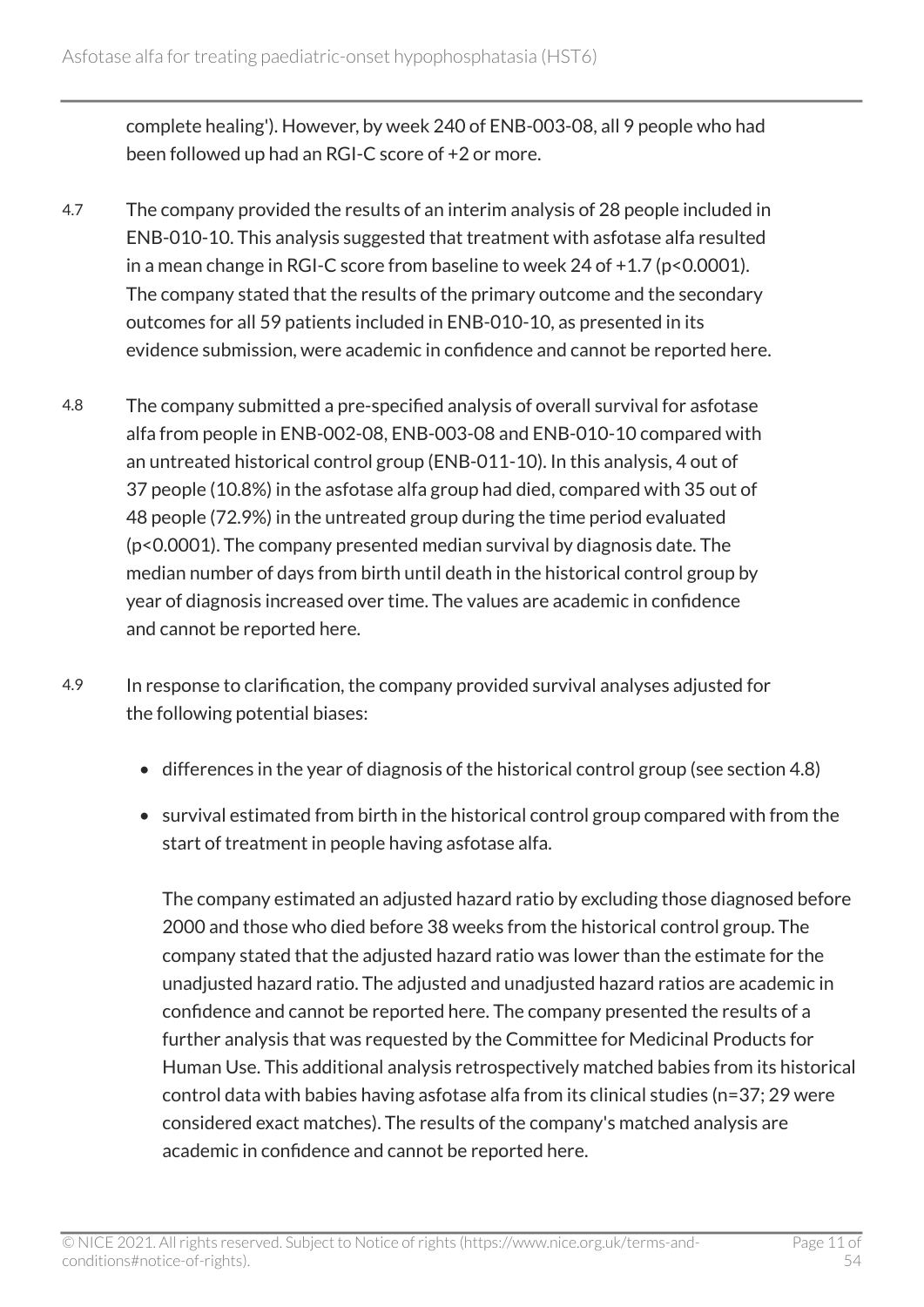- 4.10 ENB-006-09 included 13 people randomised to asfotase alfa 2 mg/kg or 3 mg/ kg 3 times a week for 24 weeks, and was the only study to include nonconcurrent historical control patients selected from a natural history database (n=16). The primary outcome was change in the severity of rickets on skeletal radiographs from baseline to week 24, measured by RGI-C, for asfotase alfa compared with the historical control. Treatment with asfotase alfa resulted in a median improvement in RGI-C compared with the historical control (p=0.0007). Median RGI-C scores for asfotase alfa and the historical control were +2.0 and 0.0 respectively. Nine out of 13 people having asfotase alfa had an RGI-C score of +2 or more (69%) compared with 1 out of 16 people in the historical control group (6.3%; p=0.0010). Improvements in the severity of rickets for asfotase alfa compared with the historical control were maintained until the data cut-off at week 96 of the extension study (ENB-008-10). The company also presented results by age of hypophosphatasia onset but these are academic in confidence and cannot be reported here.
- 4.11 The height, weight and BMI Z-scores, and 6-minute walk test (6MWT) distance results from ENB-006-09 and ENB-008-10 are academic in confidence and cannot be reported here.
- 4.12 The company submitted a comparative analysis of people having asfotase alfa from ENB-006-09 and ENB-009-10 with historical control patients from 3 sources (ALX-HPP-502, ALX-HPP-502s and ENB-006-009/ENB-008-10) for rickets severity, growth and gait outcomes. The results of this comparative analysis are academic in confidence and cannot be reported here.
- 4.13 The results of a 6MWT at baseline and at 24 weeks were available for 13 people in the asfotase alfa group and 4 people in the historical control group of ENB-009-10. The 6MWT results from ENB-009-10 are academic in confidence and cannot be reported here.
- 4.14 The company noted that asfotase alfa is a lifetime therapy and stated that there is no evidence to guide the development of treatment continuation rules. Clinical experts suggested that, once a person's bone health has improved, individualised treatment regimens for maintaining bone health would need to be established (for example, exploring less frequent injections or lower doses).
- 4.15 Health-related quality-of-life data were measured at baseline and several time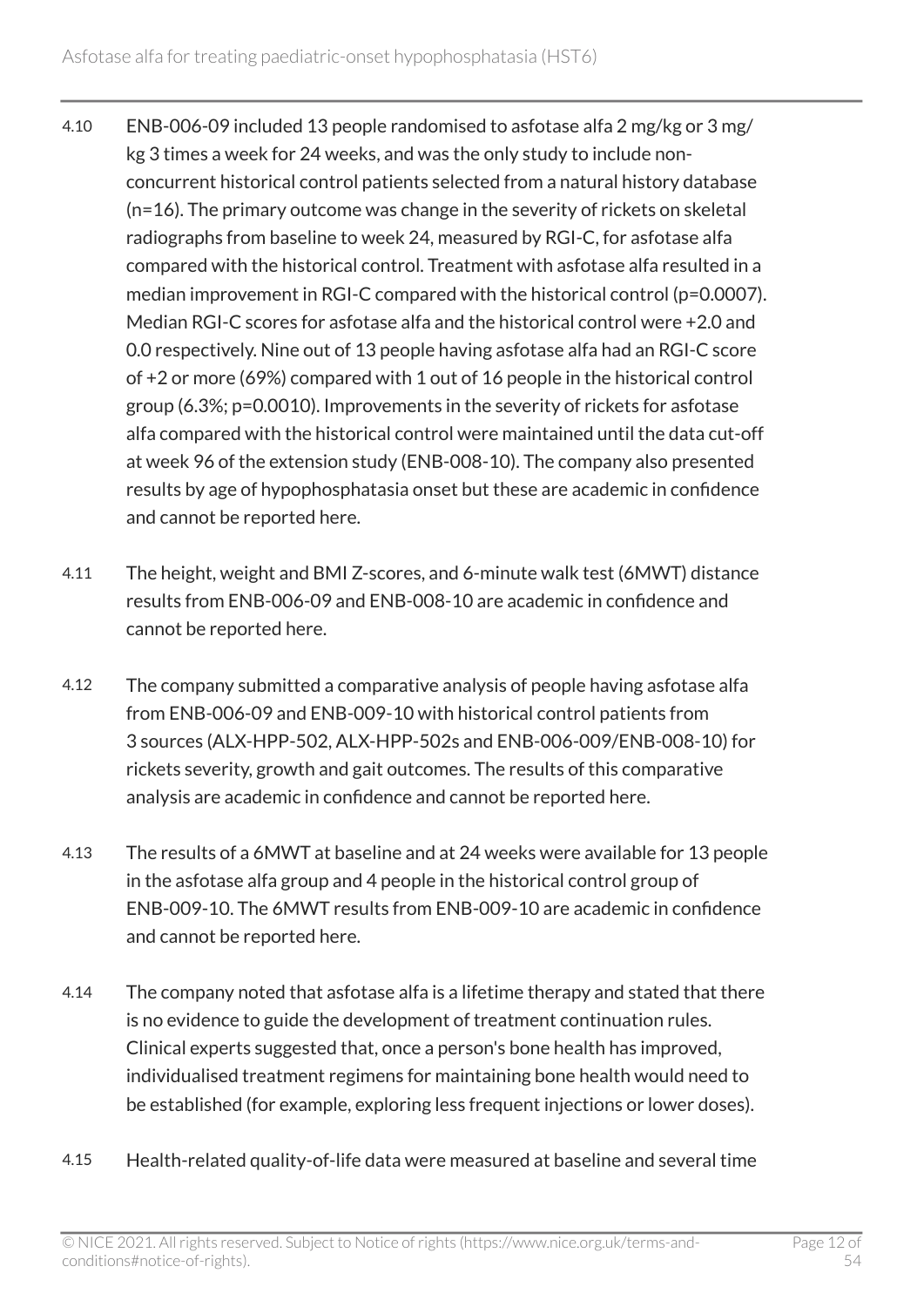points using the Childhood Health Assessment Questionnaire (CHAQ; ENB-006-09 and ENB-008-10), Paediatric Outcome Data Collection Instrument (PODCI; ENB-006-09 and ENB-008-10) and the Lower Extremity Functional Scale (LEFS; ENB009-10). These data are academic in confidence and cannot be reported here.

- 4.16 The company presented EuroQol-5 dimensions survey (EQ-5D) results from its European Patient Survey. The EQ-5D instrument was completed by 10 parents on behalf of their child, and by 25 adults with hypophosphatasia. The mean EQ-5D score for children having asfotase alfa was 0.76 (n=2) and 0.43 in children who did not have asfotase alfa (n=8). The company highlighted that the EQ-5D scores were higher for children with normal walking ability  $(0.73, n=1)$ than for children with impaired walking ability (0.56, n=8) or who depended on walking aids (−0.24, n=1). All adults were untreated and had a mean EQ-5D score of 0.39. The company noted that the EQ-5D scores were only slightly higher for adults with normal walking ability (0.51, n=6) than for adults with impaired walking ability (0.48, n=14). The mean EQ-5D score for adults who depended on walking aids was −0.01 (n=5).
- 4.17 The company presented adverse event data for people having asfotase alfa (no data were presented for people who did not have treatment or the historical controls). Median exposure to treatment with asfotase alfa was 1.90 patient years. In a pooled analysis of the interventional studies (excluding ENB-001-08), all people (n=102) had at least 1 adverse event. Most adverse events were considered unrelated to asfotase alfa treatment (2,542 out of 3,676) and were of mild intensity (2,758 out of 3,676). Over 25% of the adverse events were classified as injection-site reactions or injection-associated reactions. Treatment was stopped by 4 people, who withdrew from the studies. A total of 274 non-fatal serious adverse events were reported by 48 people (47.1%). Most of these events were in people with infantile-onset hypophosphatasia (262 out of 274 events). Overall, 8 deaths were reported (1 of which was before treatment started).

## <span id="page-12-0"></span>Managed access arrangement

4.18 The company proposed a managed access arrangement, which was developed with clinical experts and patient groups and revised after advice from NICE and discussion with NHS England. The arrangement was proposed to last 5 years,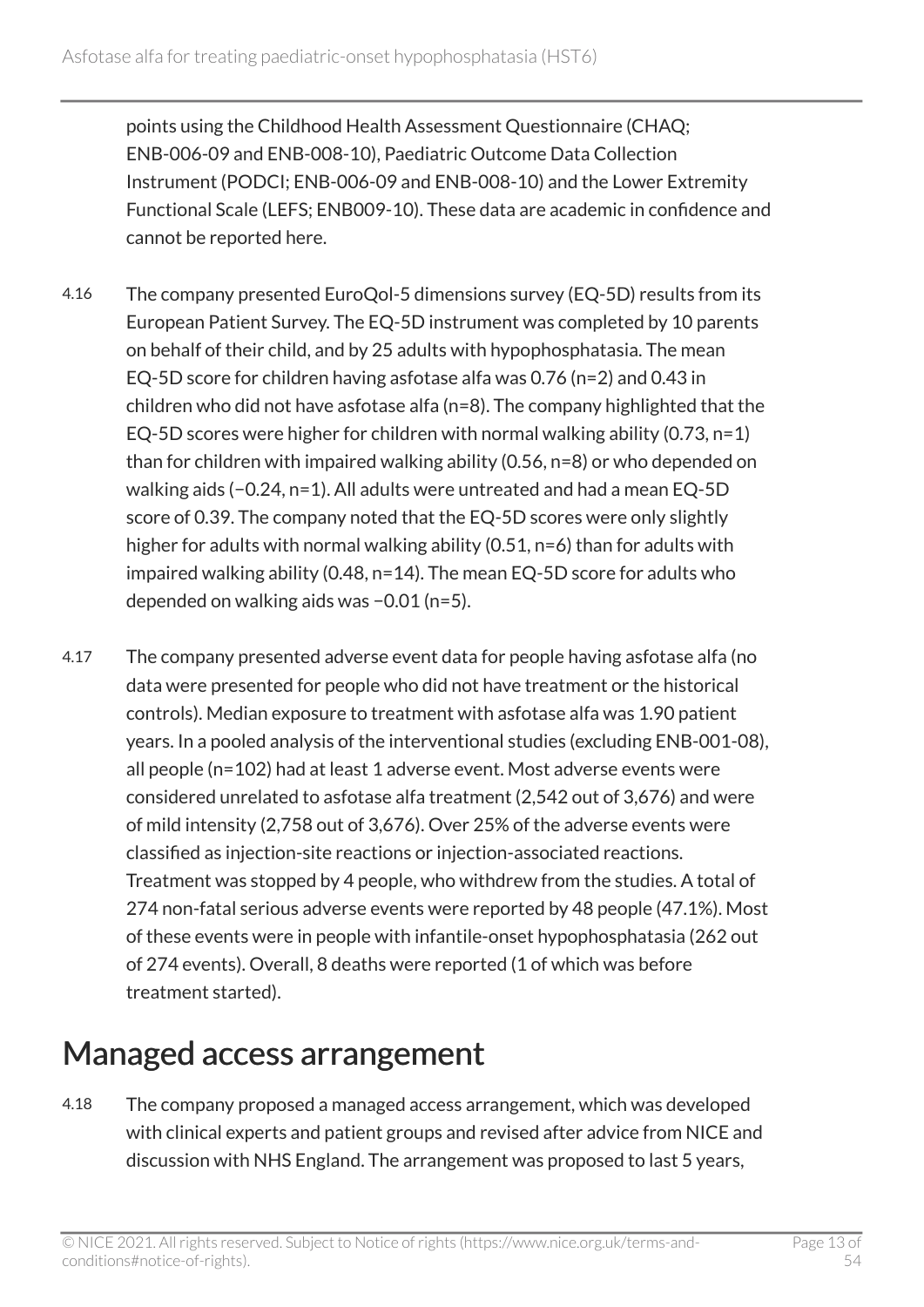and includes defined criteria for starting and stopping asfotase alfa treatment, and monitoring and data collection requirements:

- A national committee made up of experts in hypophosphatasia, pain management and commissioning will discuss all decisions to start or stop asfotase alfa treatment within the managed access arrangement.
- To be considered for asfotase alfa treatment, patients must agree to the terms of the arrangement (including attending regular follow-up clinics and inclusion in the data collection).
- Starting criteria: All people with perinatal- and infantile-onset hypophosphatasia, regardless of current age, can start treatment with asfotase alfa. Asfotase alfa can be considered for children (aged 1–4 years and 5–18 years) with juvenile-onset disease if they do not reach motor milestones, have pain with significant disability or have restricted mobility. The drug can also be considered for adults (18 years and over) with juvenile-onset disease if they have 2 of the following: current fractures or a history of fractures characteristic of hypophosphatasia; persistent or recurrent pain with disability; and restriction of mobility.
- Stopping criteria: Babies under 1 year with respiratory problems can continue treatment for the duration of the managed access arrangement unless they develop serious adverse events, other life-limiting conditions or remain ventilator dependent after 2 years. Children with juvenile-onset disease will stop treatment if 2 of the 3 stopping criteria are met: loss of height or growth impairment; no improvement in physical function or fall in mobility score; and no reduction in pain. Adults with juvenile-onset disease will stop treatment if 1 of the following criteria are met: no improvement in physical function or fall in mobility score; continued fractures over a 3-year period; and no reduction in pain.
- Monitoring and data collection: Data will be collected from everyone who has asfotase alfa within the managed access arrangement, and will be recorded in a dedicated database. The company stated that NHS England will have access to this database for audit and analysis of individual-level data, and will also be provided with relevant data extracts from the global hypophosphatasia registry database to assist in assessing asfotase alfa.

## <span id="page-13-0"></span>Value for money

4.19 The company submitted a Markov state transition model that compared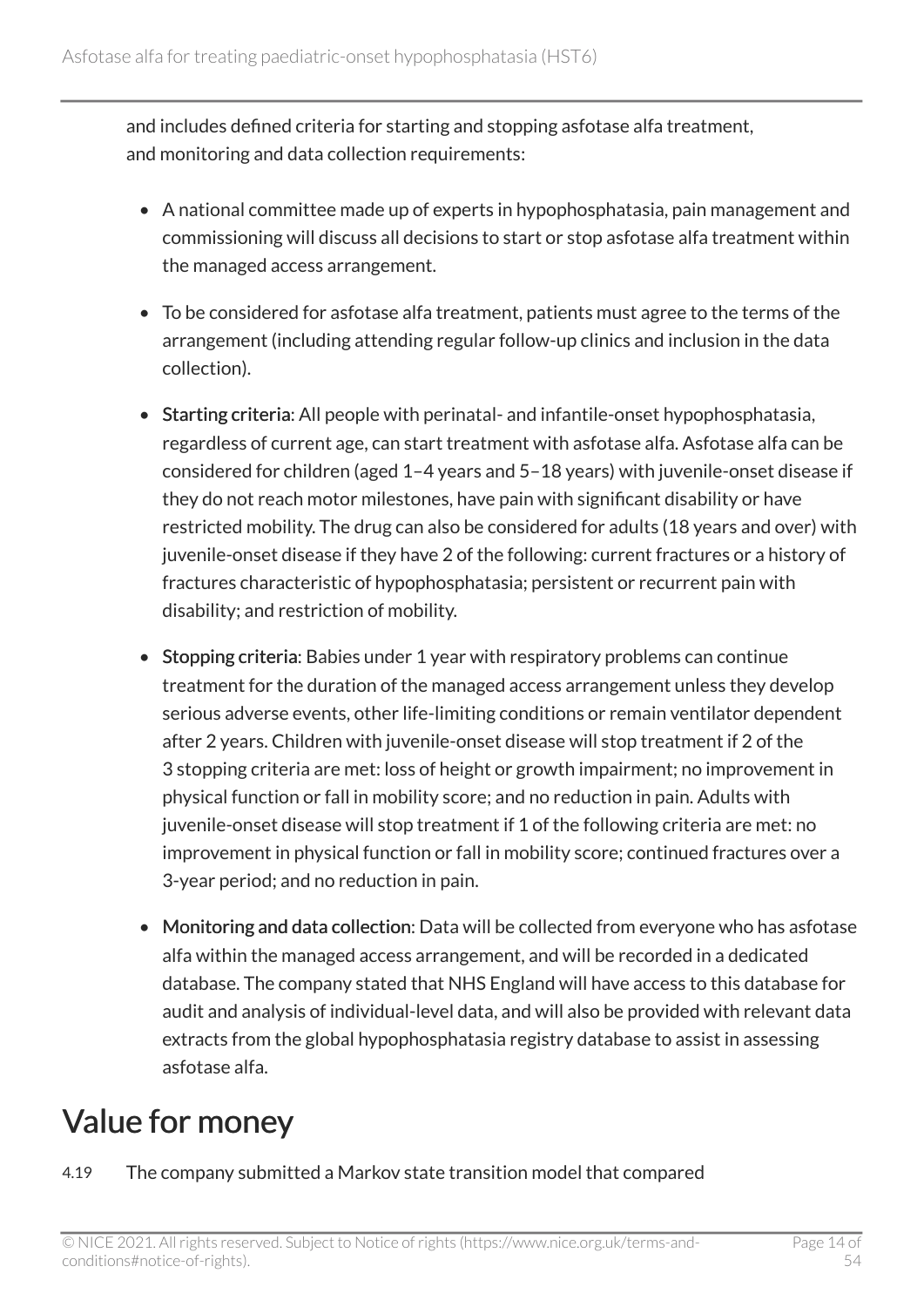asfotase alfa with best supportive care. The company's economic model had 6 states: 4 according to the level of severity defined by 6MWT distance, a state for people who needed invasive ventilation and death (including hypophosphatasia-related and age-related death). People who needed invasive ventilation moved to severity IV (that is, the most severe state). The company acknowledged that the 6MWT does not capture all the symptoms of hypophosphatasia (for example, craniosynostosis, severe pain, renal complications). However, the company stated that 6MWT distance was identified by its UK clinical experts as the outcome measure from its trials that most closely reflected the latent severity of disease. The company base-case analysis used a threshold of 17.8% to define a minimal clinically important difference between each severity level (that is, twice the minimal clinically important difference for the 6MWT distance in people with Duchenne muscular dystrophy, which the company stated provided the closest proxy available for people with paediatric-onset hypophosphatasia). The company used a 12-week cycle length, and applied a half-cycle correction to the first and last cycles. The company did the economic analysis from an NHS perspective and chose a lifetime time horizon. Costs and health effects were discounted at an annual rate of 1.5% in the base case; a discounting rate of 3.5% per year was presented in scenario analyses.

- 4.20 Observations of the 6MWT were available from the trials for 28 people with either infantile- or juvenile-onset hypophosphatasia who had asfotase alfa and best supportive care (ENB-006-09, ENB-008-10 and ENB-009-10). The 28 people had at least 2 assessments of 6MWT distance, and their baseline age of hypophosphatasia onset ranged from 0 to 4.0 years (mean 1.3 years). For these 28 people, there were 250 observed transitions for people having asfotase alfa and 34 observed transitions for people having best supportive care. The company stated that between each 12-week visit, the average distance walked:
	- improved by 11.6 m and 1.35 percentage points in per cent predicted in people having asfotase alfa and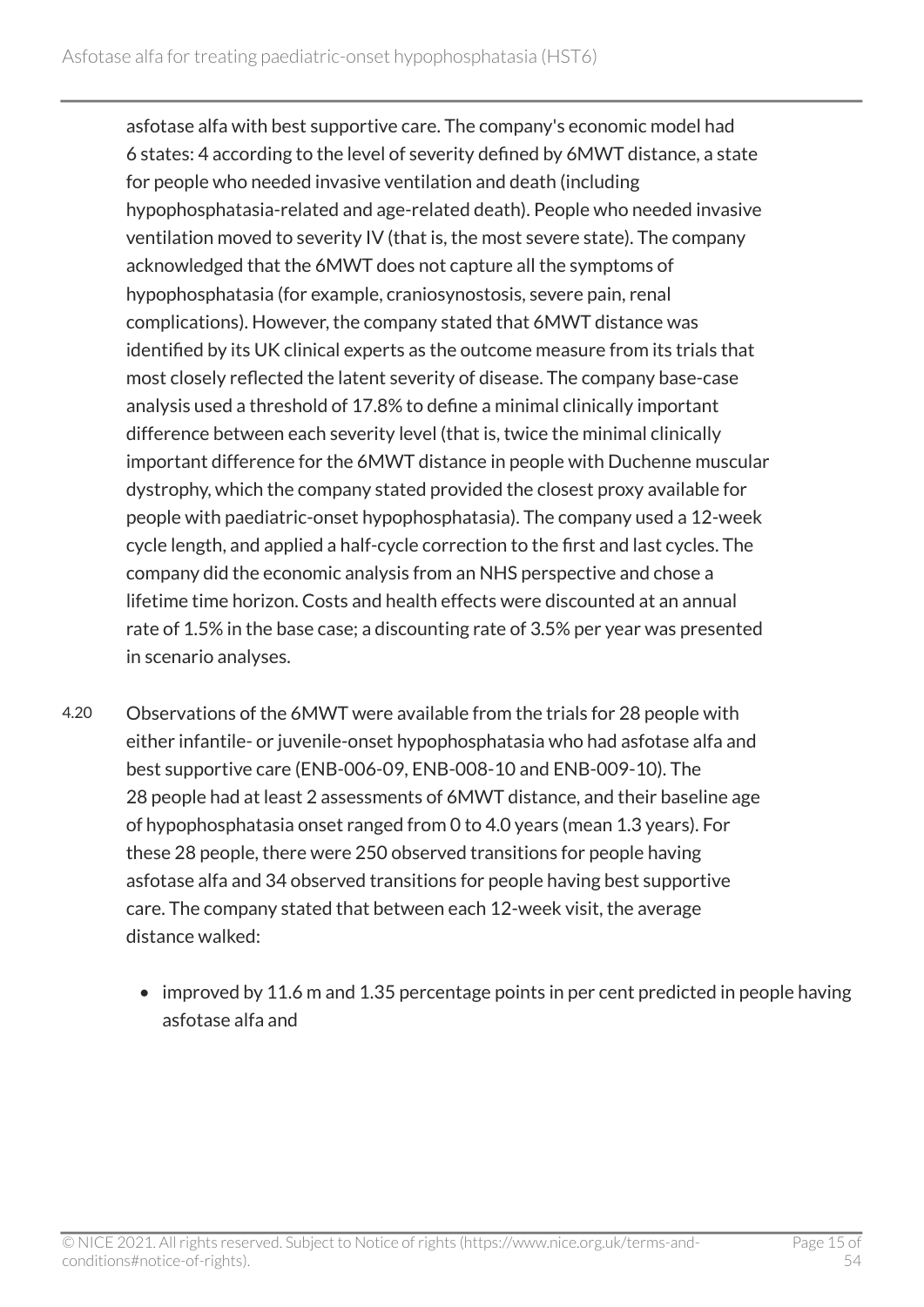• decreased by 13.6 m and 3.91 percentage points in per cent predicted in people having best supportive care.

Their baseline age at the first trial visit ranged from 5.9 years to 59.3 years (mean 26 years). To estimate the transition probabilities between each of the 6MWT severity levels in the economic model, the company used an ordered probit regression model that controlled for age and the days elapsed between healthcare visits. The distributions for the baseline level of severity were based on clinical trial data.

- 4.21 Hypophosphatasia-related deaths and invasive ventilation occurred in the company's model at the same time at which they were seen in the trials (ENB-002-08, ENB-003-08, ENB-010-10 and ENB-011-10). The company's base-case analysis used a mean starting age of 5.8 years (average age across the trials). Therefore, in the company's base case, there was no risk of hypophosphatasia-related deaths or invasive ventilation because none of these events were seen in the trials in people 5 years and over. The company explored different starting ages and levels of severity in scenario analyses.
- 4.22 Drug costs for asfotase alfa were based on its list price and the confidential commercial terms, using the recommended dosage in the summary of product characteristics. The company initially assumed that the list price for asfotase alfa reduced by 30% after 10 years because of a loss of data exclusivity (this assumption was removed in later analyses). The company took unit cost data for monitoring and managing hypophosphatasia from NHS reference costs 2013–14, the Personal Social Services Research Unit and the Royal Manchester Children's Hospital. Healthcare resource use estimates for managing each severity level were based on clinical expert opinion. Mean utility values included in the company's economic model were estimated by 9 clinical experts who completed the EQ-5D-5L for vignettes for each severity level state. Annual costs and utility values for each 6MWT state are presented in table 1. The company excluded costs and disutility values associated with adverse reactions because it considered that asfotase alfa was well tolerated and most adverse reactions were mild to moderate in severity.

#### <span id="page-15-0"></span>Table 1 Summary of the company's costs and utility values for each health state

| <b>Utility value</b><br>Health state<br>Annual cost |  |  |  |
|-----------------------------------------------------|--|--|--|
|-----------------------------------------------------|--|--|--|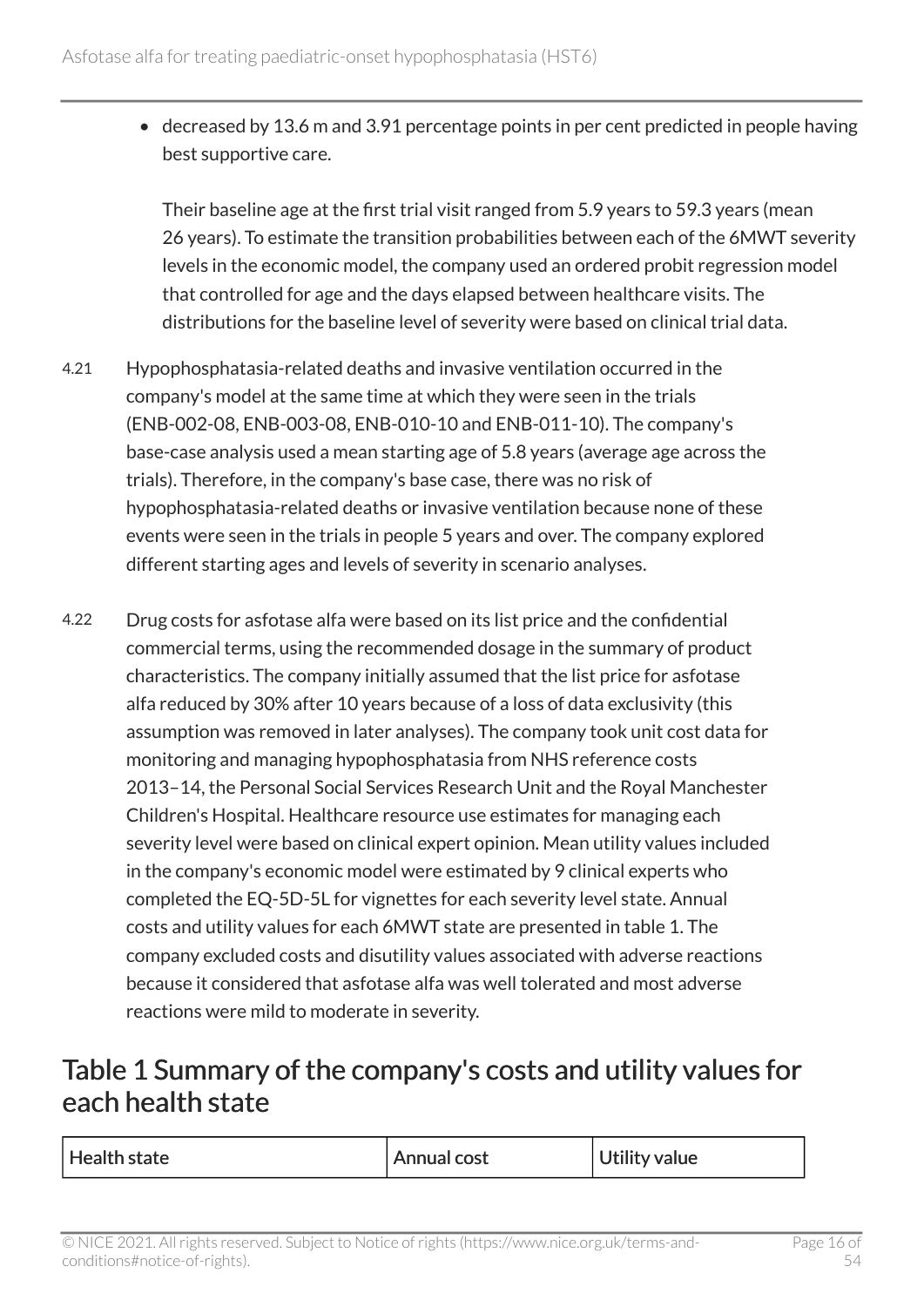| Base case                                                                                       |          |         |  |  |
|-------------------------------------------------------------------------------------------------|----------|---------|--|--|
| Severity level I                                                                                | £1,399   | 0.86    |  |  |
| Severity level II                                                                               | £3,976   | 0.67    |  |  |
| Severity level III                                                                              | £5,846   | 0.54    |  |  |
| Severity level IV                                                                               | £14,358  | 0.23    |  |  |
| Scenario analysis (when starting age is below 5 years) $1$                                      |          |         |  |  |
| Invasive ventilation                                                                            | £399,467 | $-0.33$ |  |  |
| $1$ No patients aged 5 years and over needed invasive ventilation in the asfotase alfa studies. |          |         |  |  |

- 4.23 The company presented the results of its cost–consequence analysis for asfotase alfa compared with best supportive care. Total costs and incremental costs for asfotase alfa compared with best supportive care for all analyses are commercial in confidence so cannot be reported here. In the company's base case (discounting rate of 1.5%), asfotase alfa was estimated to produce an additional 25.04 quality-adjusted life years (QALYs) compared with best supportive care (37.53 total QALYs with asfotase alfa, 12.48 total QALYs with best supportive care). With a discounting rate of 3.5%, asfotase alfa was estimated to produce an additional 14.25 QALYs compared with best supportive care.
- 4.24 The company explored parameter and structural uncertainties in its economic model in a 1-way sensitivity analysis, scenario analyses and a probabilistic sensitivity analysis. The 1-way sensitivity analysis suggested that the results were most sensitive to the discounting rate used for costs and health effects, and changes to the utility values. In the probabilistic sensitivity analysis (based on 500 simulations), asfotase alfa treatment produced an additional 18.4 QALYs compared with best supportive care (compared with 25.04 QALYs in the corresponding deterministic analysis). Incremental costs are commercial in confidence and cannot be presented here.
- 4.25 The company presented results for subgroups based on the age at which treatment began, and for additional scenario analyses in which the population baseline characteristics (age and disease severity) were adjusted to match those of people for whom asfotase alfa would be considered under the proposed managed access arrangement. Incremental costs are commercial in confidence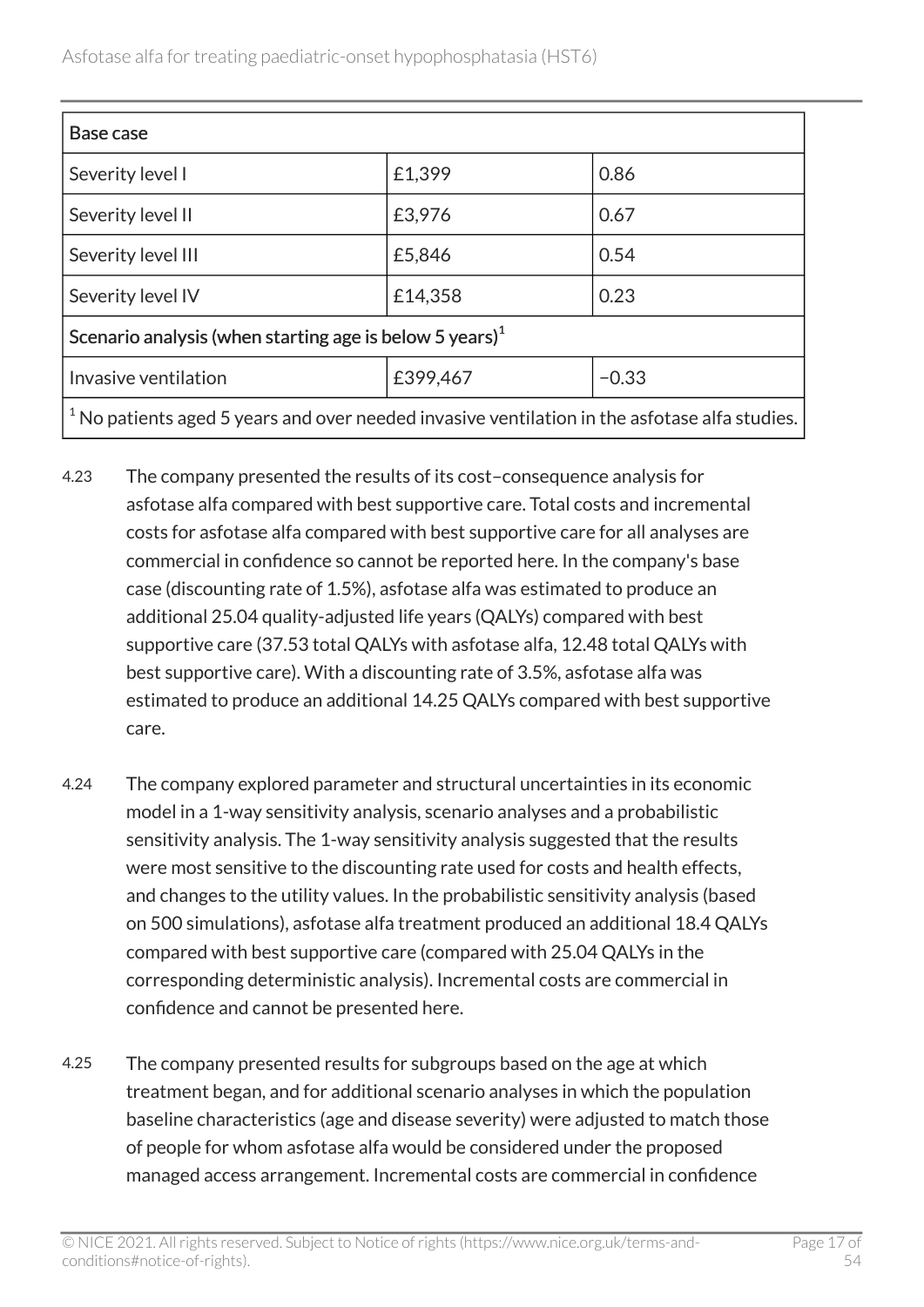and cannot be presented here; incremental QALYs are shown in table 2. Adjusting the baseline characteristics to match the managed access arrangement population increased the expected QALY gain (compared with the base case). This reflected the expectation that the arrangement would identify the people with more severe hypophosphatasia who would therefore benefit more from treatment with asfotase alfa. The company stated that, in adults with juvenile-onset hypophosphatasia, the QALY gain with asfotase alfa decreased as the age at which treatment started increased.

#### Table 2 Results of the company's cost–consequence analysis with baseline characteristics adjusted to match the managed access arrangement population

|                      | Perinatal and infantile<br>onset | Juvenile onset   |                   |                    |                      |
|----------------------|----------------------------------|------------------|-------------------|--------------------|----------------------|
|                      |                                  | $0 - 4$<br>years | $5 - 11$<br>years | $12 - 17$<br>years | 18 years and<br>over |
| Incremental<br>QALYs | 18.21                            | 16.66            | 15.64             | 15.19              | 13.47                |

This analysis is based on a discounting rate of 3.5%. The company also presented results with a discounting rate of 1.5%; these results are not reproduced here.

Abbreviation: QALYs, quality-adjusted life years.

## <span id="page-17-0"></span>Cost to the NHS and personal social services

4.26 The company explained that limited information was available for estimating the prevalence and incidence of hypophosphatasia in England. With no national statistics available, the company used the incidence rates for paediatric-onset hypophosphatasia from a German study by Beck et al. (2003) and applied them to the population in England in its base-case budget impact model. Beck et al. estimated that the incidence of hypophosphatasia was 0.8 per 1,000,000 in children younger than 1 year and 2.8 per 1,000,000 in children younger than 18 years. To estimate the prevalent population in England in people 18 years and over, the company assumed a life expectancy of 81 years and applied the incidence for children younger than 18 years from Beck et al. Therefore, the company estimated that the numbers of people with paediatric-onset hypophosphatasia in England were 1.9, 149.4 and 553.5 in people aged 0-1 year,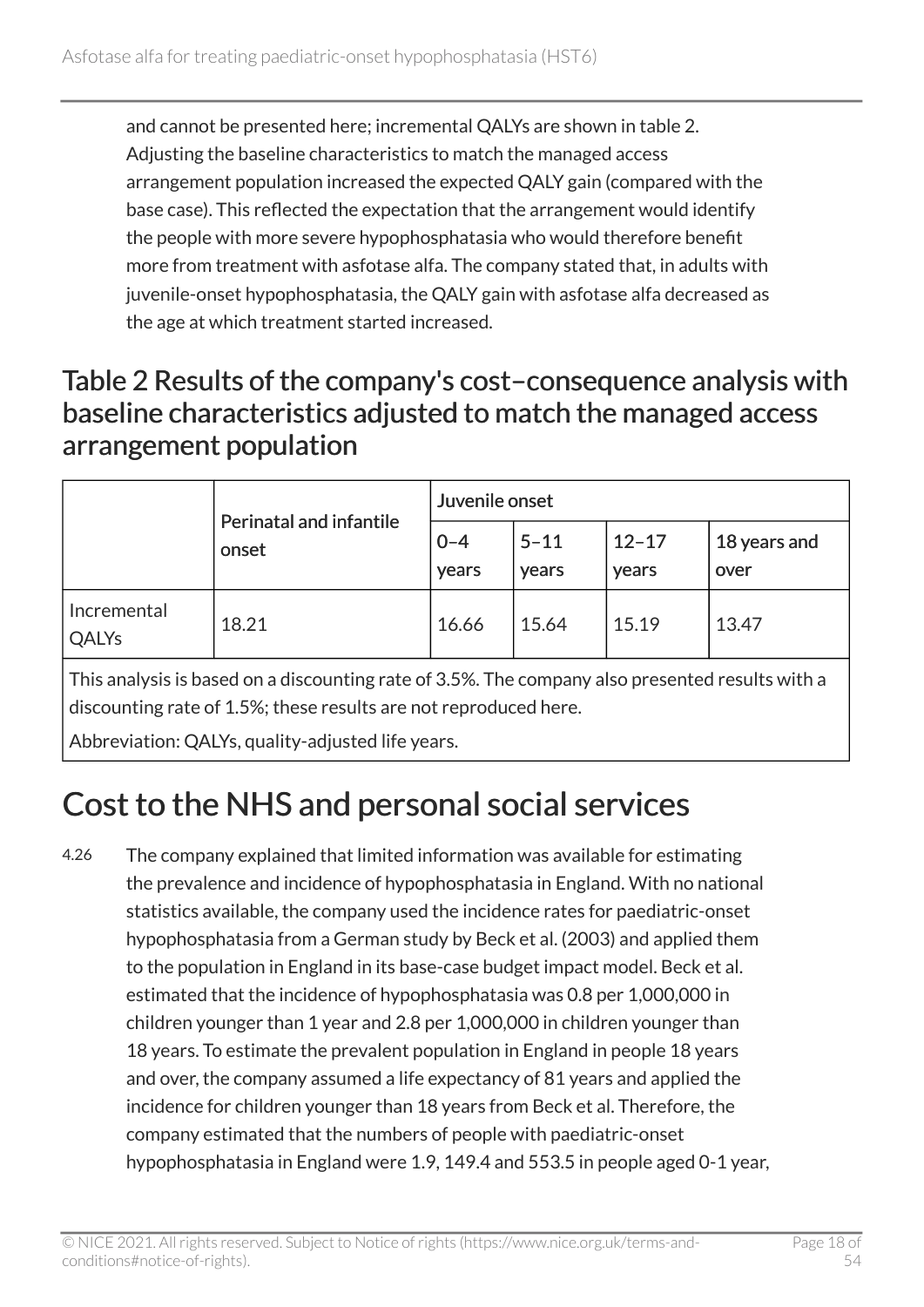1–17 years, and 18 years and over respectively. The company considered that the rates of diagnosis of paediatric-onset hypophosphatasia would increase if asfotase alfa was used in the NHS, and that uptake of treatment would be higher in younger populations.

4.27 The company presented the results of a budget impact analysis over 5 years. It calculated the drug costs for asfotase alfa based on a weighted average for the weights and ages of patients taking part in the clinical trials. The company initially assumed an 80% rate of adherence, with a 100% rate of adherence explored in a scenario and subsequent analyses. The company estimated the number of people for whom treatment would be considered within the managed access arrangement, taking into account published data from the US (Whyte et al. 2015) and surveys of expert centres in the UK. The company subsequently submitted a revised budget impact model, using the latest available evidence on population size, taking into account additional patients identified during the consultation period and including the commercial terms agreed with NHS England. The results were presented for the whole population and broken down by age of disease onset. The estimated budget impact of asfotase alfa is commercial in confidence and cannot be reported here.

### <span id="page-18-0"></span>Evidence review group review

#### Clinical evidence

- 4.28 The ERG did not believe any relevant studies were missed by the company's searches.
- 4.29 The ERG stated that conclusions about the treatment effect may be confounded because some of the studies did not include a control group (limiting the robustness of the efficacy data). For the asfotase alfa prospective studies without a concurrent control group, and the ERG considered it reasonable to compare the asfotase alfa data with natural history data to provide a historical control group. However, the ERG considered that each of the comparative analyses was at high risk of bias in favour of asfotase alfa.
- 4.30 For the company's comparative analysis of overall survival in people with infantile-onset hypophosphatasia, the ERG noted that the results were biased in favour of asfotase alfa for 2 reasons: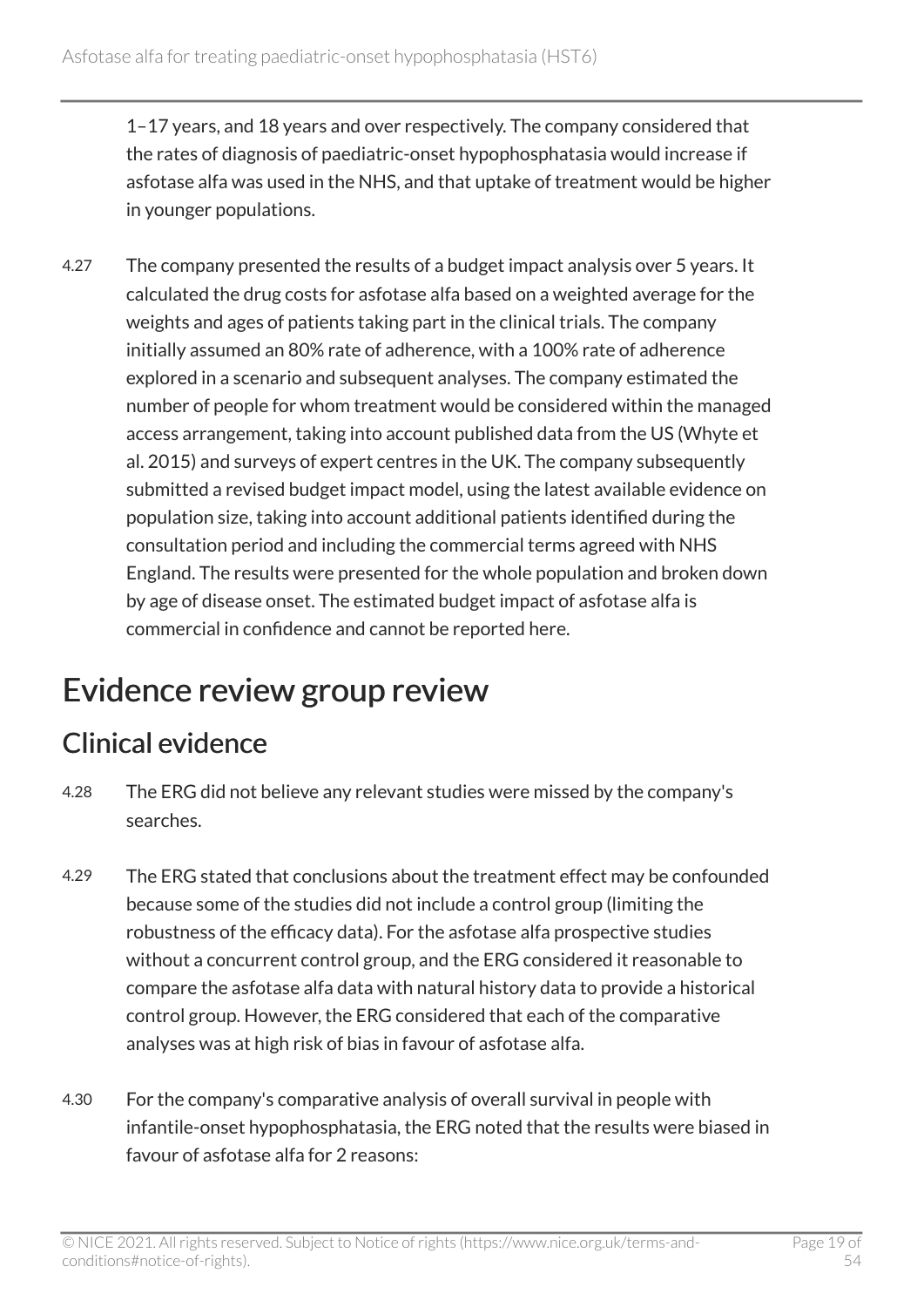- Year of diagnosis: Despite no disease-modifying treatment, the company showed that the probability of survival for people with infantile-onset hypophosphatasia had improved over the years. Of the historical control group, 13 people were diagnosed before 1990, 14 between 1990 and 1999, and 21 after 2000. All 11 people having asfotase alfa were diagnosed after 2005.
- Age at enrolment: The historical control group probably included more people younger than 1 month and younger than 1 week (people with hypophosphatasia younger than 1 month are at higher risk of death than older people) than the asfotase alfa group.
- 4.31 The ERG considered that the lower mean age and lower age of hypophosphatasia onset in the historical control group may bias the results of ENB-006-09 in favour of asfotase alfa. However, it considered that the patient populations were more comparable in this analysis than the populations included in the other 2 comparative analyses provided by the company.
- 4.32 The ERG agreed that people having asfotase alfa in the company's comparative analysis of people with juvenile-onset hypophosphatasia showed clear improvements in skeletal structure, growth and gait compared with the historical control and the pre-treatment group. The ERG commented that, without data for several important baseline characteristics, it was unclear whether the groups were comparable. Therefore, the precise benefit of asfotase alfa treatment was not clear.
- 4.33 The ERG stated that, although there is considerable follow-up in some of the asfotase alfa studies, it was only a fraction of the expected lifetime treatment as proposed by the company. The ERG explained that it cannot be expected that a treatment works equally well or even at all in all people, and stated that the effectiveness of treatment may diminish over time. The ERG concluded that the long-term efficacy and safety of asfotase alfa was uncertain, and that stopping rules for asfotase alfa should be considered given the many differences among people with paediatric-onset hypophosphatasia.

### <span id="page-19-0"></span>Value for money

4.34 The ERG emphasised that the 6MWT does not capture all of the symptoms of hypophosphatasia, nor does it capture all of the important domains of healthrelated quality of life as measured by the EQ-5D, such as mental health and pain. The ERG considered that the company should have submitted separate models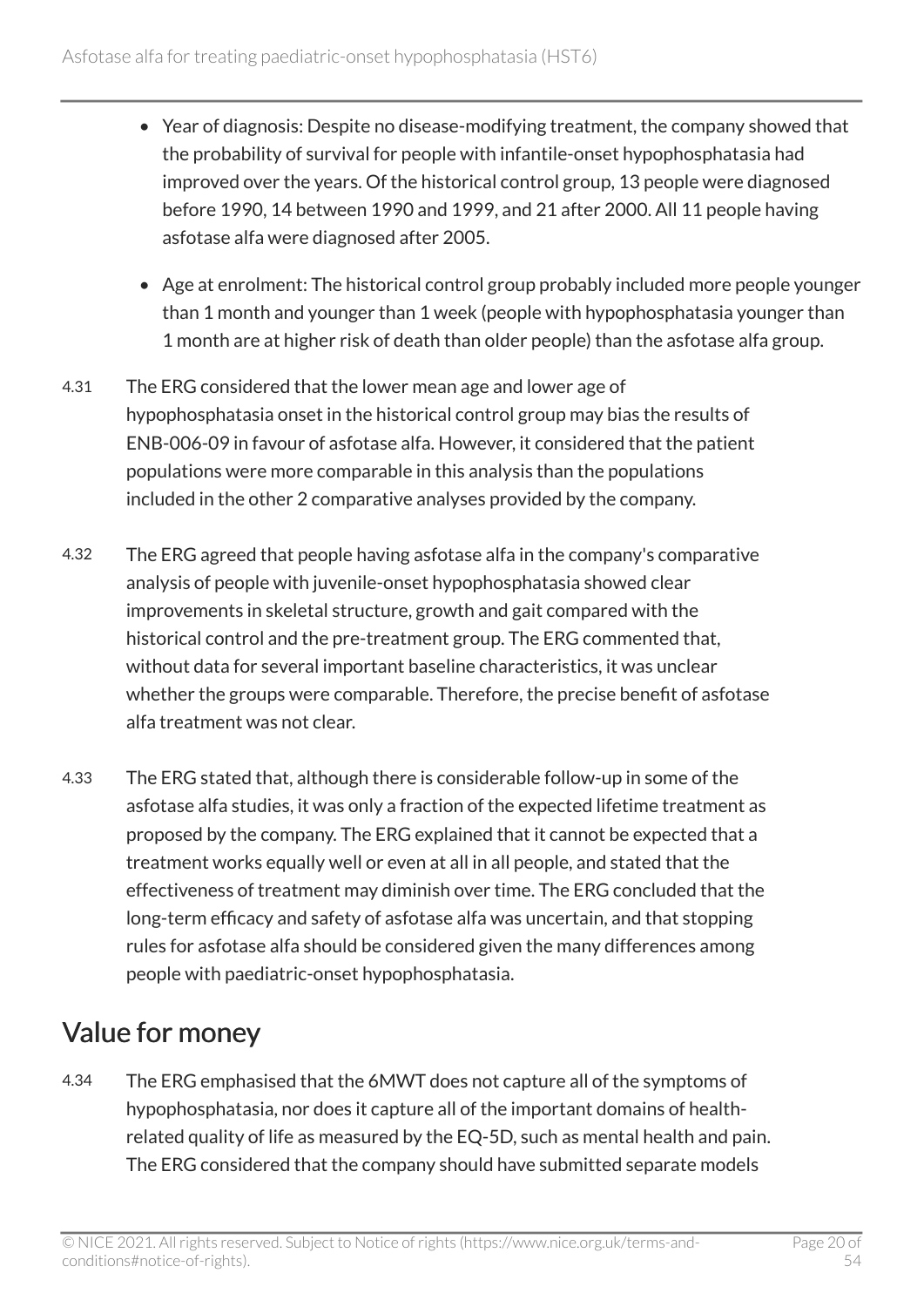for people under 5 years and for people 5 years and over because the symptoms of hypophosphatasia and the effect of asfotase alfa are different in these populations.

- 4.35 The ERG noted that the company used an annual discounting rate of 1.5% in its base-case analyses, rather than the 3.5% rate specified in the reference case, and explored whether there were circumstances that might justify using this rate in this case. It described the evidence around whether asfotase alfa restored people who would have died or who would have had a very severely impaired life to full or near full health, and the long-term effects of treatment. The ERG acknowledged that the company's economic model indicated that more people would be in the least severe health states, but questioned the extent to which this could be considered 'full health' and whether the treatment effect would be maintained for their lifetime.
- 4.36 The ERG stated that the transition probabilities estimated by the company's probit model for best supportive care were associated with considerable uncertainty because of the very limited number of 6MWT observations for people having best supportive care. It noted that the company's chosen covariates in the probit model (age, time since previous visit) may not fully reflect the disease severity progression. Therefore, the ERG considered it would have been more appropriate for the company to estimate the transition probabilities with a single probit model controlled for treatment effect rather than with separate probit models for the asfotase alfa and best supportive care groups. The ERG was further concerned that the company's chosen transition probabilities were from a population of people 5 years and over, and that the transition probabilities for younger patients relied on backwards extrapolation, which was not validated (particularly because credible reference 6MWT distances are not available for people younger than 3 years).
- 4.37 The ERG noted that it was not clear how the baseline age and severity levels in the base case were derived or whether they reflected a UK paediatric-onset hypophosphatasia population.
- 4.38 The ERG noted that the company's unadjusted approach for estimating survival and the need for invasive ventilation in the economic model may have been biased: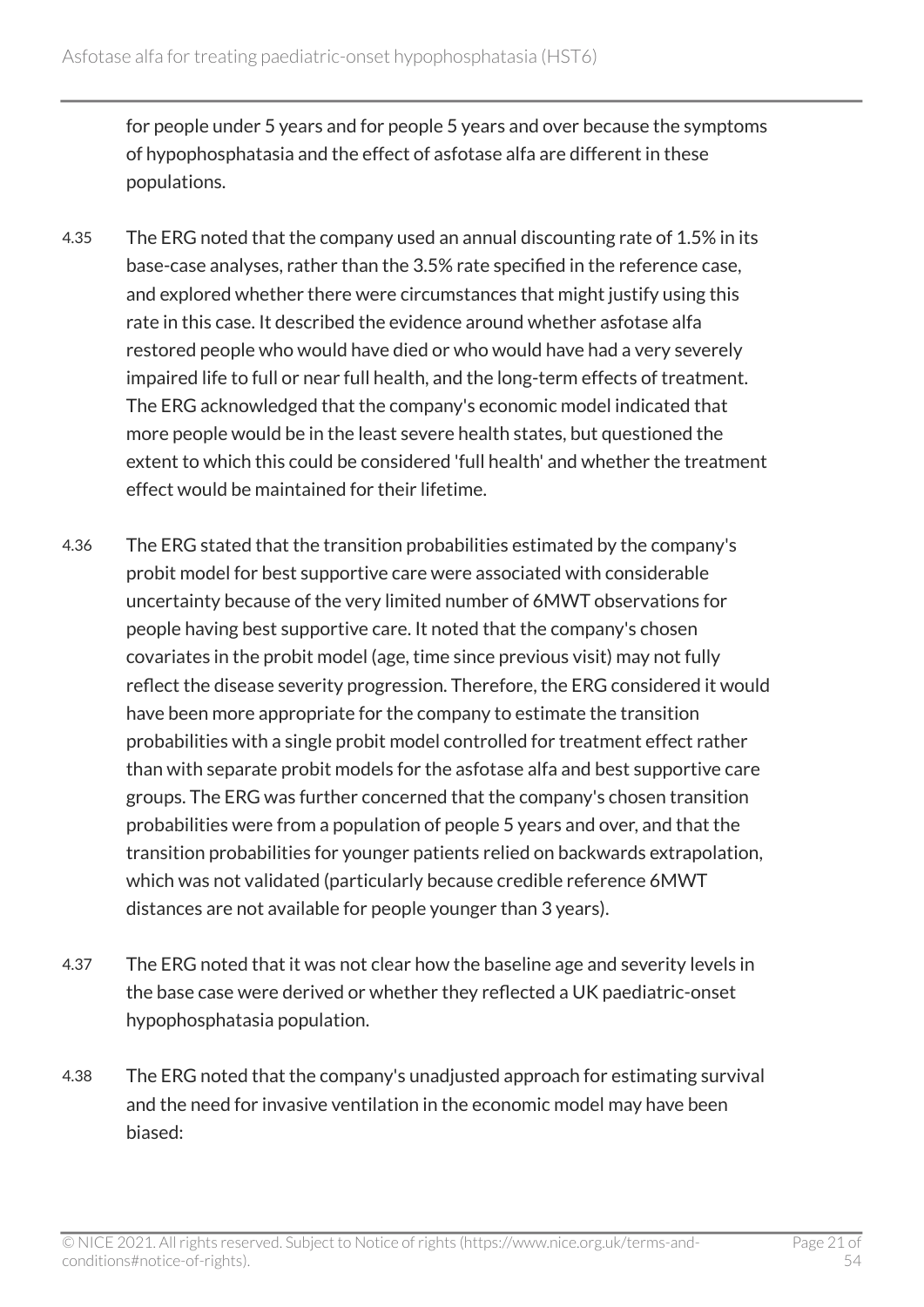- The historical controls included people from the time of diagnosis, whereas clinical studies can only include people who survive to study enrolment.
- There were differences in the year of diagnosis.
- The survival curves were estimated from birth rather than from the start of treatment.

The ERG highlighted that the survival analyses provided by the company in response to a request for clarification showed that the company's method of estimating survival in the economic model was potentially biased. The ERG concluded that the company should have attempted to match the populations between asfotase alfa and best supportive care and taken into account the age at enrolment and year of disease when estimating survival in its economic model.

- 4.39 The ERG highlighted the company's assumption of a reduced price for asfotase alfa after 10 years because of a loss of data exclusivity (in the company's initial analysis), and presented exploratory analyses in which this price reduction was removed. The ERG also queried whether the size of the reduction was not reasonably justified by the company. This assumption was removed in the company's later analyses. The ERG noted that the company did not include costs associated with personal social services.
- 4.40 The ERG felt that it was a limitation that utility values were from clinical experts rather than from the clinical studies. It noted that the face validity of the utility values obtained by the experts for each of the health states seemed quite reasonable. However, the company's vignettes assumed strong correlation among all dimensions of health, which may lead to underestimation of the true variation in health-related quality of life within each health state.
- 4.41 The ERG presented the results of an exploratory analysis that:
	- estimated the transition probabilities using a single probit model for both asfotase alfa and best supportive care, and controlled for treatment effect (see section 4.35)
	- estimated the survival and need for invasive ventilation in a matched population using a parametric model (the ERG explored 6 distributions and selected the Gompertz distribution as the best fit based on tests of internal and external validity)
	- only used historical control survival data from people who were diagnosed after 2000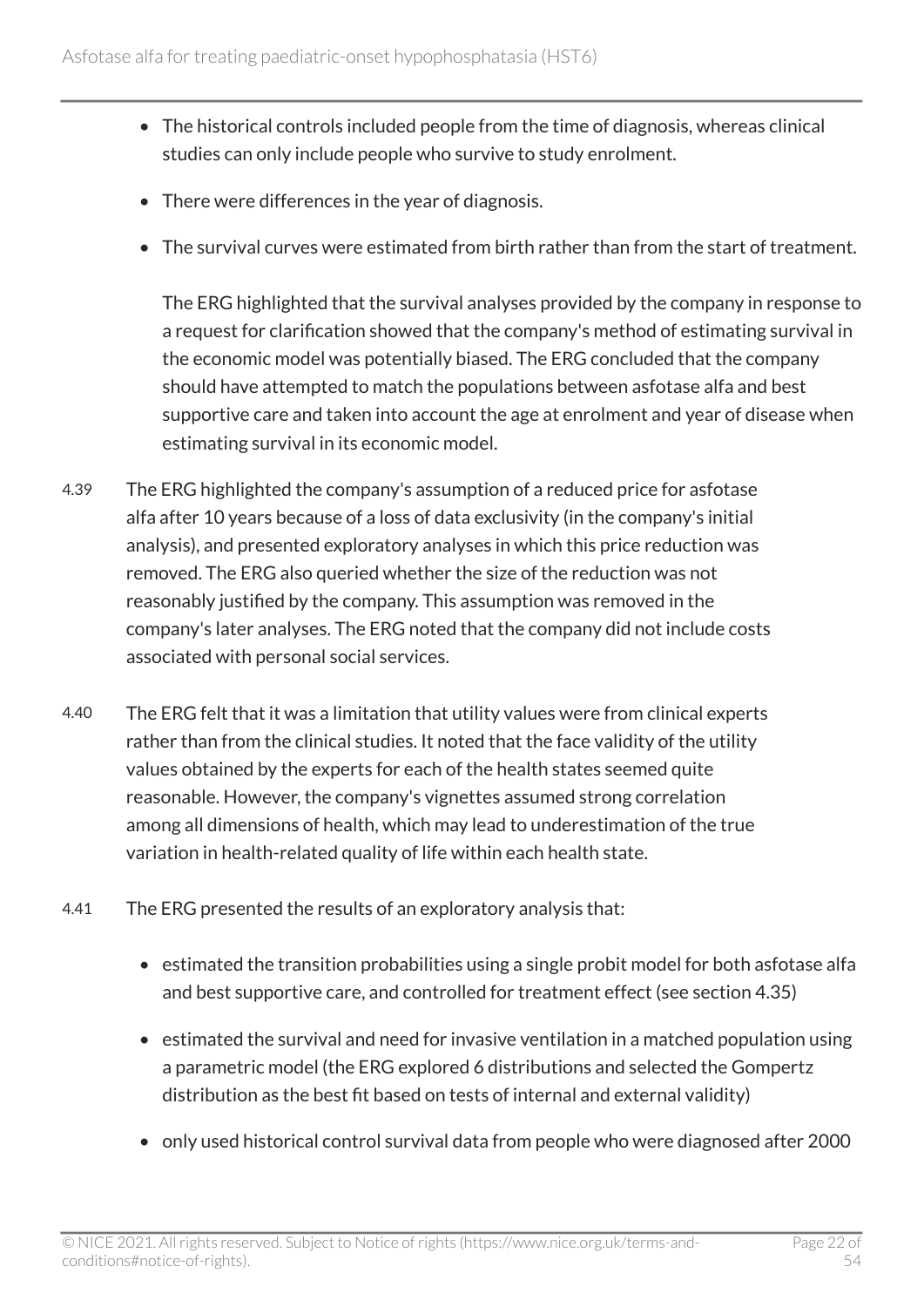- excluded the price reduction for asfotase alfa after 10 years
- discounted the costs and health effects at an annual rate of 3.5%.

This analysis did not include adjustment of the baseline characteristics to match the managed access arrangement population. Total costs and incremental costs for all analyses are commercial in confidence so cannot be reported here. The ERG estimated that asfotase alfa would produce an additional 14.13 QALYs compared with best supportive care (21.59 total QALYs with asfotase alfa, 7.46 total QALYs with best supportive care). The ERG also presented the results of this analysis in subgroups based on the age at which treatment began (table 3).

#### Table 3 Results of the ERG's exploratory cost–consequence analysis grouped by the age at which treatment began

|                      |                                                                                                                |                                 | <b>ERG</b> exploratory analysis |                  |                |                             |                    |
|----------------------|----------------------------------------------------------------------------------------------------------------|---------------------------------|---------------------------------|------------------|----------------|-----------------------------|--------------------|
|                      | Company base case (3.5%                                                                                        |                                 | Perinatal                       |                  | Juvenile onset |                             |                    |
|                      | discounting rate; see<br>section 4.23)                                                                         | Overall<br>population infantile | and<br>onset                    | $0 - 4$<br>years | years          | $5 - 11$   12-17  <br>years | $\geq 18$<br>years |
| Incremental<br>QALYs | 14.25                                                                                                          | 14.13                           | 15.6                            | 14.7             | 14.2           | 14.1                        | 9.8                |
|                      | Alberta This condition is a conditional constitution of the state of the change of the state of alberta albert |                                 |                                 |                  |                |                             |                    |

Note: This analysis is based on the original population baseline characteristics – that is, the baseline characteristics have not been adjusted to match the managed access arrangement population.

Abbreviation: ERG, evidence review group; QALYs, quality-adjusted life years.

4.42 The ERG did an additional exploratory analysis for younger people with paediatric-onset hypophosphatasia (starting age of 0). For this analysis, the ERG developed a new model structure with 2 health states: alive and dead. Patients who were alive could also have invasive ventilation. The ERG considered that an alternative model structure was appropriate given the differences in the symptoms of hypophosphatasia and the effect of asfotase alfa for this population compared with the company's base-case population (mean age of 5.8 years). The ERG stated this was supported by the differences between rates for mortality and the need for invasive ventilation. This ERG exploratory model included people from birth and used a time horizon of about 5 years. Total costs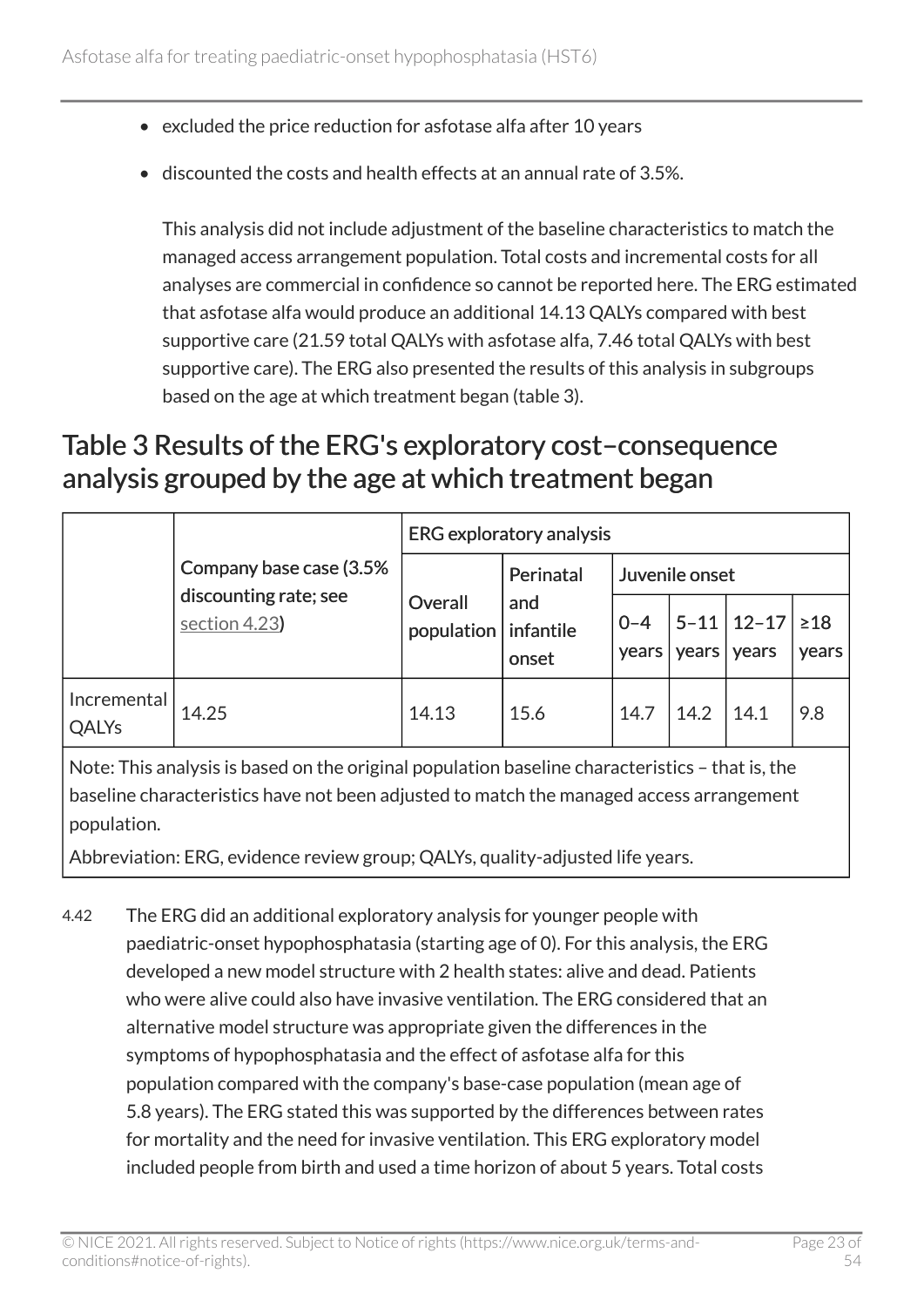and incremental costs for asfotase alfa compared with best supportive care for all analyses are commercial in confidence so cannot be reported here. At a discounting rate of 3.5%, the ERG estimated that asfotase alfa was estimated to produce an additional 0.91 QALYs compared with best supportive care for younger people over the 5-year time horizon (2.46 total QALYs with asfotase alfa, 1.55 total QALYs with best supportive care). When combining this with the ERG's estimate of cost and consequences beyond 5 years (obtained by applying the ERG's preferred model assumptions to the company model), the ERG estimated a lifetime QALY gain of 13.92 when treating hypophosphatasia in people from birth. The ERG emphasised that its exploratory model for younger people was simple and based on the little evidence available. Therefore, the ERG stated that the results should be interpreted with caution.

### Cost to NHS and personal social services

- 4.43 The ERG noted that several of the parameters used in the company's budget impact analysis were the same as those in the cost–consequence model, and that the same limitations would apply to both. However, it noted that the assumptions such as the discounting rate and drop in asfotase alfa price after 10 years were not relevant in the context of the 5-year budget impact analysis. The ERG considered the assumptions made by the company in the initial budget impact analysis to be reasonable.
- 4.44 Full details of all the evidence are in the submissions received for this evaluation, and in the ERG report, which are all available in the [committee](http://www.nice.org.uk/guidance/HST6/documents)  [papers.](http://www.nice.org.uk/guidance/HST6/documents)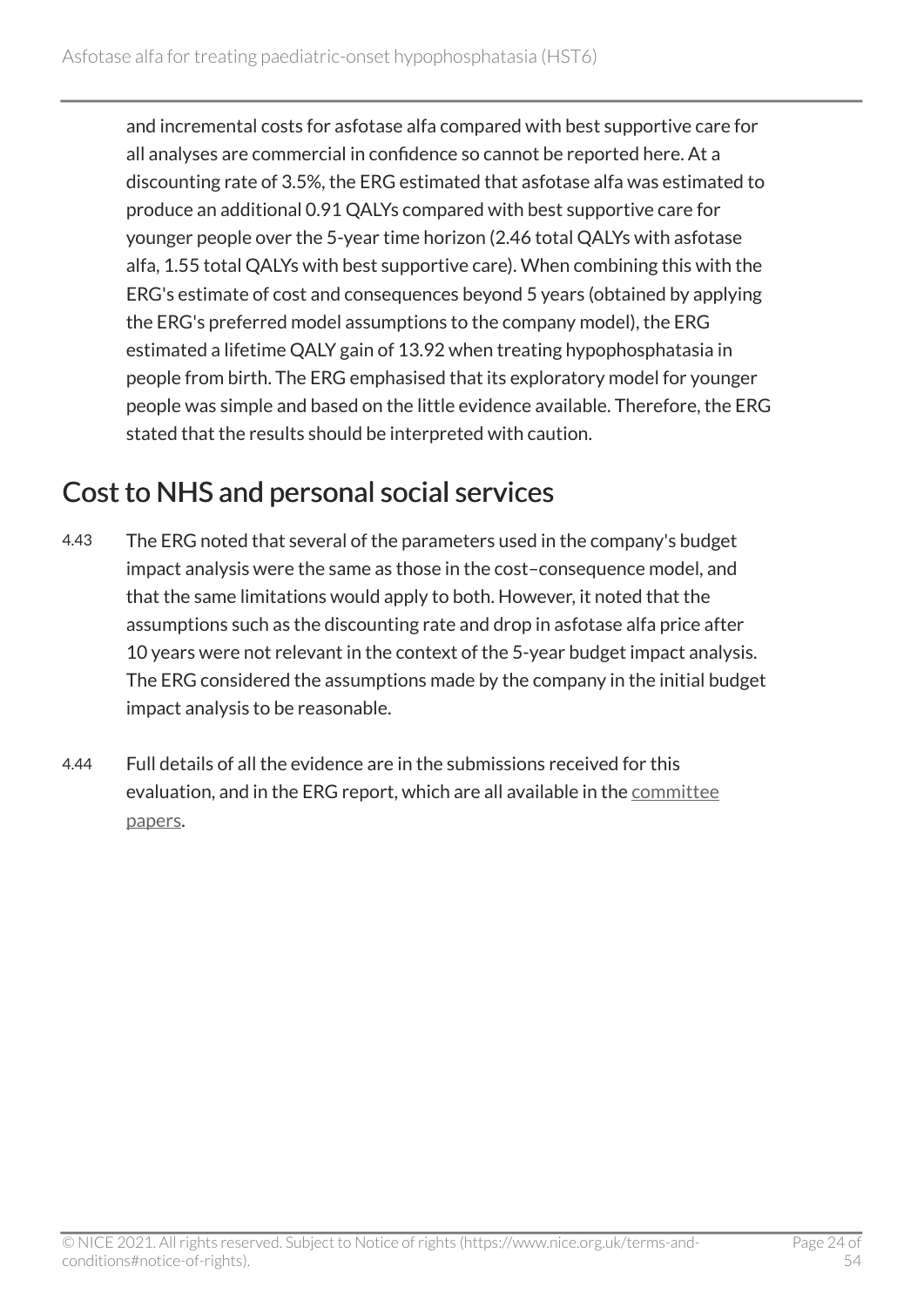## <span id="page-24-0"></span>5 Consideration of the evidence

The evaluation committee reviewed the data available on the benefits and costs of asfotase alfa, having considered evidence on the nature of paediatric-onset hypophosphatasia and the value placed on the benefits of asfotase alfa by people with the condition, those who represent them, and clinical experts. It also took into account the value for money that asfotase alfa represents and the effective use of resources for specialised commissioning.

## <span id="page-24-1"></span>Nature of the condition

5.1 The committee discussed the nature of paediatric-onset hypophosphatasia. It understood that hypophosphatasia was a rare, serious and heterogeneous genetic condition associated with considerable morbidity that severely affects the quality of life of people with the condition and their families. The committee heard from the clinical experts that the signs and symptoms of paediatric-onset hypophosphatasia vary widely and can appear any time from birth throughout childhood. The condition is sometimes not diagnosed until adulthood. The clinical experts considered that perinatal- and infantile-onset hypophosphatasia were more severe forms of paediatric-onset hypophosphatasia than juvenileonset hypophosphatasia. They explained that perinatal- and infantile-onset hypophosphatasia are associated with significant mortality (up to 100%). They also explained that the severity of juvenile-onset hypophosphatasia was more variable in clinical practice because some people were asymptomatic and had normal functioning, but others had significant problems with pain, growth, mobility, bone strength and activities of daily living. The committee heard from the patient experts that, for babies, treatment with asfotase alfa could enable them to have a good quality of life, go on to attend school and make friends, but without it they would not survive. A patient expert highlighted that their 12-year old child, who was diagnosed at 2 years, had pain and needed several medicines every day before getting out of bed. The patient expert emphasised that, on some days, their child feels so low that they do not want to get out of bed. Therefore, the condition has had a substantial effect on the family's emotional wellbeing as well as their child's. The committee understood from the patient expert that, if treatment with asfotase alfa could make juvenile-onset hypophosphatasia more manageable and reduce the need for hospital admissions (for example, for fractures), it would provide benefits to people with the condition and their families. The committee concluded that paediatric-onset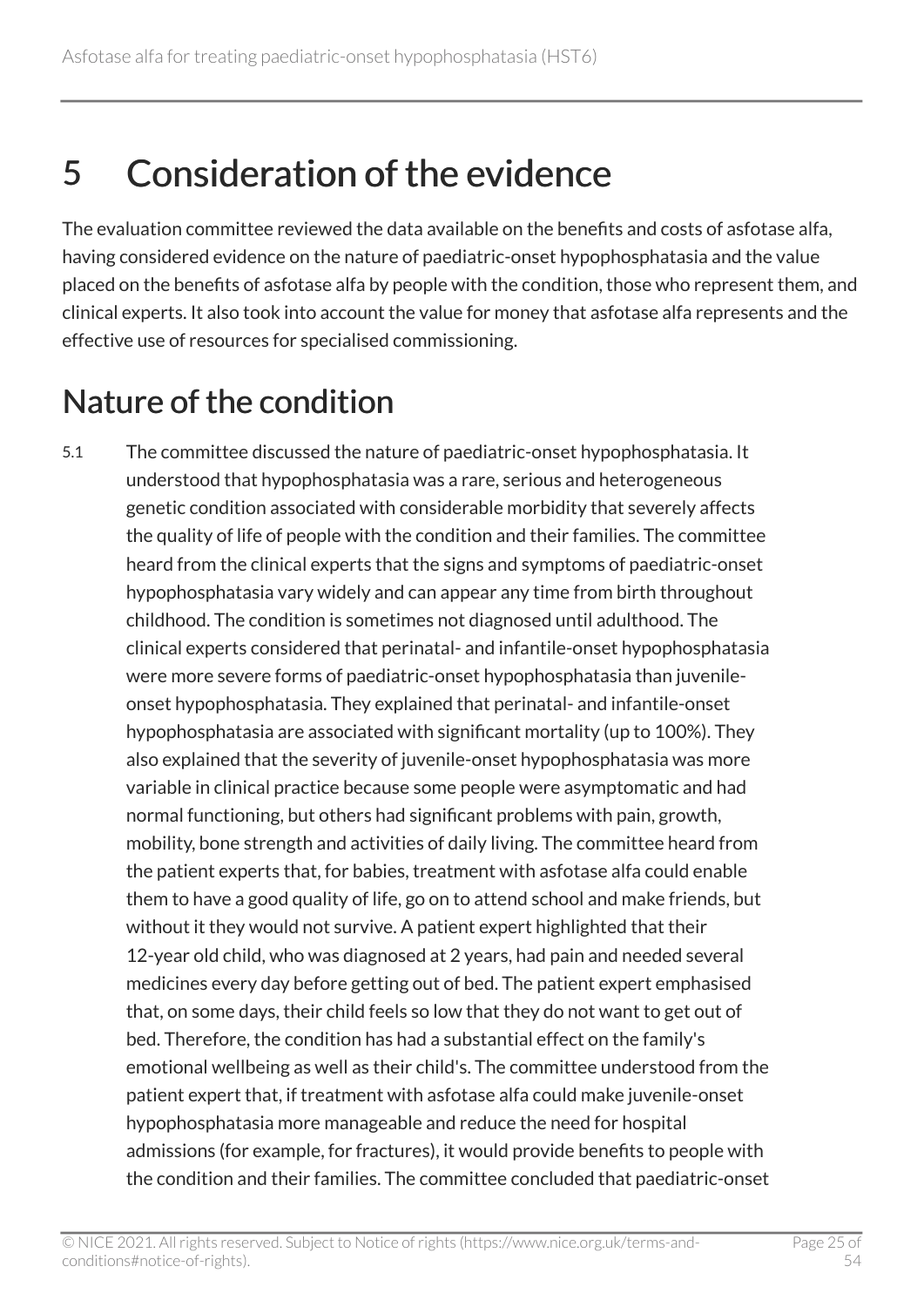hypophosphatasia is a rare, serious, life-threatening and debilitating condition.

- 5.2 The committee discussed the natural history of paediatric-onset hypophosphatasia. It appreciated that mortality was extremely high in perinatal- and infantile-onset hypophosphatasia. The committee agreed that the natural history of perinatal- and infantile-onset hypophosphatasia over the first 2 years of life was well understood, and that real-world experiences had highlighted the urgent need for an effective treatment option for these babies so that they survive into childhood. The committee went on to consider the natural history of juvenile-onset hypophosphatasia. It heard from the clinical experts that the natural history of juvenile-onset hypophosphatasia was less well understood, and that many patients had been lost to follow-up after 1 or 2 visits because of a lack of effective treatment. It further heard from the clinical experts that symptoms were highly variable among people with juvenile-onset hypophosphatasia, and could even vary significantly within the same patient over time. The committee understood from the clinical experts that fractures and skeletal problems are common in later life but their occurrence and frequency fluctuated within individuals and the population as a whole. It heard that the life expectancy for people with juvenile-onset disease is unclear but is expected to be near normal, with any additional risk of mortality resulting from a higher incidence of multiple and recurrent fractures. The committee concluded that the natural history of paediatric-onset hypophosphatasia was well-defined for the early years of perinatal- or infantile-onset disease, but was not entirely clear for juvenile-onset disease (and is particularly variable in people whose condition is not diagnosed until they are adults).
- 5.3 The committee discussed the current treatment options and management of paediatric-onset hypophosphatasia. It was aware that there was no NICE, NHS England or national guidance for managing paediatric-onset hypophosphatasia. The committee also understood from the patient expert statements that the time taken to diagnose the condition can vary significantly. The committee heard from the clinical experts that supportive care, which aims to monitor and alleviate symptoms, is the current mainstay of treatment. They explained that the goals of treatment for babies with perinatal- and infantile-onset hypophosphatasia were to manage craniosynostosis, prevent seizures, reduce the need for respiratory support (up to 90% of untreated babies need invasive ventilation) and prevent mortality. For people with juvenile-onset hypophosphatasia, the goals of treatment were to reduce and prevent pain,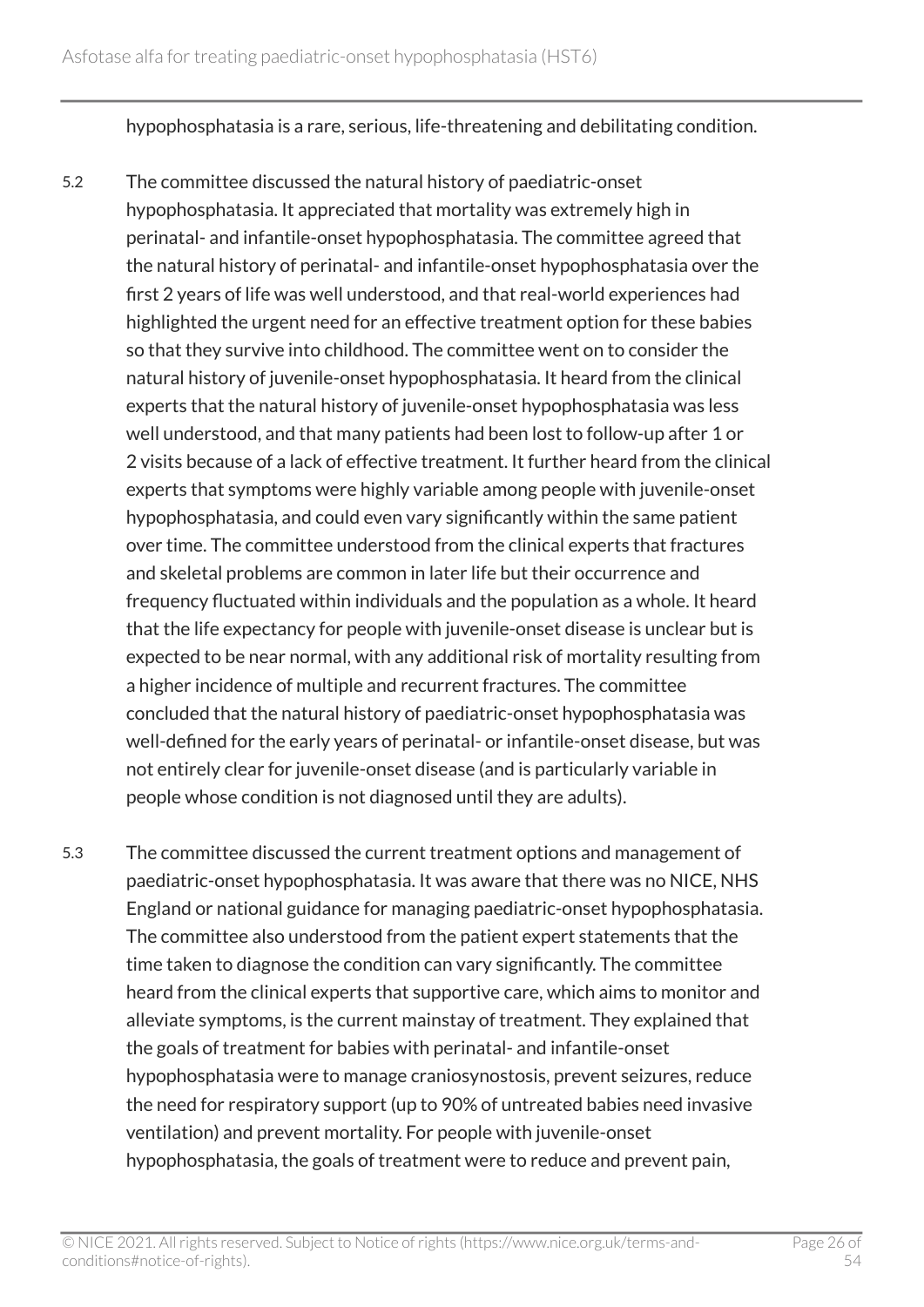improve mobility and improve their ability to take part in activities of daily living. The committee concluded that a treatment which meets these goals would be highly valued because there are currently no treatments available that specifically prevent or delay the progression of hypophosphatasia.

## <span id="page-26-0"></span>Impact of the new technology

- 5.4 The committee acknowledged the patient experts' view that asfotase alfa offered a lifeline for babies with paediatric-onset hypophosphatasia, who would otherwise die. It heard from the clinical experts that, because asfotase alfa was the first therapy that specifically targets the underlying cause of hypophosphatasia, they considered it to be a step change in the management of paediatric-onset hypophosphatasia.
- 5.5 The committee discussed the results for overall survival in perinatal- and infantile-onset hypophosphatasia. It noted that the evidence review group (ERG) considered the company's original unadjusted analysis of overall survival to be potentially biased in favour of asfotase alfa compared with the natural history data because of differences in the year of diagnosis and age at enrolment between the groups. The committee was aware that the company had provided an analysis of overall survival that adjusted for these potential biases, which had reduced the size of the treatment benefit. In contrast, a clinical expert highlighted to the committee that the analyses of overall survival may also be biased in favour of the natural history group because 7 of the 12 sites in ENB-011-10 were in the US and Canada. The clinical expert explained that historically the influences of reimbursement in the US and Canada may have produced greater use of invasive ventilation in babies than was typical in England. However, the committee was also told that, more recently, the use of invasive ventilation for babies has become more widespread in the UK, but there was no consensus on this point. The committee heard from the company and clinical experts that, although outcomes in neonatal intensive care have improved over time, invasive ventilation would still remain futile for many people with perinatal- or infantile-onset hypophosphatasia if asfotase alfa were not available. After consideration, the committee agreed that it was more appropriate to use more recent data for the natural history group of babies (that is, those diagnosed in 2000 or after), and to ensure baseline characteristics (for example, age) that influence prognosis are similar in the 2 groups when comparing overall survival data for asfotase alfa with best supportive care. The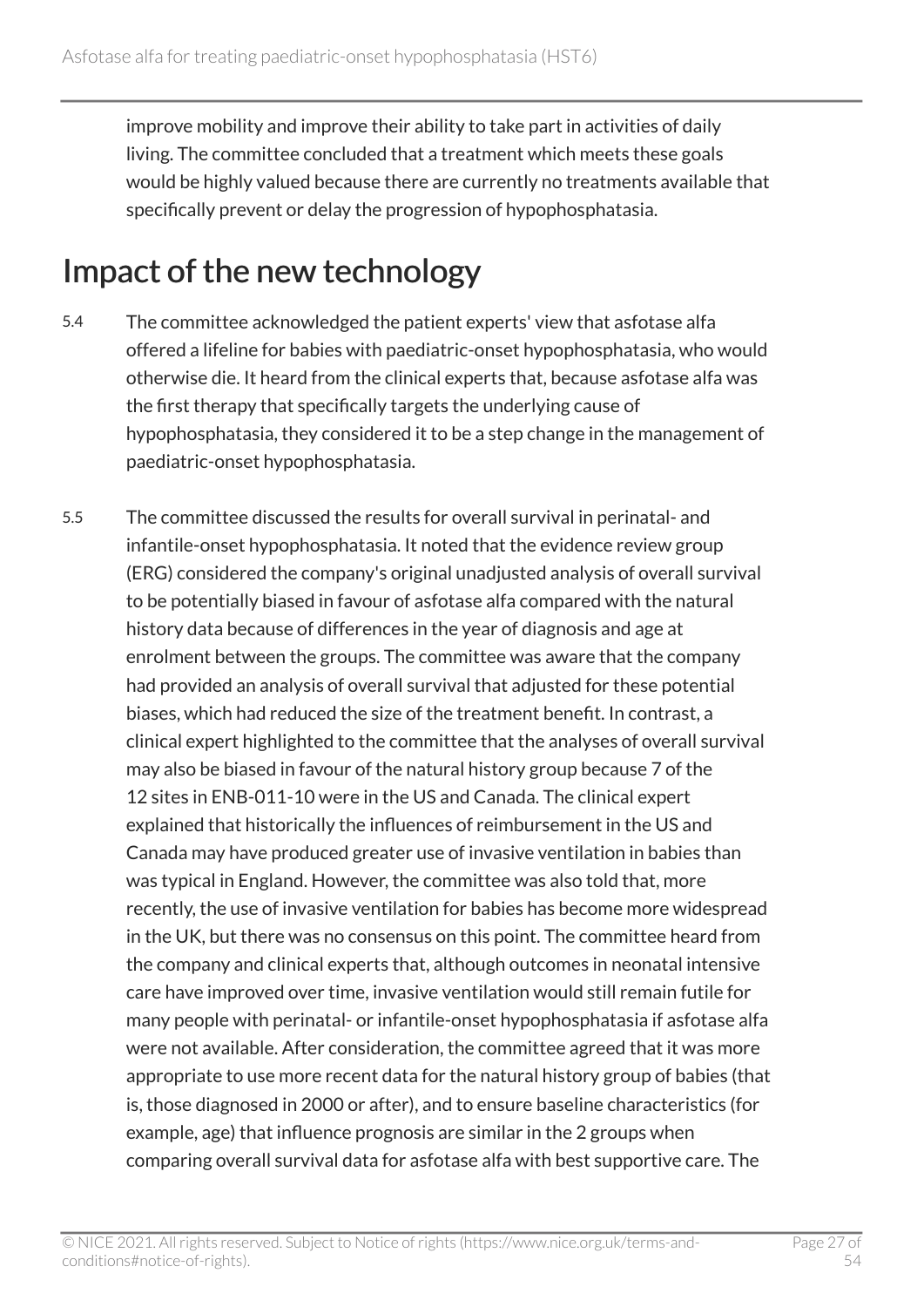committee acknowledged that, even if the available survival data could be adjusted for all potential biases, the probability of survival would almost certainly be higher for people having asfotase alfa compared with people not having asfotase alfa. It concluded that asfotase alfa improved the probability of survival in perinatal- and infantile-onset hypophosphatasia compared with best supportive care.

- 5.6 The committee considered the robustness of the results from the company's trials for asfotase alfa, noting that most of the company's prospective clinical trial evidence did not include a concurrent control group. It agreed that, without a concurrent control group, it was reasonable in the circumstances for the company to compare with natural history data (that is, a historical control group). The committee was aware that data on baseline characteristics were not available for some of the natural history data. It acknowledged that each of the company's comparative analyses risked bias and was subject to considerable uncertainty. The committee concluded that, given the heterogeneous nature of the condition and the trial designs used, the available clinical evidence did not provide either a robust estimate of the size of the benefit or a strong indication of the likely variation in the treatment effect.
- 5.7 The committee discussed the other results of the asfotase alfa clinical trials for paediatric-onset hypophosphatasia. It accepted that the trials of perinatal- and infantile-onset hypophosphatasia generally showed improvements with asfotase alfa treatment across several important outcomes such as the need for respiratory support, severity of rickets and growth. It also noted that improvements were generally seen with asfotase alfa in the company's trials of juvenile-onset hypophosphatasia across several important outcomes such as growth, mobility and pain. The committee concluded that the results of the trials generally suggested that asfotase alfa was associated with clinically meaningful improvements when compared with baseline.
- 5.8 The committee considered the dosage of asfotase alfa. It noted that the recommended dosage in the summary of product characteristics is 2 mg/kg 3 times per week, so was aware that the amount of asfotase alfa used would increase as people get older and gain weight. The committee heard from the clinical experts that some children and adults with hypophosphatasia may need doses higher than that in the marketing authorisation to have a response. It also heard that the trials of asfotase alfa were relatively short in duration, so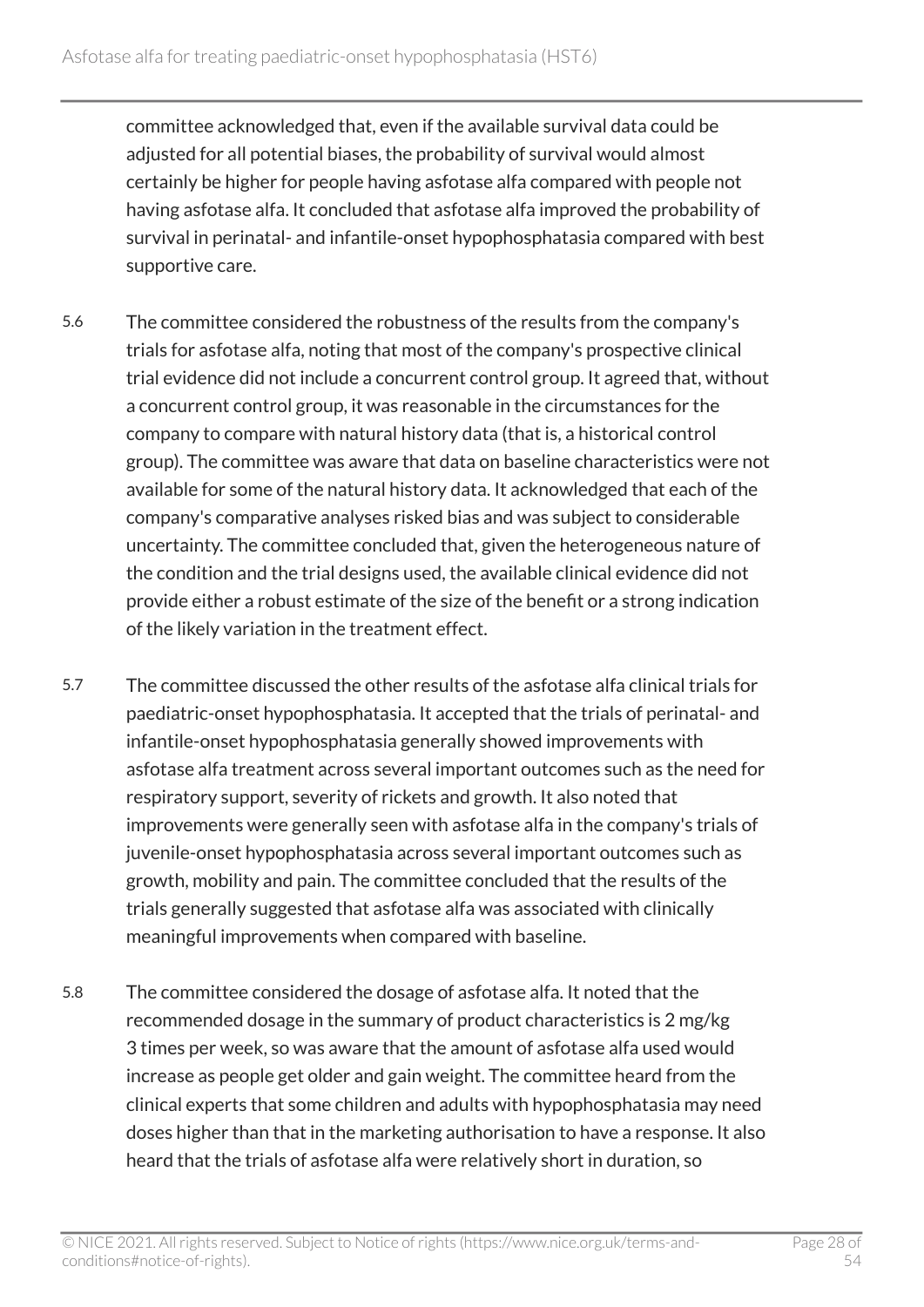registries would be needed to monitor and subsequently guide decisions around whether the dose could be reduced. The committee accepted that, because it had not been formally studied, there was little information around the efficacy of giving a lower dose of asfotase alfa in people whose condition had a sustained response. The committee noted that the overall cost of treatment with asfotase alfa may be reduced if a safe dose reduction regimen could be implemented; however, the current lack of evidence on which to plan a dose reduction regimen adds to the uncertainty about the expected costs of treatment.

### <span id="page-28-0"></span>Managed access arrangement

- 5.9 The committee discussed how asfotase alfa would potentially be used in clinical practice, and considered in detail the proposed managed access arrangement for asfotase alfa.
- 5.10 The committee heard from the clinical experts that, in principle, the decision to treat babies with perinatal- and infantile-onset hypophosphatasia with asfotase alfa could be based on clinical judgement and would depend on the overall clinical picture. However, in practice, the clinical experts would give asfotase alfa to all babies with perinatal- and infantile-onset hypophosphatasia straight away because, without treatment, most babies would die. The committee heard from clinical experts that they would only consider a dose reduction or stopping treatment once the child came off invasive ventilation and their condition had stabilised (generally supported by improved bone health because of better mineralisation). It heard that there remained uncertainty about how long treatment was likely to be appropriate after stabilising the condition in clinical practice. The committee was aware that juvenile-onset hypophosphatasia has a more variable overall clinical picture than infantile-onset disease, and that some people were functioning normally. It heard from the clinical experts that the decision to start treatment in children or adults could be based on the impact of the condition on their health-related quality of life (such as severity of pain, level of mobility and risk of fracture) and activities of daily living (such as going to school, playing with friends). The committee heard that the clinical experts estimated that around 10% of people with juvenile-onset hypophosphatasia would need treatment at any one time. The clinical experts further stated that, if the condition did not respond after 1 year of treatment (for example, no reduction in pain, or improvements in mobility and health-related quality of life), they would consider stopping asfotase alfa in clinical practice. The committee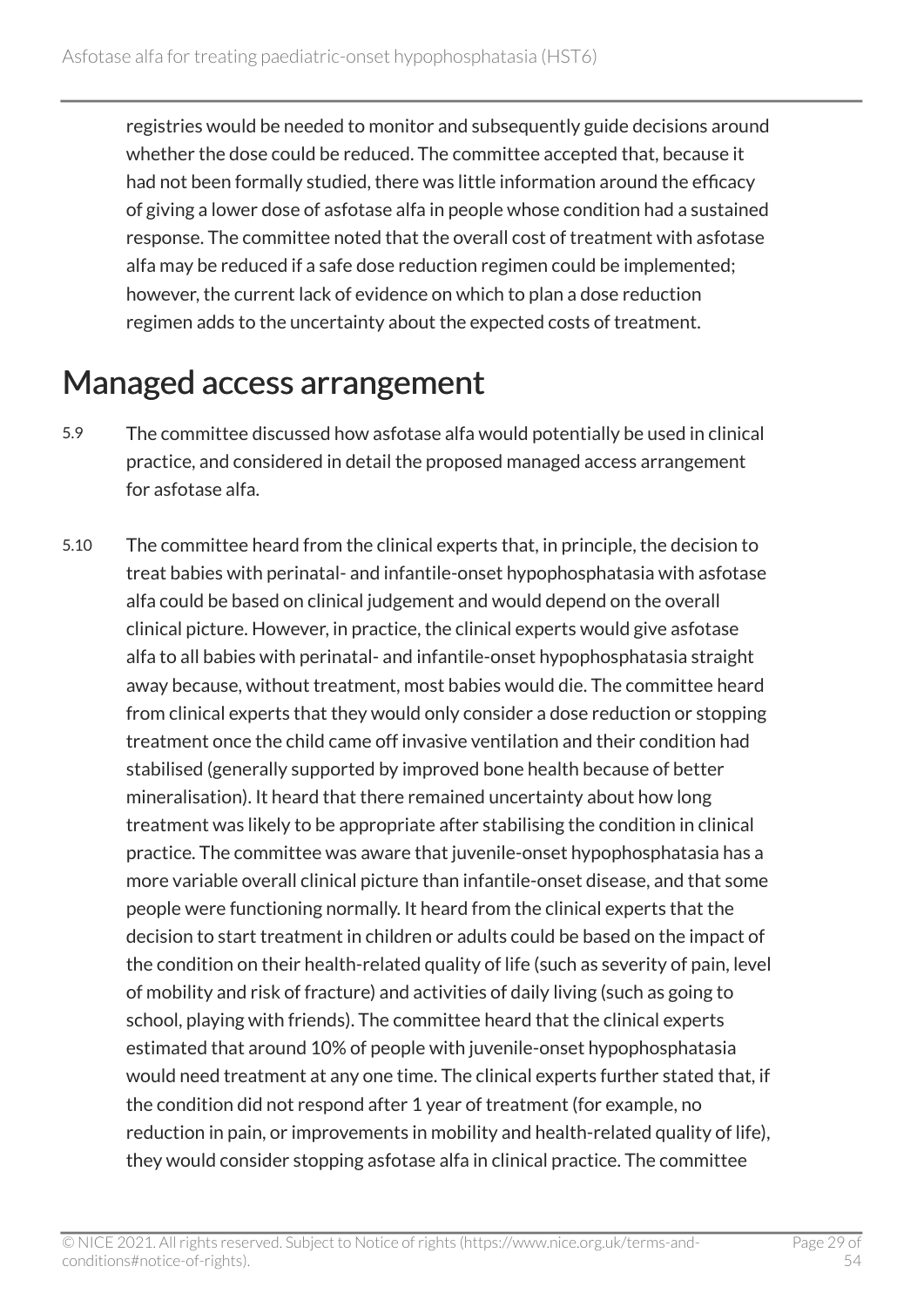heard from the patient experts that parents or carers of children with hypophosphatasia would trust the judgement of the treating clinician on whether asfotase alfa could be reduced or stopped. A patient expert emphasised that this was only if their child had a good quality of life and was regularly tested. The committee accepted that all babies with perinatal- and infantile-onset hypophosphatasia should be treated with asfotase alfa. It understood that the need for treatment in children and adults with juvenileonset disease was more variable, and that the decision could be based on the impact of the condition on quality of life. The committee further understood that it would be appropriate to consider the need to continue asfotase alfa based on the response to treatment.

5.11 The committee noted that the final managed access arrangement proposed detailed criteria for starting and stopping asfotase alfa (see [section](#page-12-0) 4.18). It understood that the criteria had been refined following previous versions of the managed access arrangement, with input from clinical experts and patient groups, and had been considered by NHS England's clinical panel. The committee considered that the proposal that all babies with perinatal- or infantile-onset disease would be treated with asfotase alfa was consistent with the view that these patients had the greatest clinical need and that most of these patients would benefit from treatment (see section 5.10). The committee considered that the babies with the most severe, life-threatening disease, for whom treatment is the most urgent, would be very likely to be identified at an expert centre very soon after disease onset, and understood that treatment could be started immediately. The committee also noted that the starting and stopping criteria for children and adults with juvenile-onset disease included a mix of quantitative criteria with defined cut-off values and broader measures of the effect of disease and treatment on quality of life. It heard from the clinical expert that the criteria were thorough and would be expected to identify people who have the greatest clinical need for asfotase alfa and who would benefit the most from treatment. The committee recalled that it had previously expressed concerns that the starting and stopping criteria in previous drafts of the managed access arrangement might not be fully objective in some cases, and that this may be a particular problem for adults because their clinical need is most variable. It considered that the finalised criteria were more robust and objectively defined. The committee concluded that the starting and stopping criteria in the managed access arrangement were appropriate.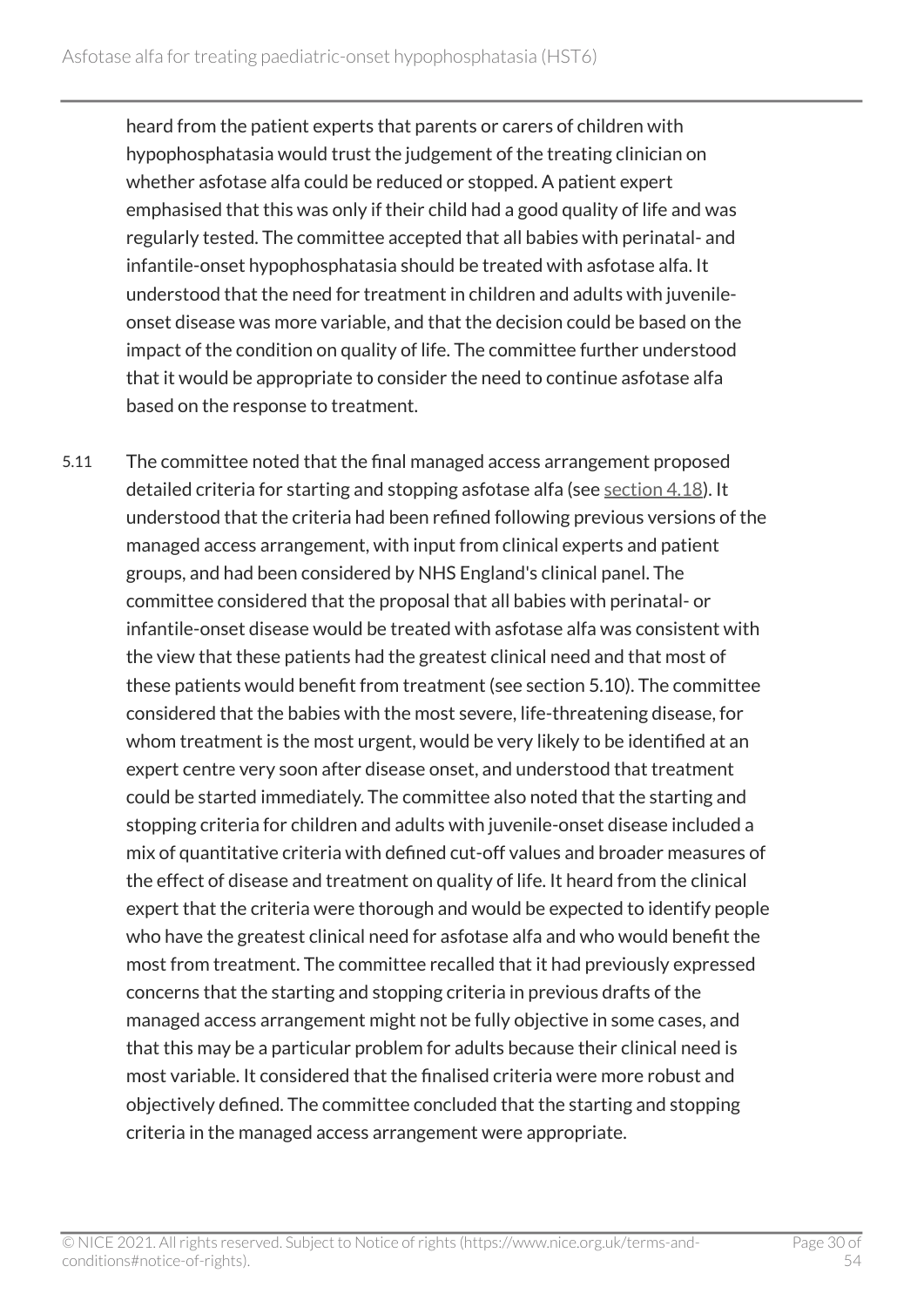- 5.12 The committee noted that treatment decisions within the managed access arrangement would be made by a national committee comprised of experts in hypophosphatasia, pain management and commissioners. It welcomed the inclusion of the national expert committee, and emphasised the value of the multidisciplinary approach in this situation. The committee emphasised the importance of robust governance procedures within managed access arrangements, and was reassured that the expert committee would help ensure the starting and stopping criteria were robustly and objectively applied.
- 5.13 The committee discussed the proposed data collection methods presented within the managed access arrangement. It understood that the data collected through the managed access arrangement would be collated in a dedicated database managed by the company. It also understood that this database would be available to NHS England for independent audit and analysis of individuallevel data. The committee applauded this approach to making data available for independent scrutiny. It heard from the company that clinicians would have access to data from people under their care, and was reassured that this would provide an additional level of checking to ensure the quality and accuracy of the data. The committee heard from the company that data collection and data sharing agreements had been prepared, and that statistical analyses would be defined once patient numbers were known. It emphasised that best practice would be to agree and specify the data analyses in advance. It understood that procedures had been defined to minimise and address missing data. The committee further emphasised the importance of careful governance of the data collection, and was reassured by the company that the data would be subject to verification, quality control and audit with a degree of oversight comparable to a clinical trial. The committee concluded that the data collection element of the managed access arrangement was likely to provide valuable evidence to support a review of the guidance at the end of the managed access arrangement period.
- 5.14 In addition to the data collected within the managed access arrangement, the committee queried what evidence would be collected for people who do not have treatment with asfotase alfa – that is, as a comparator. It heard from the clinical expert and the company that the global hypophosphatasia registry was ongoing. The company highlighted that this registry was set up as part of its regulatory commitments, and so was separate from the managed access arrangement, and that it would provide evidence from hundreds of people with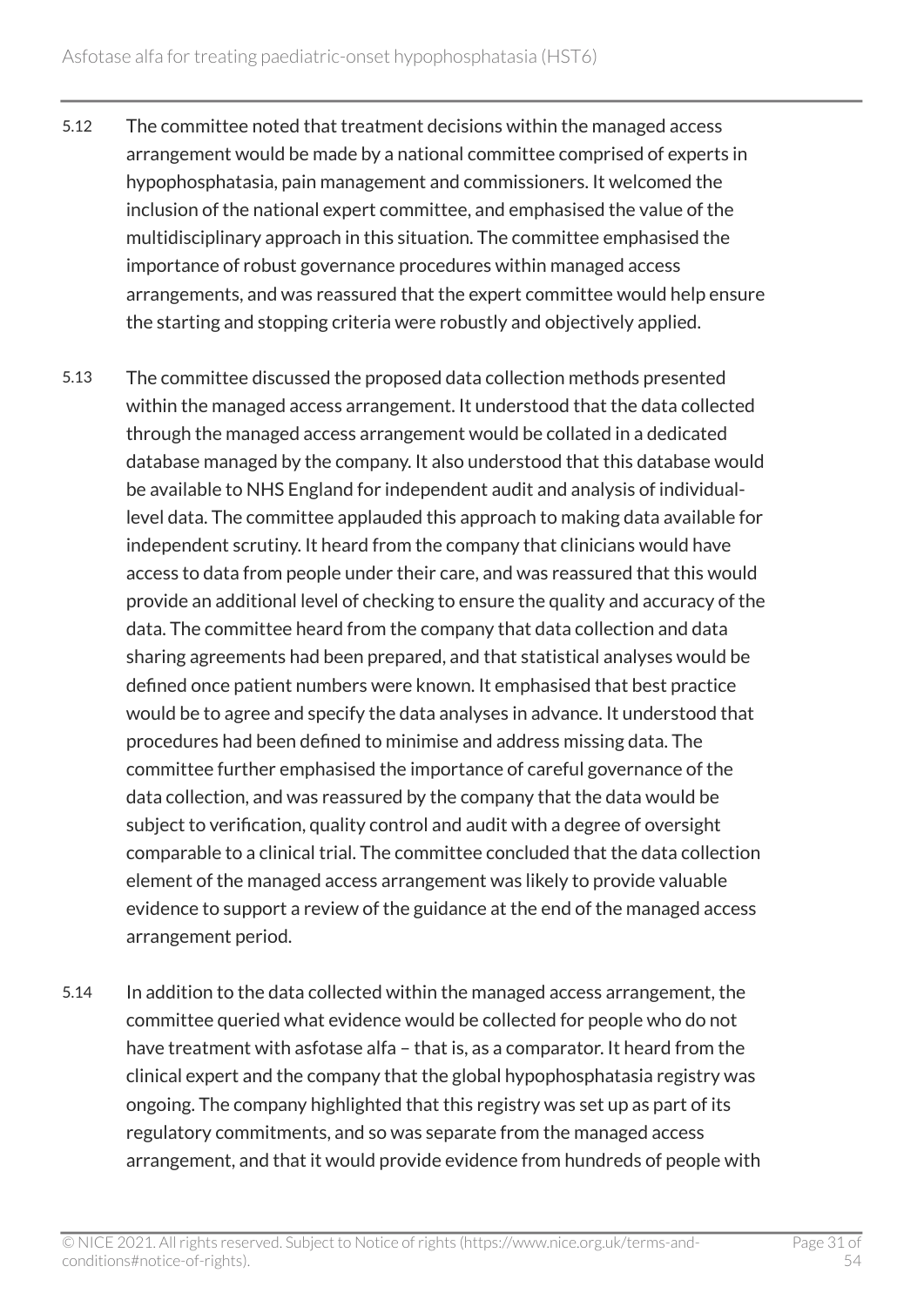hypophosphatasia worldwide, including those not treated with asfotase alfa. The committee also heard that clinicians would try to collect further information from people who stop asfotase alfa treatment or withdraw from the managed access arrangement. The committee considered that these sources were likely to provide useful comparative data to support future review of the guidance.

5.15 The committee noted that the managed access arrangement included a number of detailed assessments and commitments, and was mindful that this might impose a burden on people having asfotase alfa treatment and the treating centres. It heard from the patient expert that people with severe hypophosphatasia and their families were very keen to have treatment with asfotase alfa and understood and accepted the need to collect information as part of the managed access arrangement. It also heard that support would be provided by the patient group. The company explained that further options were being explored to simplify the process and minimise the burden, including telephone or online completion of quality-of-life questionnaires. The committee recalled that it had been reassured that clinicians would have access to the data collected through this route, for people under their care, as an additional check of data quality (see section 5.13). The committee heard from the clinical expert that the highly specialised centres in which treatment would be given were well set up to manage the data collection requirements. The committee was reassured that the managed access arrangement would not impose an undue burden on people with hypophosphatasia or the NHS.

## <span id="page-31-0"></span>Cost to the NHS and personal social services

5.16 The committee discussed the cost of asfotase alfa. It noted that, at list price, the total cost per person per year of treatment with asfotase alfa is £366,912 (assuming an average weight of 19.3 kg and 100% adherence). The committee highlighted that the dosage of asfotase alfa was based on a person's weight, therefore the cost per person is higher for older people, and would increase during a person's lifetime. The committee heard evidence from clinical experts that those with hypophosphatasia are typically slightly below average weight for their age. The committee noted that the company and NHS England had agreed that asfotase alfa would be made available under confidential commercial terms; the details of these terms are commercial in confidence and cannot be reported here.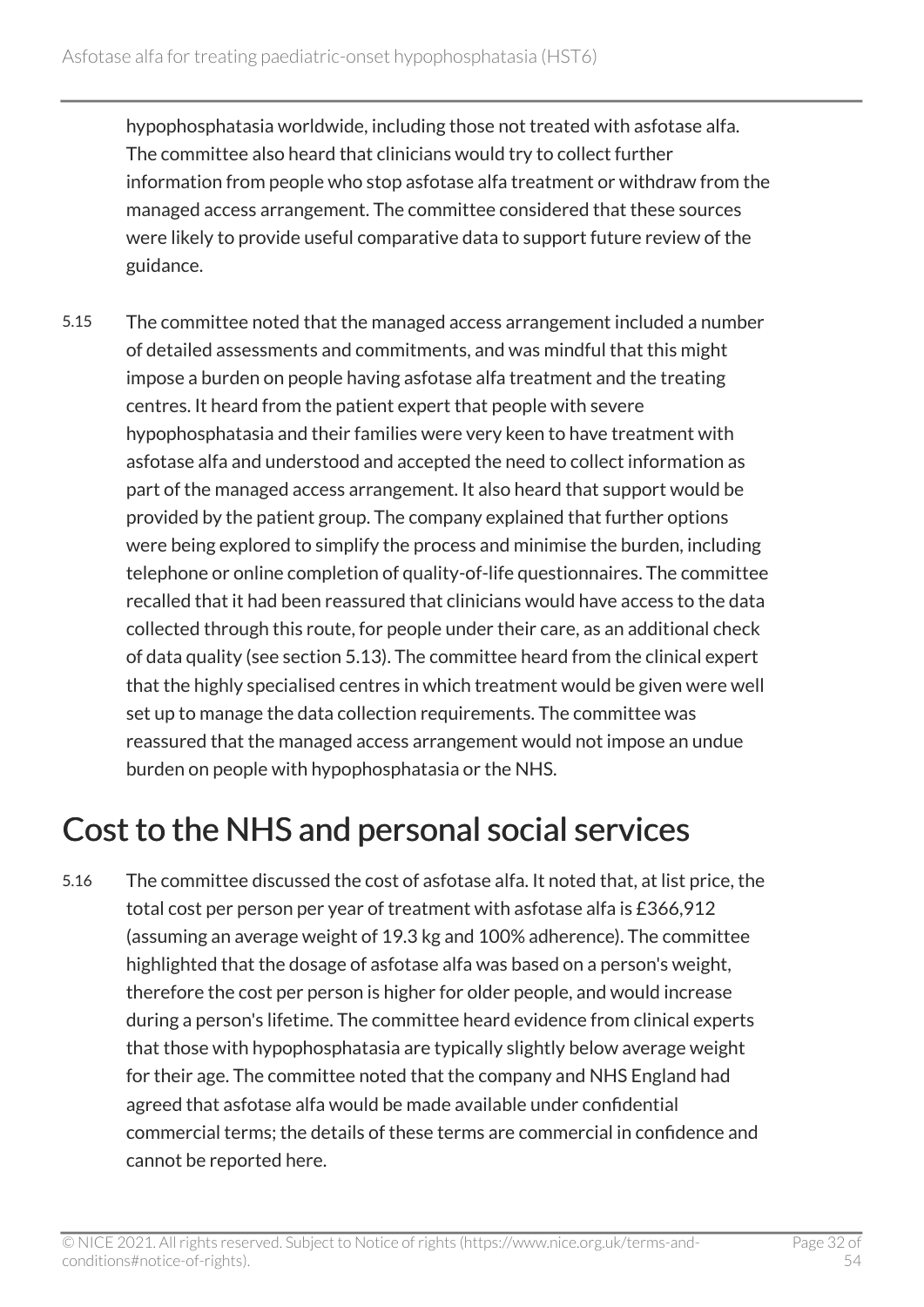- 5.17 The committee considered number of people who would have asfotase alfa treatment within the managed access arrangement. It understood that the company had estimated the population size taking into account assumptions about the increase in diagnosis of paediatric-onset hypophosphatasia after asfotase alfa becomes available and the likely rates of eligibility for the managed access arrangement. The anticipated increase in diagnosis was supported by the clinical experts, who stated that clinical practice may change with the availability of an active treatment. The committee was aware that juvenileonset hypophosphatasia is variable in its severity and may be diagnosed retrospectively in some adults in clinical practice. The committee understood from the clinical experts that it was therefore difficult to estimate the number of people with juvenile-onset hypophosphatasia in England. The committee also recognised that it was difficult to reliably estimate the number of people who would meet the criteria for treatment within the managed access arrangement, and highlighted the wide range between the estimates presented during the evaluation. The committee heard from clinical experts that they considered children with juvenile-onset hypophosphatasia who had the greatest clinical need would all have been previously identified at the expert centres, and was reassured that the number of children currently being treated who would meet the starting criteria in the managed access arrangement was well known. However, the committee emphasised that there were still uncertainties in the number of children who would be treated in future, during the course of the managed access arrangement. The committee heard from NHS England that the largest uncertainties concerned the number of adults who would be treated within the managed access arrangement. The committee considered that the refined starting and stopping criteria in the finalised managed access arrangement, along with elements of the commercial terms, managed the risks associated with the remaining uncertainty in the number of people who would have asfotase alfa treatment within the managed access arrangement.
- 5.18 The committee was aware that, in the initial base case, the company had assumed that adherence to asfotase alfa was 80%, with scenarios exploring 100% adherence. The committee heard from the company that it had based its base-case adherence rate on the upper limit of those rates reported for subcutaneous tumour necrosis factor alpha inhibitors. However, the clinical and patient experts both considered that the company's assumption was not appropriate. The committee heard from the company that parents of children with the condition will either administer asfotase alfa themselves, or ensure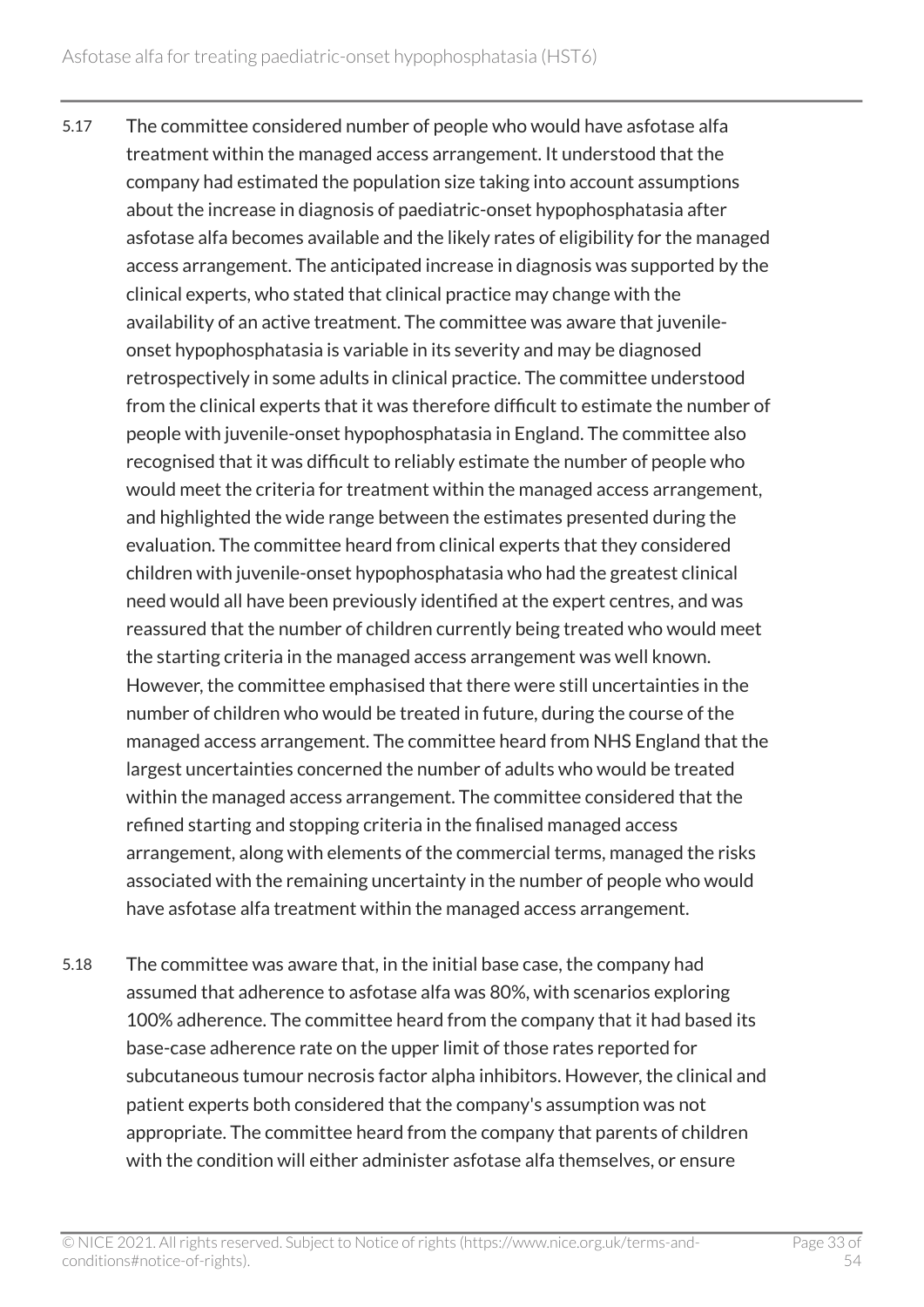that the drug is taken by the person with the condition. The committee concluded that the scenarios that assumed 100% adherence were more plausible and provided the most appropriate estimates for the budget impact of asfotase alfa.

- 5.19 The committee discussed the overall budget impact of asfotase alfa. It considered the total cost of asfotase alfa for the whole managed access arrangement population and for the different forms of hypophosphatasia (that is, perinatal and infantile onset, children with juvenile onset and adults with juvenile onset), taking into account the commercial terms. These results were commercial in confidence and cannot be reported here. The committee concluded that the confidential commercial terms substantially reduced the cost of asfotase alfa to the NHS and reduced the financial risk, compared with previous proposals.
- 5.20 The committee considered the cost of asfotase alfa in the context of costs incurred by the company for research, development and manufacturing. The committee asked the company to explain the cost of treatment. It heard from the company that the cost of asfotase alfa is driven by the need to recoup the high costs of research, development, manufacturing and marketing of a treatment to be used only by a small number of people, and reflects the longterm benefits associated with asfotase alfa treatment for a condition that severely affects a person's health-related quality of life. The committee acknowledged that developing orphan and ultra-orphan treatments was associated with challenges that were different from those for treatments for bigger patient populations. It recognised the challenges in making a reasonable return on investment for treatments for very rare conditions. The committee also considered the cost of asfotase alfa in the context of NHS highly specialised services. It was aware that NHS England has a single budget for specialised services of approximately £16 billion, which covers highly specialised services and high-cost drugs, as well as a range of other treatments and specialised services. On balance, the committee concluded that, although asfotase alfa was still a very high-cost technology, with the commercial terms agreed with NHS England, the total cost to the NHS was acceptable and manageable in the context of a highly specialised service.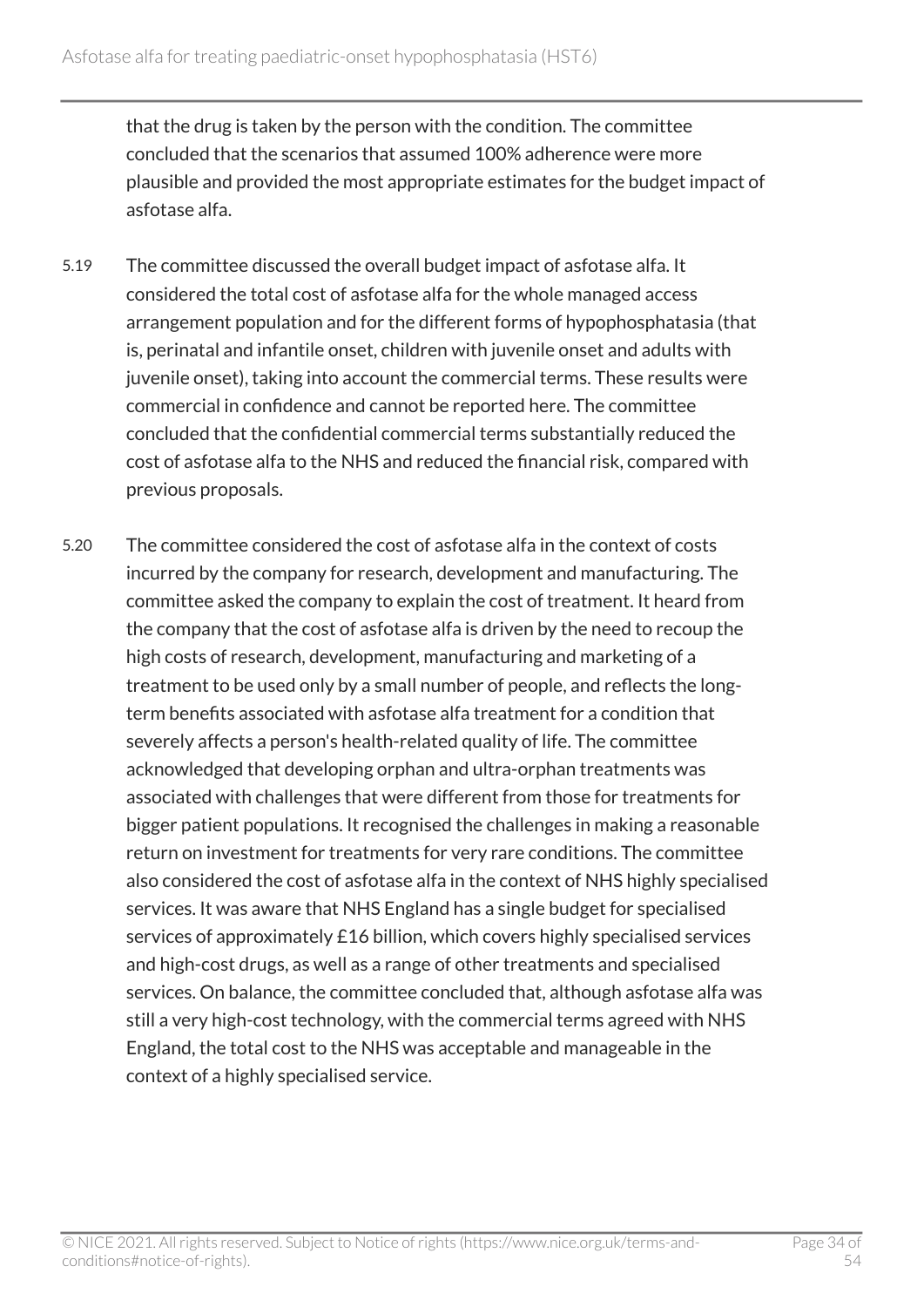## <span id="page-34-0"></span>Value for money

- 5.21 The committee discussed the company's model structure for the cost–consequence analysis. It was aware from the company and the ERG that the health states were based on the level of severity defined by 6-minute walk test (6MWT) distance. The committee understood that the 6MWT did not capture all the symptoms of hypophosphatasia, or the important domains of the EuroQol-5 dimensions survey (EQ-5D) questionnaire (such as pain and mental health), although clinicians may have taken these into account when providing utility values for the illustrative vignettes. The committee heard from the clinical experts that the 6MWT was not used to assess mobility in clinical practice in England and was not persuaded that 6MWT distance was an appropriate outcome measure for all people with paediatric-onset hypophosphatasia (especially babies and young children). The committee was uncertain about how credible the company's minimal clinically important difference in 6MWT distance was for paediatric-onset hypophosphatasia, given that it was based on people with Duchenne muscular dystrophy. The committee considered that there were important differences in the natural history between juvenile-onset hypophosphatasia and Duchenne muscular dystrophy (for example, life expectancy). However, the committee acknowledged that the company's clinical trial data suggested that the minimal clinically important difference was similar between the conditions, and noted that changing the threshold for a minimal clinically important difference in the economic model had a small effect on the results. The committee concluded that it would have preferred the company's model structure to capture all symptoms of hypophosphatasia, but accepted that using 6MWT distance to define health states was reasonable given the lack of evidence allowing for alternative structures.
- 5.22 The committee discussed the use of the ordered probit regression model to estimate the transition probabilities. The committee noted that the company used separate probit models for estimating transitions for asfotase alfa and for best supportive care and the ERG preferred a single probit model controlled for treatment effect. The committee highlighted that using either approach estimated similar results in the company's economic model. It understood from the company that each analysis provided nearly identical Markov traces. The committee concluded that it preferred the ERG's approach given the limited number of observations for best supportive care, but was prepared to accept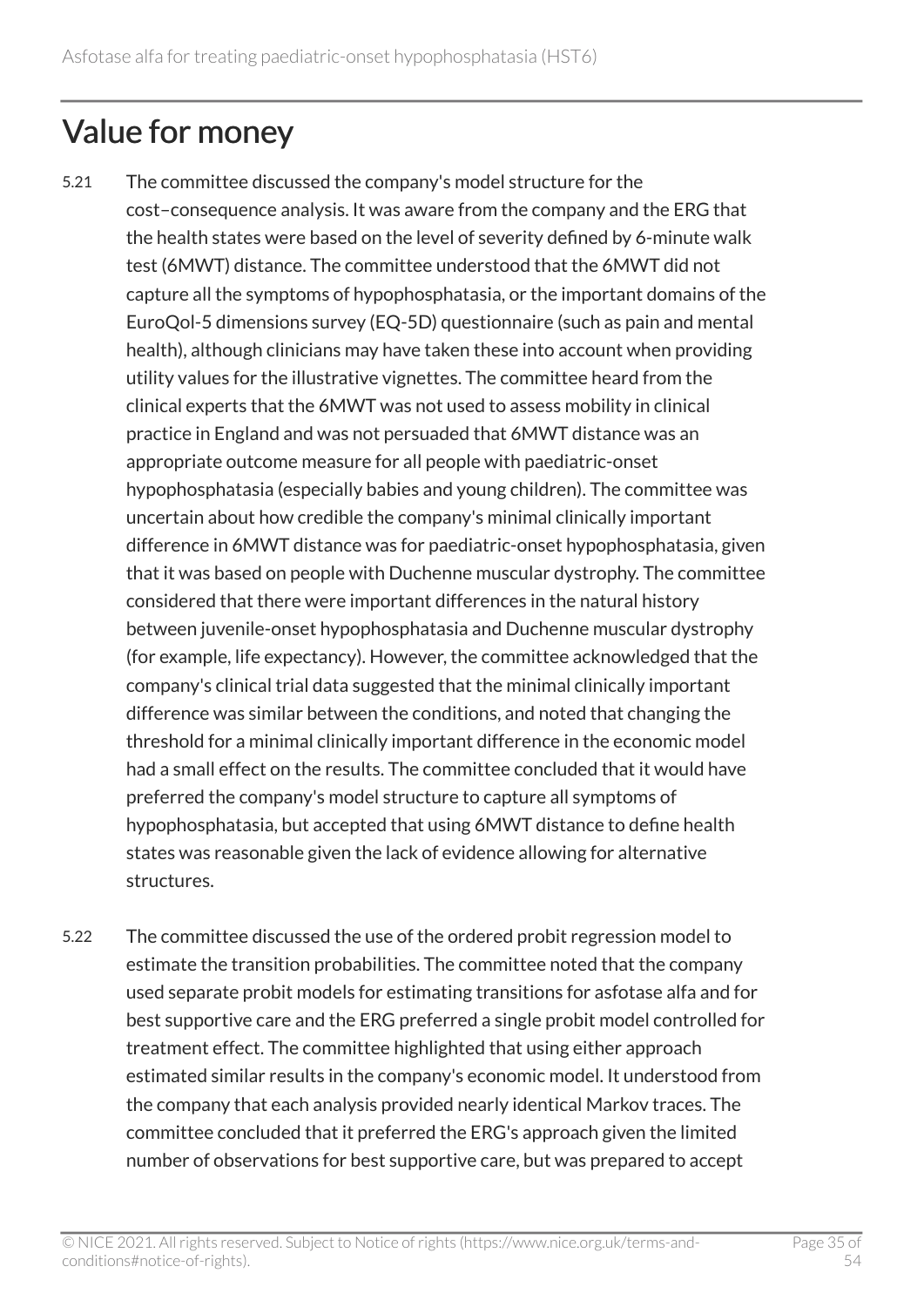the company's results in its decision-making because the results were similar for the 2 different approaches.

- 5.23 The committee discussed the most appropriate method for modelling overall survival and the need for invasive ventilation. The committee noted that, in the company's base case, the risk of mortality and the need for invasive ventilation for people with perinatal- and infantile-onset hypophosphatasia were not included. The committee recalled its earlier discussions around the natural history data and agreed that any potential for bias when comparing the effect of asfotase alfa with best supportive care should also be addressed in the economic modelling when possible (for example, year of diagnosis and changes in practice over time, and differences between baseline populations that influence prognosis; see [section](#page-26-0) 5.5). The committee was aware that the ERG's exploratory analysis had attempted to address the potential bias associated with the natural history data. The committee noted that the estimate of incremental life years reduced by 1 life year when using survival data from people in the historical control group who were diagnosed in 2000 or later compared with using survival data from all historical controls. The committee concluded that using natural history data that attempted to adjust for the potential biases was appropriate in the economic modelling.
- 5.24 The committee noted that the company had initially assumed a reduction in the price of asfotase alfa after 10 years because of a loss of data exclusivity. It understood the company's justification for this approach, but considered that there was no robust basis for making this assumption and that the size of the reduction was arbitrary. The committee stated that it had not previously considered price reductions resulting from the potential introduction of generics or biosimilars because this is speculative and the impact of their introduction is unknown. It highlighted that the cost of several other resources included in the company's economic model could change over time. The committee further noted that NICE's [guide to the methods of technology](https://www.nice.org.uk/process/pmg9/chapter/foreword)  [appraisal](https://www.nice.org.uk/process/pmg9/chapter/foreword) (2013) states that a reduced price should only be used when there is a nationally available price reduction. The committee concluded the price reduction after 10 years was inappropriate and recognised that this assumption had been removed from subsequent analyses.
- 5.25 The committee discussed other costs and healthcare resources used in the company's model. The committee noted the evidence submission from NHS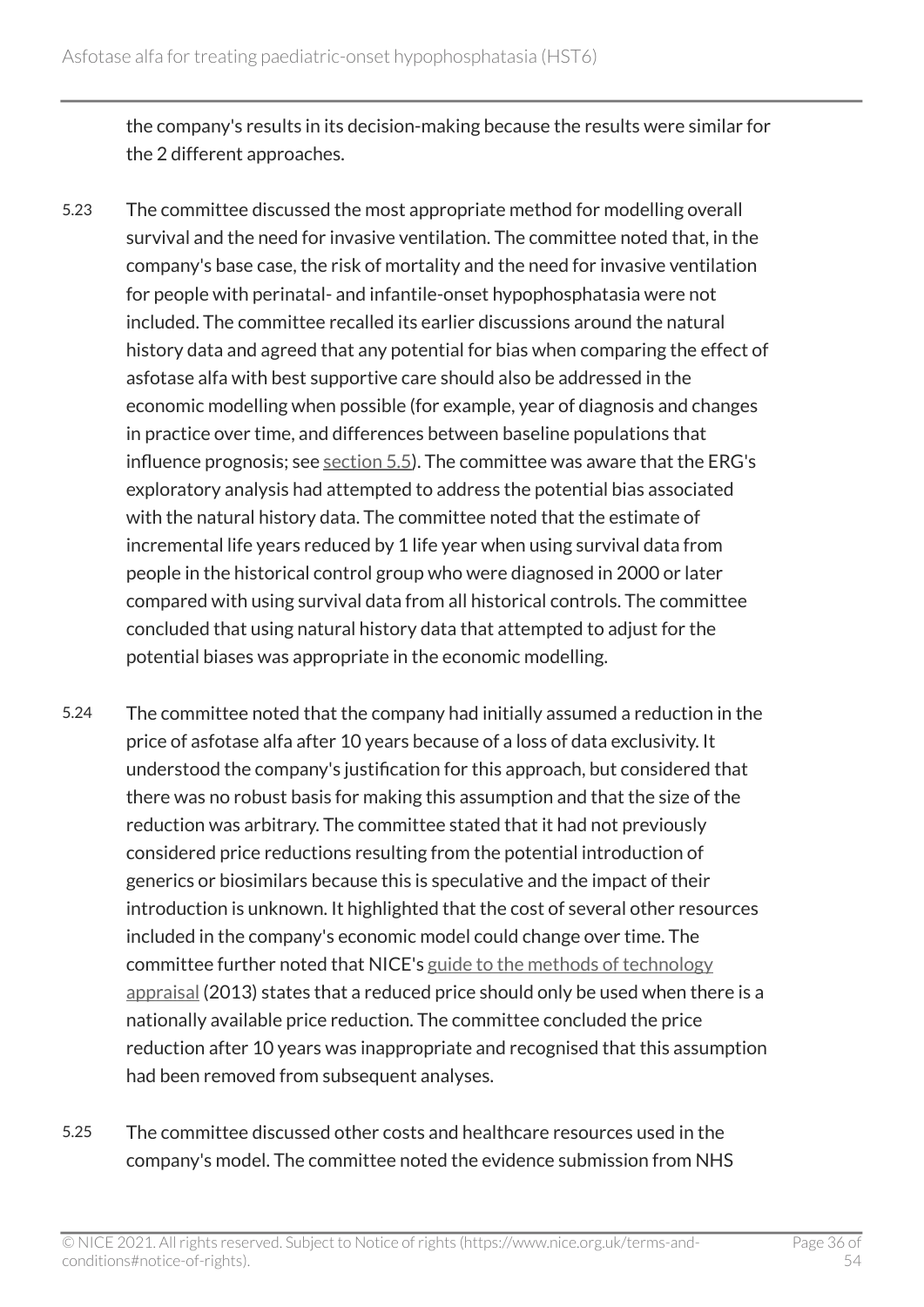England and the views of the clinical experts that suggested babies with paediatric-onset hypophosphatasia would need several months of intensive care and invasive ventilation. The committee understood from the ERG that the company's reporting of resource use data did not enable the ERG to identify how each estimate was obtained. However, the ERG noted that the face validity of the company's estimates seemed acceptable. The committee concluded that the costs of intensive care and invasive ventilation in the company's model were reasonable estimates, but they were associated with uncertainty because the company's resource use data were not fully transparent.

- 5.26 The committee discussed the utility values used in the company's model. The committee heard from the patient experts that the health-related quality of life of a child with hypophosphatasia can be substantially lower than that of a child without hypophosphatasia of the same age. The committee noted that the company's mean utility value for the most severe 6MWT health state was 0.23, which represented a very low health-related quality of life with the potential to accentuate any benefits of treatment. The committee also acknowledged that the company had not included the health-related quality-of-life benefits for carers of people with the condition and that, if included, they were likely to increase the quality-adjusted life year (QALY) gain for asfotase alfa compared with best supportive care. The committee concluded that the mean utility values used in the company's model were reasonable estimates for the 6MWT health states.
- 5.27 The committee discussed the company's scenario in which the baseline age and severity were adjusted to match those of people for whom asfotase alfa would be considered under the proposed managed access arrangement (see [section](#page-15-0) 4.25). The committee considered that, because the proposed managed access arrangement aimed to identify people with the greatest clinical need, it was logical that the baseline disease severity in the managed access arrangement population would be worse than the whole population. It also considered that it was sensible for the model to attempt to reflect the population that would be treated in clinical practice as closely as possible. However, it noted that there was very limited evidence to support the specific values chosen by the company, so it was unable to conclude whether the results were necessarily more accurate than those from the base case. In particular, it recalled that the age of starting treatment had an impact on the QALY gain (see section 4.25). However, it noted that the very small number of people currently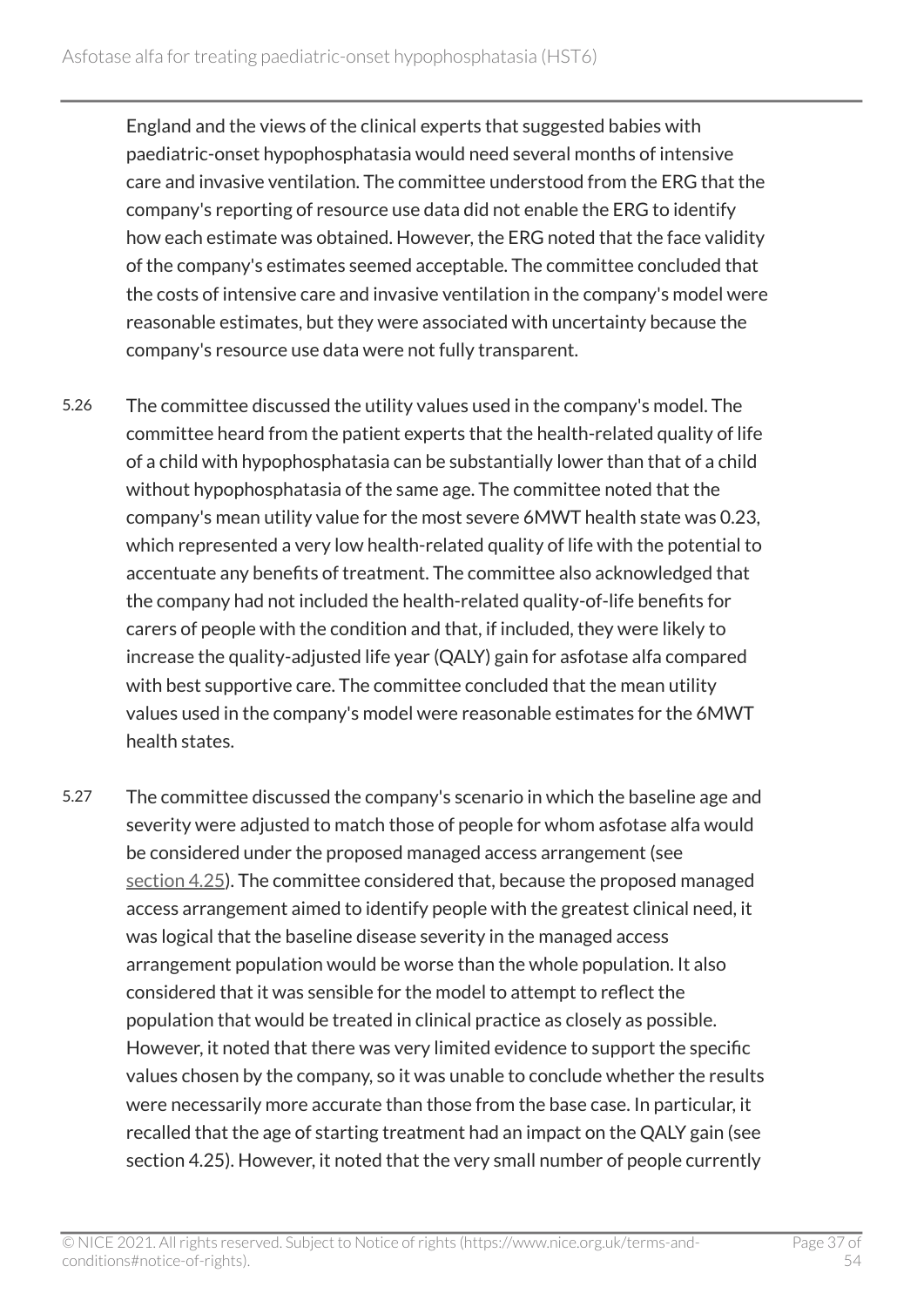having treatment with asfotase alfa meant that any patients starting or stopping treatment would have a large impact on the mean age and, therefore, the results from the model. The committee considered that the revision in baseline age illustrated the underlying uncertainty in the company's model. It concluded that the assumptions in this scenario, although logical, were uncertain.

- 5.28 The committee discussed the most appropriate discounting rate used for costs and health effects. The committee heard from the company on several occasions that it considered a discounting rate of 1.5% to be most appropriate because of the clinical benefit associated with asfotase alfa treatment and the consistency with discounting rates used in evaluations of eculizumab for atypical haemolytic uraemic syndrome and elosulfase alfa for mucopolysaccharidosis type IVa. The committee understood from the company's sensitivity analyses that the results of the company's cost–consequence model were sensitive to the discounting rate. It was aware that changing the discounting rate from 1.5% to 3.5% resulted in a change in incremental QALYs for asfotase alfa compared with best supportive care from approximately 25 to 14. The committee noted that the incremental costs were also affected when changing the discounting rate in the company's economic model. The committee was aware from NICE's [guide to the](https://www.nice.org.uk/process/pmg9/chapter/foreword)  [methods of technology appraisal](https://www.nice.org.uk/process/pmg9/chapter/foreword) (2013) that a non-reference case discounting rate of 1.5% for costs and benefits may be considered by the committee if it is highly likely that, on the basis of the evidence presented, the long-term health benefits will be achieved. Further, the committee will need to be satisfied that the introduction of the technology does not commit the NHS to significant irrecoverable costs. The committee acknowledged that asfotase alfa may restore some people (for example, babies) who would otherwise die or have a very severely impaired life to full or near full health. However, it was not convinced on the balance of the clinical evidence, and the clinical expert and patient expert testimonies, that this was the case for all people with paediatriconset hypophosphatasia (see sections  $5.1$  and  $5.2$ ). Also, the committee agreed that there was considerable uncertainty around whether the treatment effect would be maintained for the person's lifetime. The committee concluded that, on the basis of the evidence presented, it was very uncertain whether the longterm health benefits will be achieved and that it was therefore more appropriate for the company to include a discounting rate of 3.5% in its basecase analysis.
- 5.29 The committee discussed the results of the company's cost–consequence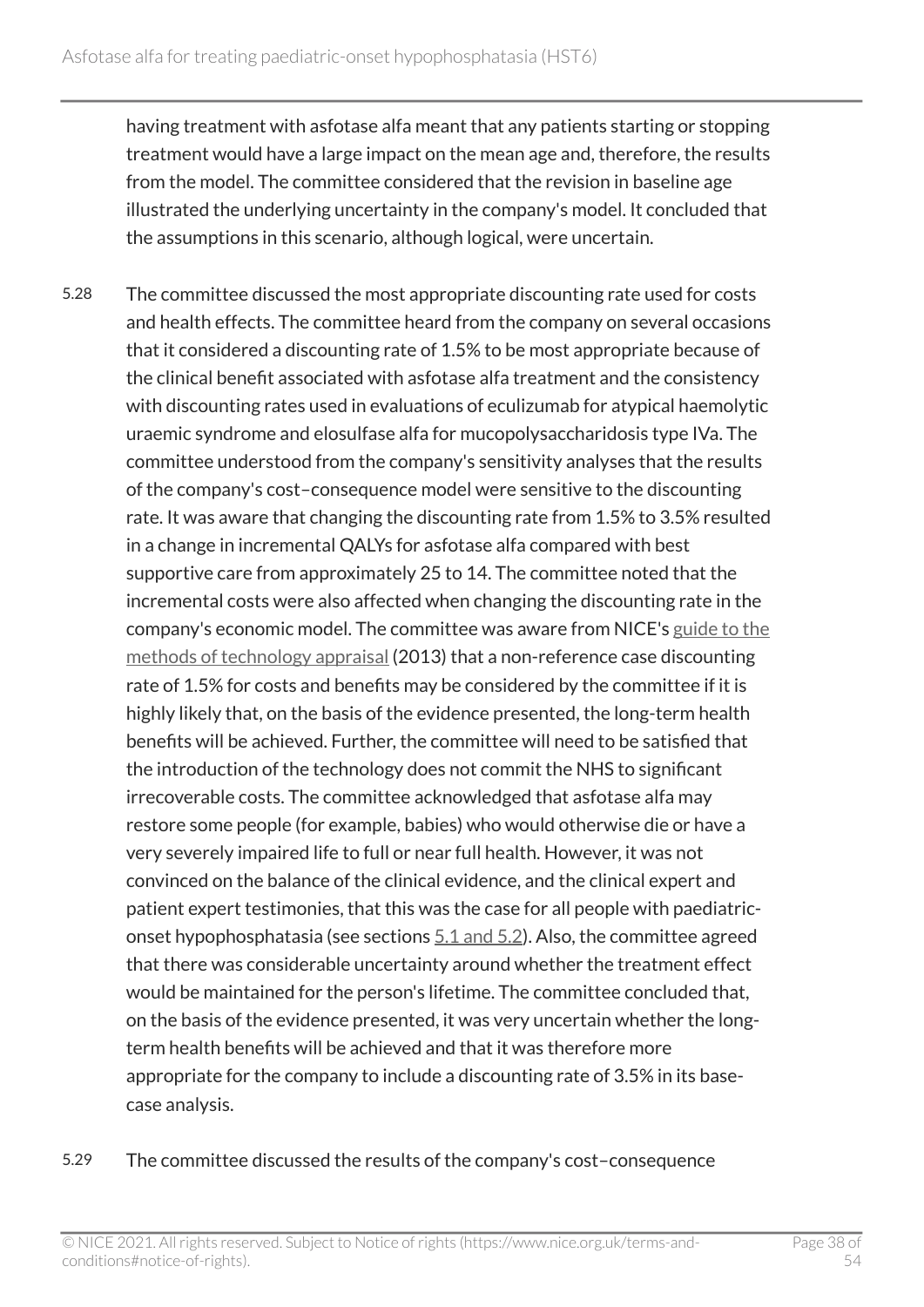model. It noted that in the company's deterministic base case, asfotase alfa was associated with 25.04 incremental QALYs over the lifetime of the model. The total costs for asfotase alfa and incremental costs for asfotase alfa compared with best supportive care are commercial in confidence and cannot be reported here. However, the committee highlighted that there were a number of uncertainties in the economic model (see sections 5.21 and 5.23). The committee stated that the company's probabilistic sensitivity analysis suggested that the results were not very stable, suggesting that there was considerable uncertainty, particularly for the estimation of QALY gains (that is, 18.4 incremental QALYs in the probabilistic sensitivity analysis compared with 25.04 in the corresponding deterministic base-case analysis). It was aware that the company had assumed the treatment effect was maintained for the person's lifetime, which it considered uncertain, and that the ERG was concerned that the company's vignettes did not capture the true variation around the healthrelated quality of life of patients between the 6MWT health states (see [section](#page-19-0) 4.39). The committee considered that these 2 factors were likely to affect the size of the estimated QALY gain. The committee concluded that asfotase alfa provided a substantial QALY gain compared with best supportive care, but there was considerable uncertainty around the size of the benefit.

5.30 The committee discussed the results of the company's cost–consequence model when it was presented by the age that treatment began. The incremental costs for asfotase alfa compared with best supportive care are commercial in confidence and cannot be reported here. The committee noted that there was significant variation in the QALY gain associated with asfotase alfa across the different age groups; the size of this variation was smaller when the population baseline characteristics were adjusted to match the managed access arrangement population. The perinatal- and infantile-onset age group had the greatest life year and QALY gain, and that the life year gain stopped and incremental QALYs gradually reduced as the age increased. The committee noted that there was a substantial reduction in incremental QALYs for people who had treatment with asfotase alfa for paediatric-onset hypophosphatasia when they were 18 years and over. The committee recalled that asfotase alfa is life-saving for the perinatal- and infantile-onset age group (see [section](#page-26-0) 5.5), whereas the older age groups have a near normal life expectancy (see [section](#page-24-1) 5.2), so the nature of the treatment benefit would be different in these groups. The committee recalled that there was significant uncertainty in the size of the benefits of treatment with asfotase alfa (see section 5.29), but that there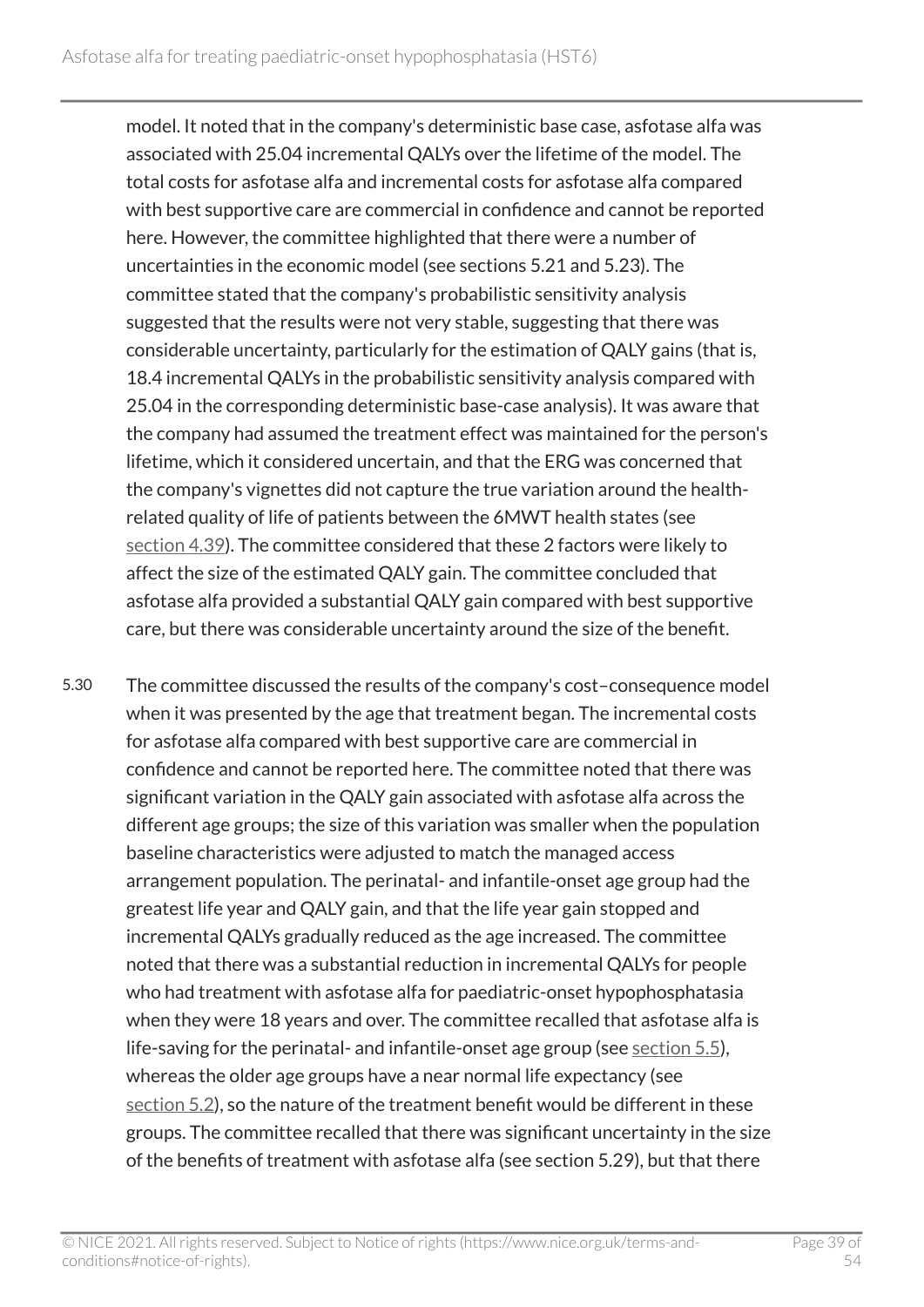was comparatively less uncertainty that treatment with asfotase alfa is lifesaving for people with perinatal- and infantile-onset hypophosphatasia (see section 5.5). The committee therefore concluded that the benefits of asfotase alfa in people with perinatal- and infantile-onset hypophosphatasia were of a different nature to those in the older groups, and that they were also both the largest and the least uncertain in this population group.

- 5.31 The committee considered the overall value for money provided by asfotase alfa for treating paediatric-onset hypophosphatasia in the context of other highly specialised technologies. It was aware that NHS England has a single budget for specialised services, which includes a budget for high-cost drugs, and therefore considered the value for money in the context of other highly specialised technologies that are funded within that budget. The committee considered the needs of people with paediatric-onset hypophosphatasia and their families compared with the needs of people with other rare diseases and conditions. It then discussed the overall value of asfotase alfa, taking into account both its health benefits (estimated to be between 14 and 25 additional QALYs) and associated costs, in the context of other highly specialised technologies:
	- It recalled that NICE's guidance on [eculizumab for treating atypical haemolytic](https://www.nice.org.uk/guidance/hst1) [uraemic syndrome](https://www.nice.org.uk/guidance/hst1) stated that eculizumab produced similar incremental QALY gains when compared with standard care (estimated to be 25.22 by the company and 10.14 by the ERG). NICE estimated an annual cost per patient for eculizumab of £211,000 to £340,000. The committee was aware that no patient access scheme had been agreed for eculizumab.
	- It recalled that NICE's guidance on elosulfase alfa for treating mucopolysaccharidosis [type](https://www.nice.org.uk/guidance/hst2) IVa stated that elosulfase alfa compared with standard care produced incremental QALY gains that were estimated to be 18.18 by the company and 10.03 by the ERG. NICE estimated that the average cost per year for elosulfase alfa was £394,680 per patient (based on the recommended dosage and an average body weight of 25.3 kg). However, the price paid by the NHS is lower than this because of a patient access scheme that provides elosulfase alfa with a confidential discount, and further confidential commercial arrangements between the company and NHS England in a managed access agreement.
- 5.32 The committee noted that the confidential commercial terms for asfotase alfa substantially reduced the cost to the NHS for this treatment. It also noted that these terms, alongside the starting and stopping criteria in the managed access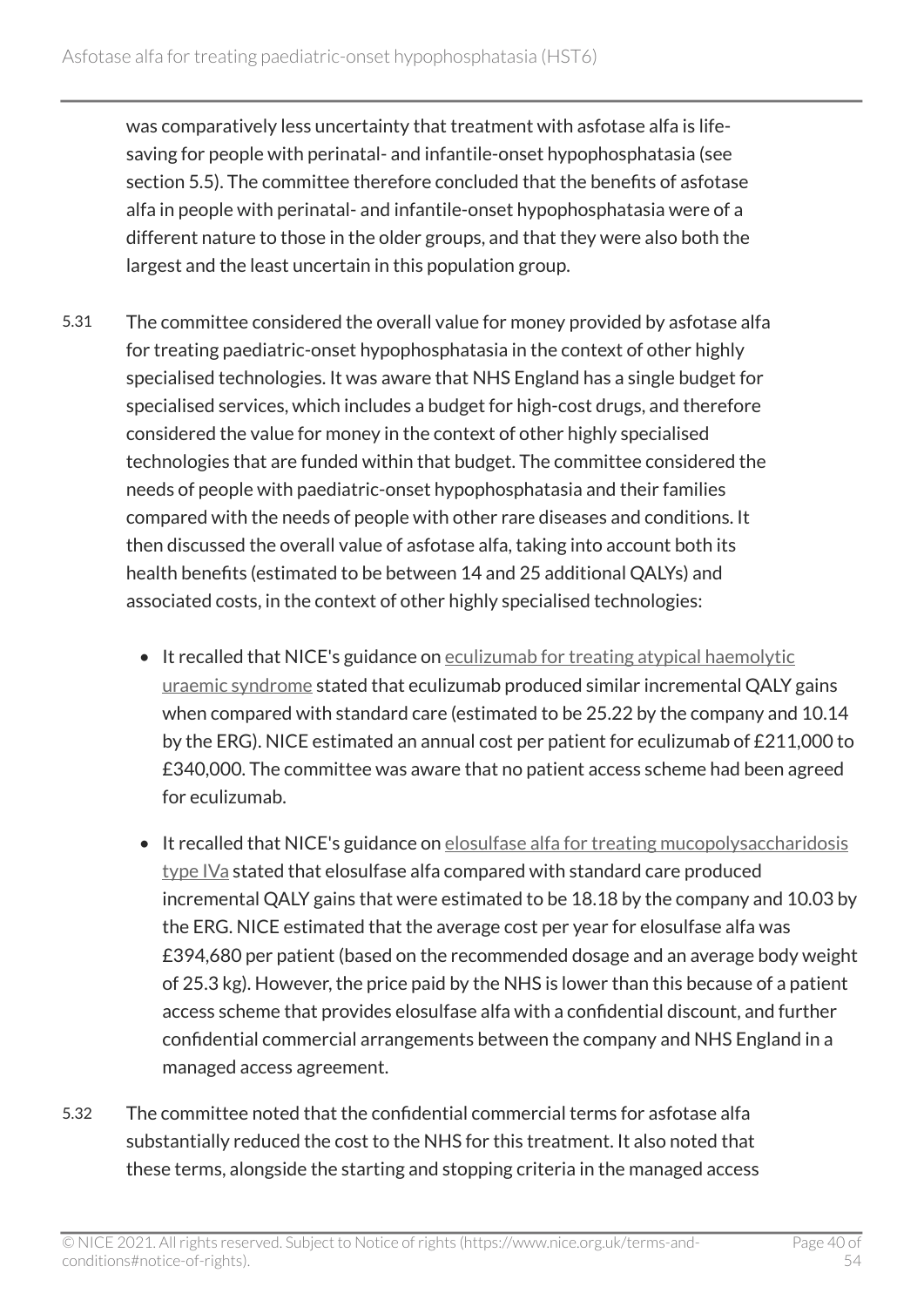arrangement, reduced the risks to the NHS and managed the uncertainties associated with this technology. The committee recognised that asfotase alfa was still a high-cost drug, but that it provides substantial benefits. The committee concluded that, with the confidential commercial terms and within the conditions of the managed access arrangement, asfotase alfa provided appropriate value for money.

- 5.33 The committee considered whether it should take into account the consequences of the Pharmaceutical Price Regulation Scheme (PPRS) 2014, and in particular the PPRS payment mechanism, when evaluating asfotase alfa. The committee noted NICE's position statement about this, and accepted the conclusion 'that the 2014 PPRS payment mechanism should not, as a matter of course, be regarded as a relevant consideration in its assessment of the cost effectiveness of branded medicines'. The committee heard nothing to suggest that there is any basis for taking a different view about the relevance of the PPRS to this evaluation of asfotase alfa. It therefore concluded that the PPRS payment mechanism was irrelevant in considering the value for money offered by asfotase alfa.
- 5.34 The committee discussed the company's comment in its response to consultation, which disagreed with the committee's conclusion that the PPRS payment mechanism was irrelevant in considering the value for money offered by asfotase alfa (see section 5.33). The committee understood that the company considered that this did not reflect that the 'net cost of asfotase alfa after PPRS payments was lower than the cost of asfotase alfa being considered by the committee'. The committee did not accept that a predicted rebate could function as the guarantee necessary for a 'nationally available price reduction', as envisaged in the guide to methods of technology appraisal 2013. This is unlike patient access schemes and nationally available price reductions resulting from activities of the Commercial Medicines Unit, which are supported by the Department of Health. The committee was aware that, although the PPRS rebate will be paid to the Department of Health, the 2014 agreement did not specify that the money would be re-invested in the NHS. Furthermore, it noted that future rebates were based on forecasts and would be retrospectively adjusted. It therefore considered that it was far from certain that a PPRS 2014 rebate could be accurately quantified and would result in a price reduction that was relevant when considering the value for money offered by a technology. The committee further noted that any rebate from the PPRS agreement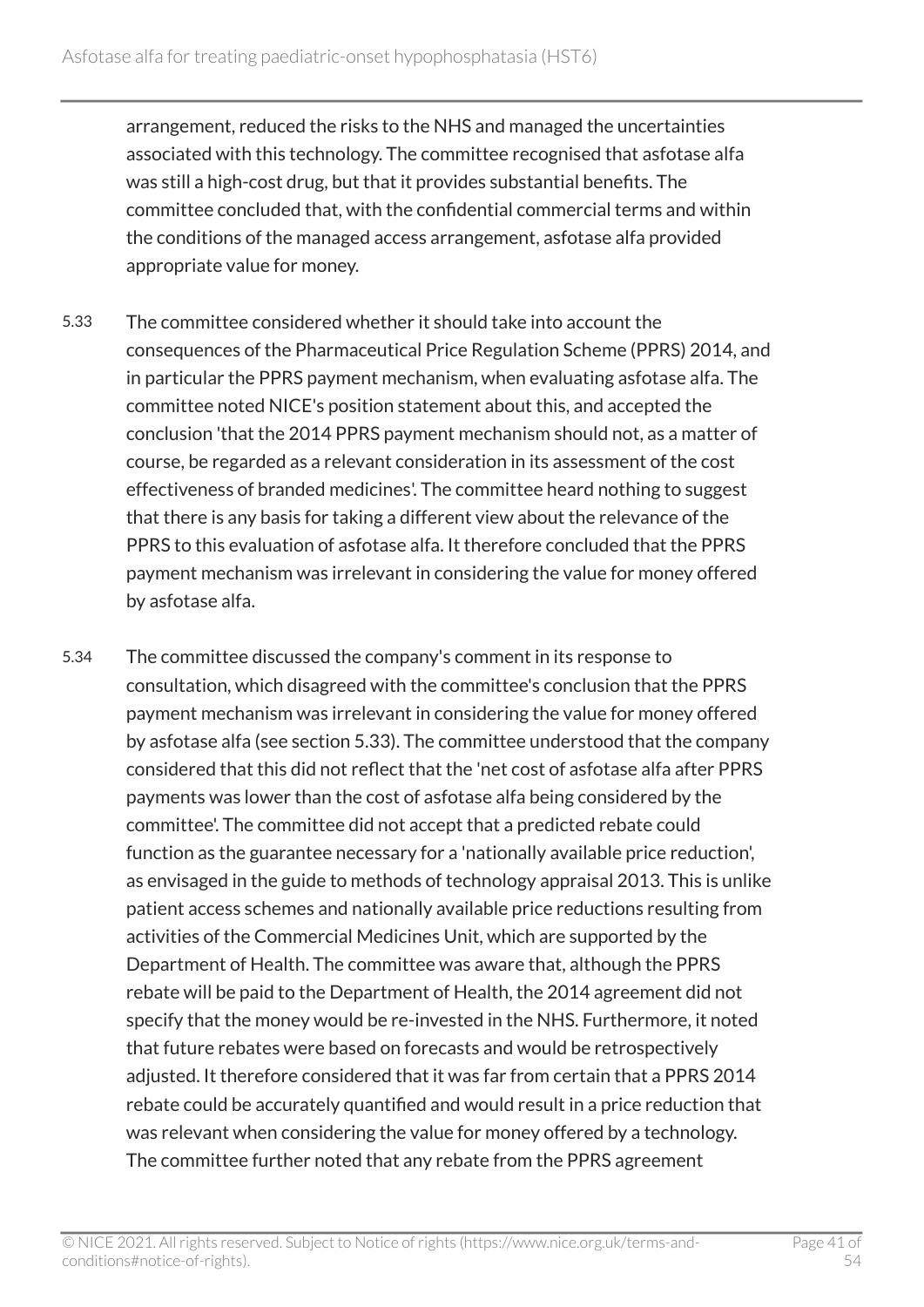attributable directly to asfotase alfa would not be applied directly to invoices generated by people providing asfotase alfa for treating paediatric-onset hypophosphatasia. This is unlike simple discounts from patient access schemes that have been approved by the Department of Health, and medicines procured for use in secondary care through contracts negotiated by the NHS Commercial Medicines Unit. It therefore considered it would be unlikely that savings would be gained directly in the NHS by local commissioners. The committee concluded that the PPRS 2014 payment mechanism could not be considered a nationally available price reduction. It therefore endorsed NICE's position statement on the PPRS scheme and concluded that the PPRS payment mechanism was not applicable to the consideration of the value for money of asfotase alfa.

### <span id="page-41-0"></span>Impact of the technology beyond direct health benefits and on the delivery of the specialised service

- 5.35 The committee considered the potential wider societal benefits of asfotase alfa treatment proposed by the company and the patient experts. It understood from the patient experts that because asfotase alfa improves the general health and functioning of people with paediatric-onset hypophosphatasia, it would enable children with the condition to be educated at school. For adults with the condition and carers of people with the condition, it would enable them to work or at least work for longer. The committee also appreciated that asfotase alfa may reduce: the need to move house to be closer to specialist treatment centres; the need for home adaptions (for example, installation of oxygen or changes to help mobility); and the substantial expenses associated with frequent travel to hospital appointments. The committee was also aware that the company's estimates for cost savings used a human capital approach and that the estimates for cost savings would have been lower if a friction cost approach had been used. On balance, the committee agreed that there would be cost savings and benefits with asfotase alfa incurred outside the NHS and personal and social services, but it did not consider them to be qualitatively greater than those provided by other similar highly specialised technologies.
- 5.36 The committee discussed the impact of asfotase alfa on the delivery of specialised services. It noted the submission received from NHS England indicating that it did not envisage the need for substantial training or education of staff, and that administration of asfotase alfa was straightforward. The committee understood from the company that no additional infrastructure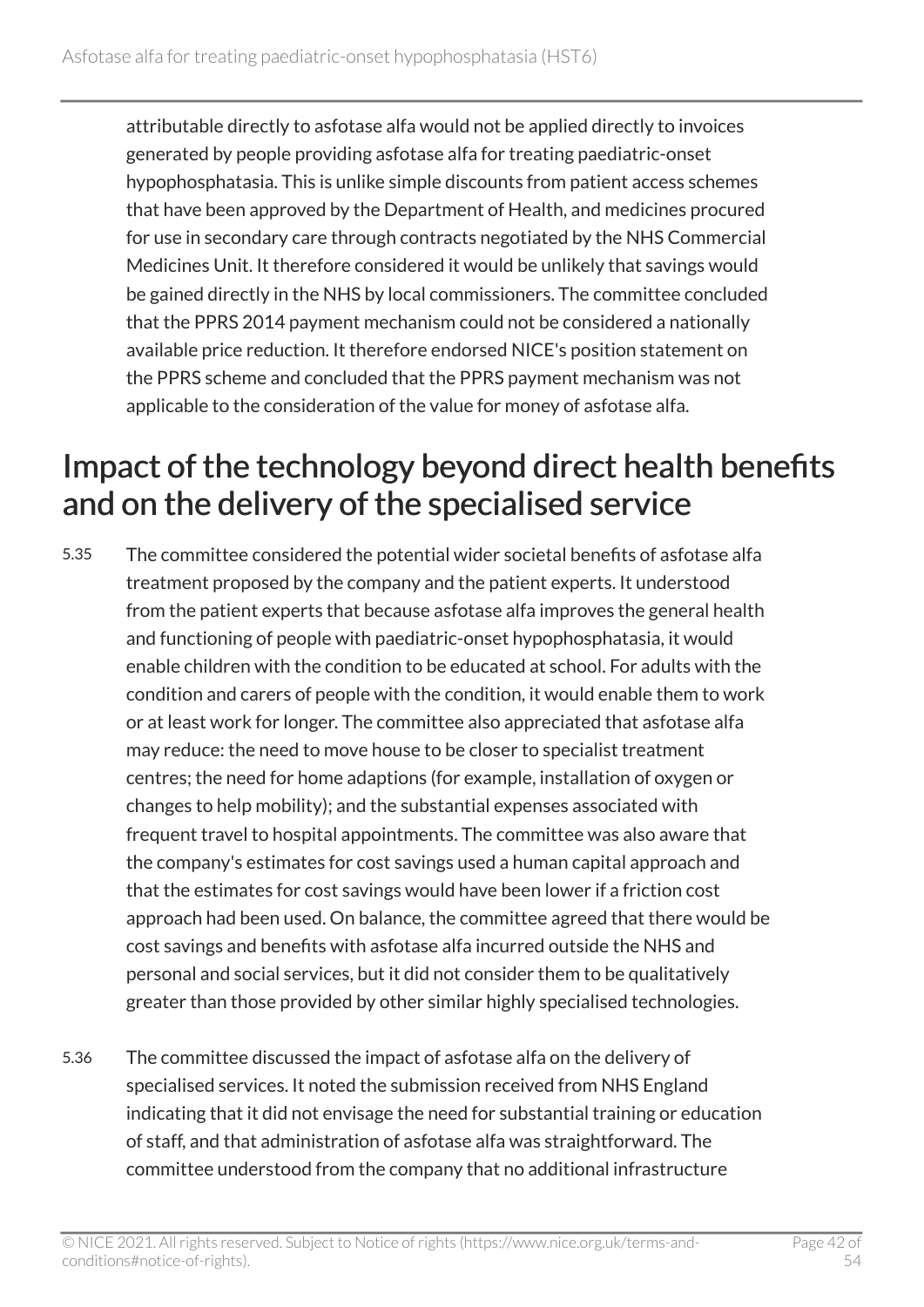would be needed at the 3 specialist centres currently treating hypophosphatasia in England (Birmingham, Manchester and Sheffield). The committee noted that NHS England had highlighted that several months of intensive care and invasive ventilation may be needed for babies until their condition stabilises. It heard from the clinical experts that, because the survival of babies was expected to improve if asfotase alfa is made available in the NHS, they hoped the current capacity of paediatric intensive care units could cope with this increase in demand, but that this was uncertain and would need to be monitored. The committee further heard that there were major concerns about the capacity of paediatric intensive care units in England in general (not specific to hypophosphatasia) but agreed that this was beyond the remit of the current evaluation. The committee recalled its consideration that the managed access arrangement could impose an additional burden on centres delivering asfotase alfa and that it had been reassured that the centres were well set up to manage the requirements of the arrangement. The committee concluded that, based on the company's estimates for the number of people in England likely to have asfotase alfa and reassurance from the clinical experts, it was satisfied that no major changes in staffing and infrastructure would be needed overall at the 3 specialist centres in England currently treating hypophosphatasia if asfotase alfa was made available.

## <span id="page-42-0"></span>**Conclusion**

5.37 The committee appreciated that paediatric-onset hypophosphatasia is a rare, serious, life-threatening and debilitating condition that has severe effects on the lives of people with the condition, as well as their families and carers, for which there are few treatment options and there is an important unmet need. After considering all available evidence, and the opinions of the clinical and patient experts, the committee recognised that asfotase alfa represents an important development in the treatment of paediatric-onset hypophosphatasia. The committee agreed that the results of the trials generally suggested that asfotase alfa was associated with clinically meaningful improvements across a range of outcomes when compared with either pre-treatment measurements or with natural history data from patients who had received best supportive care. It acknowledged that asfotase alfa improved survival in babies with perinatal- and infantile-onset hypophosphatasia, and was associated with a considerable QALY gain. However, the committee believed that, given the designs of the trials and several issues with the natural history data, there was considerable uncertainty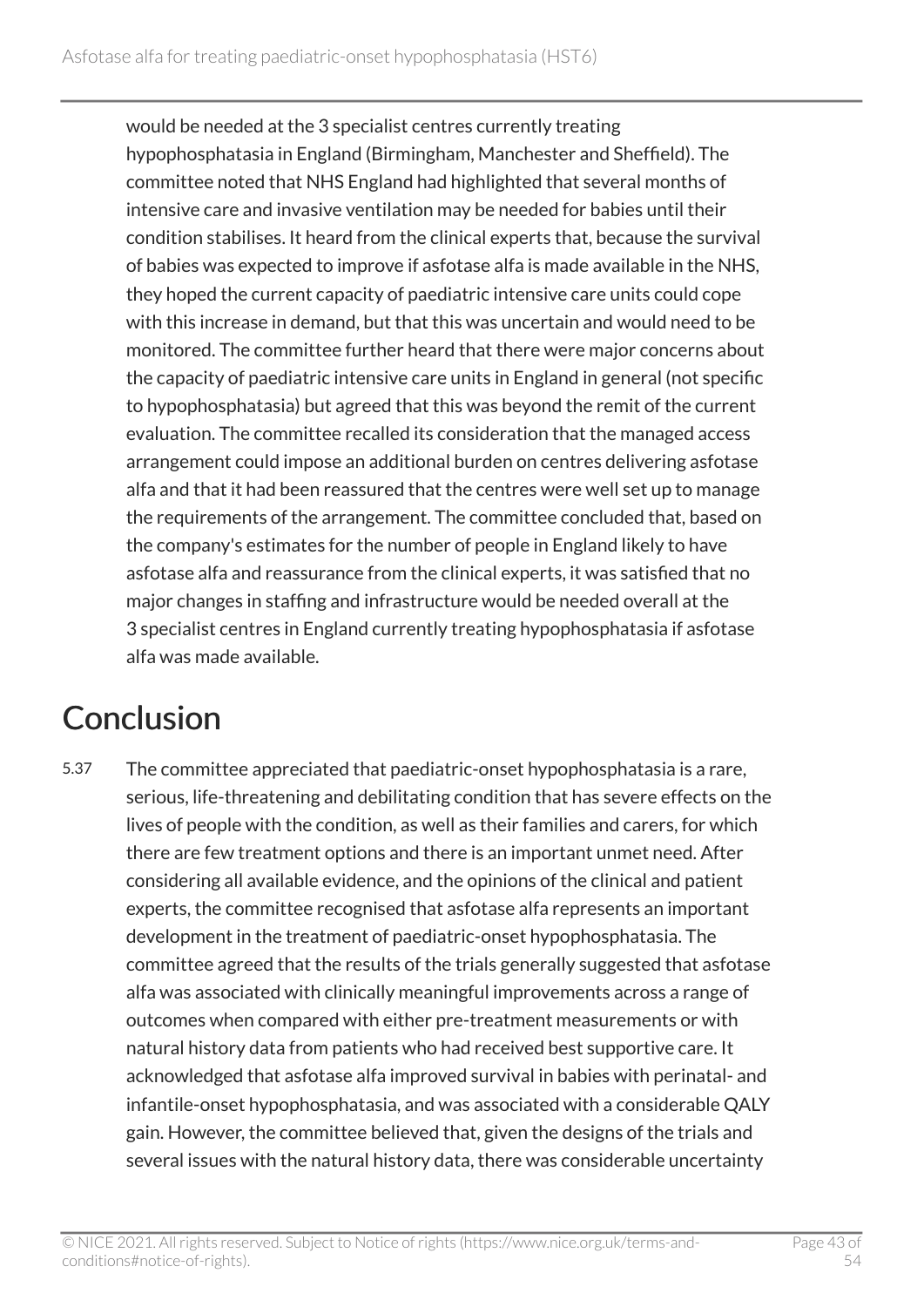around the robustness of the results and the precise size of the benefit. The committee was also concerned that the natural history of paediatric-onset hypophosphatasia in children and adults was not entirely clear (including for people who survive the early years of perinatal- and infantile-onset hypophosphatasia). It considered that the potential benefit with asfotase alfa was not the same for all people with juvenile-onset hypophosphatasia. The committee recognised that the starting and stopping criteria in the managed access arrangement were developed and refined with input from clinical and patient experts and NHS England, to identify people with the greatest clinical need for treatment. It considered that the refined criteria were appropriate. The committee also considered the confidential commercial terms under which asfotase alfa would be made available, and noted that they substantially reduced the costs and risks to the NHS associated with this technology. Although there remained important uncertainties in the cost–consequence model results, the committee considered that asfotase alfa provides major benefits for some people with paediatric-onset hypophosphatasia – particularly those with perinatal- and infantile-onset disease, in whom the benefits are highest and least uncertain. The committee concluded that, although asfotase alfa was a high-cost drug, the costs were manageable in the context of a highly specialised service and it provided appropriate value for money. It further concluded that asfotase alfa should be recommended as an option for treating paediatric-onset hypophosphatasia, for the duration of and within the conditions set out in the managed access arrangement, when the company provides asfotase alfa with the confidential commercial terms agreed with NHS England.

### <span id="page-43-0"></span>Summary of evaluation committee's key conclusions

| <b>HST6</b>    | Evaluation title: Asfotase alfa for treating paediatric-onset<br>hypophosphatasia | Section |
|----------------|-----------------------------------------------------------------------------------|---------|
| Key conclusion |                                                                                   |         |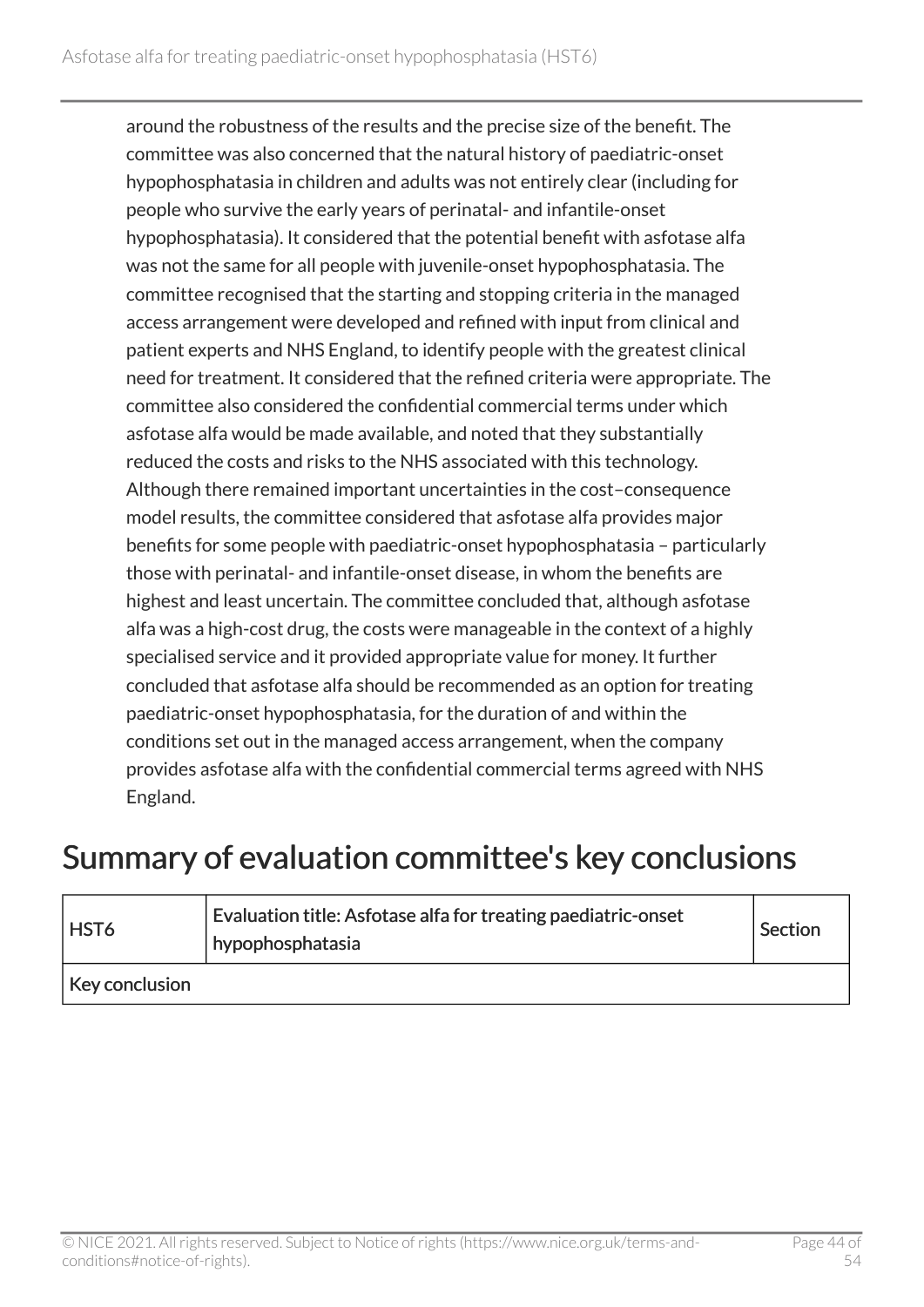| Asfotase alfa is recommended as an option for treating paediatric-onset<br>hypophosphatasia only:                                                                                                                                                                                                                                                                                                                                                                                                                                                                                                                |           |
|------------------------------------------------------------------------------------------------------------------------------------------------------------------------------------------------------------------------------------------------------------------------------------------------------------------------------------------------------------------------------------------------------------------------------------------------------------------------------------------------------------------------------------------------------------------------------------------------------------------|-----------|
| for people who meet the criteria for treatment within the managed access<br>$\bullet$<br>arrangement (see section 4.18), and                                                                                                                                                                                                                                                                                                                                                                                                                                                                                     |           |
| for the duration of this arrangement and in line with the other conditions it<br>$\bullet$<br>specifies, and                                                                                                                                                                                                                                                                                                                                                                                                                                                                                                     |           |
| when the company provides asfotase alfa with the confidential commercial terms<br>agreed with NHS England.                                                                                                                                                                                                                                                                                                                                                                                                                                                                                                       |           |
| Paediatric-onset hypophosphatasia is a rare, serious, life-threatening and<br>debilitating condition, for which there is an important unmet need. Asfotase alfa is<br>an important development, which provides significant benefits - it is life-saving for<br>people with perinatal- and infantile-onset disease, and is associated with a<br>considerable quality-adjusted life year (QALY) gain. However, there was<br>considerable uncertainty around the robustness of the results and the precise size<br>of the benefit.                                                                                  | 1.1, 5.37 |
| The starting and stopping criteria in the managed access arrangement were<br>developed to identify people with the greatest clinical need for treatment; the<br>committee considered that the refined criteria were appropriate.                                                                                                                                                                                                                                                                                                                                                                                 |           |
| The confidential commercial terms substantially reduced the costs and risks to the<br>NHS associated with this technology. Although there remained uncertainties in the<br>economic model results, the committee considered that asfotase alfa provides<br>major benefits - particularly for people with perinatal- and infantile-onset disease,<br>in whom the benefits are highest and least uncertain. The committee concluded<br>that, although asfotase alfa was a high-cost drug, the costs were manageable in the<br>context of a highly specialised service and it provided appropriate value for money. |           |
| <b>Current practice</b>                                                                                                                                                                                                                                                                                                                                                                                                                                                                                                                                                                                          |           |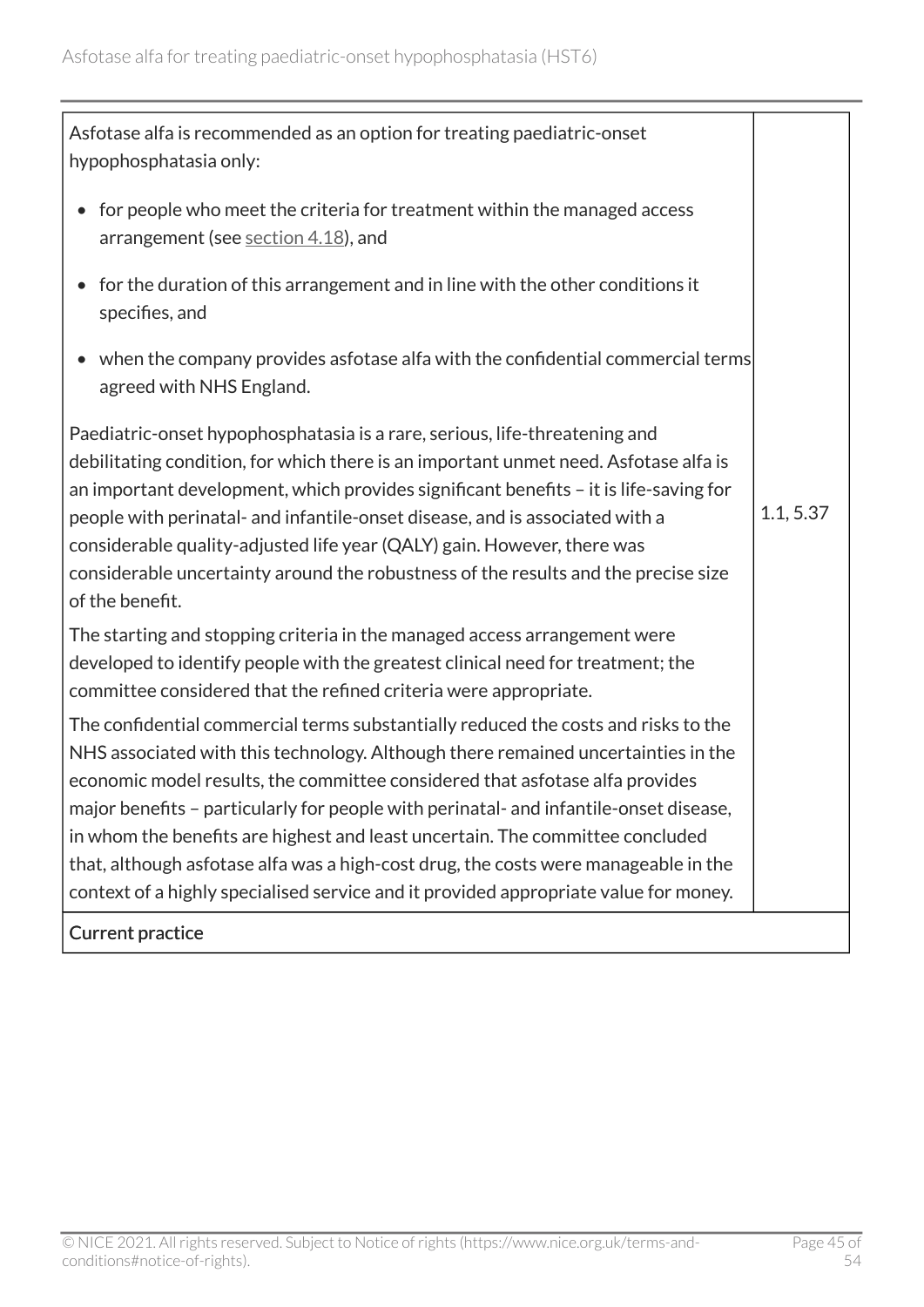| Nature of the<br>condition,<br>including<br>availability of<br>other<br>treatment<br>options<br>The technology                                                                                     | Paediatric-onset hypophosphatasia is a rare, serious, life-<br>threatening and debilitating condition that severely affects the<br>quality of life of people with the condition, and their families. The<br>signs and symptoms vary widely and can appear any time from<br>birth until adulthood.<br>The committee appreciated that mortality was extremely high in<br>perinatal- and infantile-onset hypophosphatasia.<br>The natural history of paediatric-onset hypophosphatasia was<br>well-defined for the early years of perinatal- or infantile-onset<br>disease, but was not entirely clear for juvenile-onset disease.<br>The committee concluded that a treatment that would reduce<br>mortality and pain would be highly valued because there are<br>currently no treatments available that specifically prevent or<br>delay the progression of hypophosphatasia. | $5.1 - 5.3$ |
|----------------------------------------------------------------------------------------------------------------------------------------------------------------------------------------------------|------------------------------------------------------------------------------------------------------------------------------------------------------------------------------------------------------------------------------------------------------------------------------------------------------------------------------------------------------------------------------------------------------------------------------------------------------------------------------------------------------------------------------------------------------------------------------------------------------------------------------------------------------------------------------------------------------------------------------------------------------------------------------------------------------------------------------------------------------------------------------|-------------|
| Proposed<br>benefits of the<br>technology<br>How innovative<br>is the<br>technology in<br>its potential to<br>make a<br>significant and<br>substantial<br>impact on<br>health-related<br>benefits? | The committee acknowledged that asfotase alfa offers a lifeline<br>for babies with paediatric-onset hypophosphatasia, who would<br>otherwise die. The committee heard from the clinical experts that,<br>because asfotase alfa was the first therapy that specifically targets<br>the underlying cause of hypophosphatasia, they considered it to<br>be a step change in the management of paediatric-onset<br>hypophosphatasia.                                                                                                                                                                                                                                                                                                                                                                                                                                             | 5.4         |
| Adverse<br>reactions                                                                                                                                                                               | The company presented adverse event data for people receiving<br>asfotase alfa. Most adverse events were considered unrelated to<br>asfotase alfa treatment and were of mild intensity.                                                                                                                                                                                                                                                                                                                                                                                                                                                                                                                                                                                                                                                                                      | 4.17        |
| <b>Clinical evidence</b>                                                                                                                                                                           |                                                                                                                                                                                                                                                                                                                                                                                                                                                                                                                                                                                                                                                                                                                                                                                                                                                                              |             |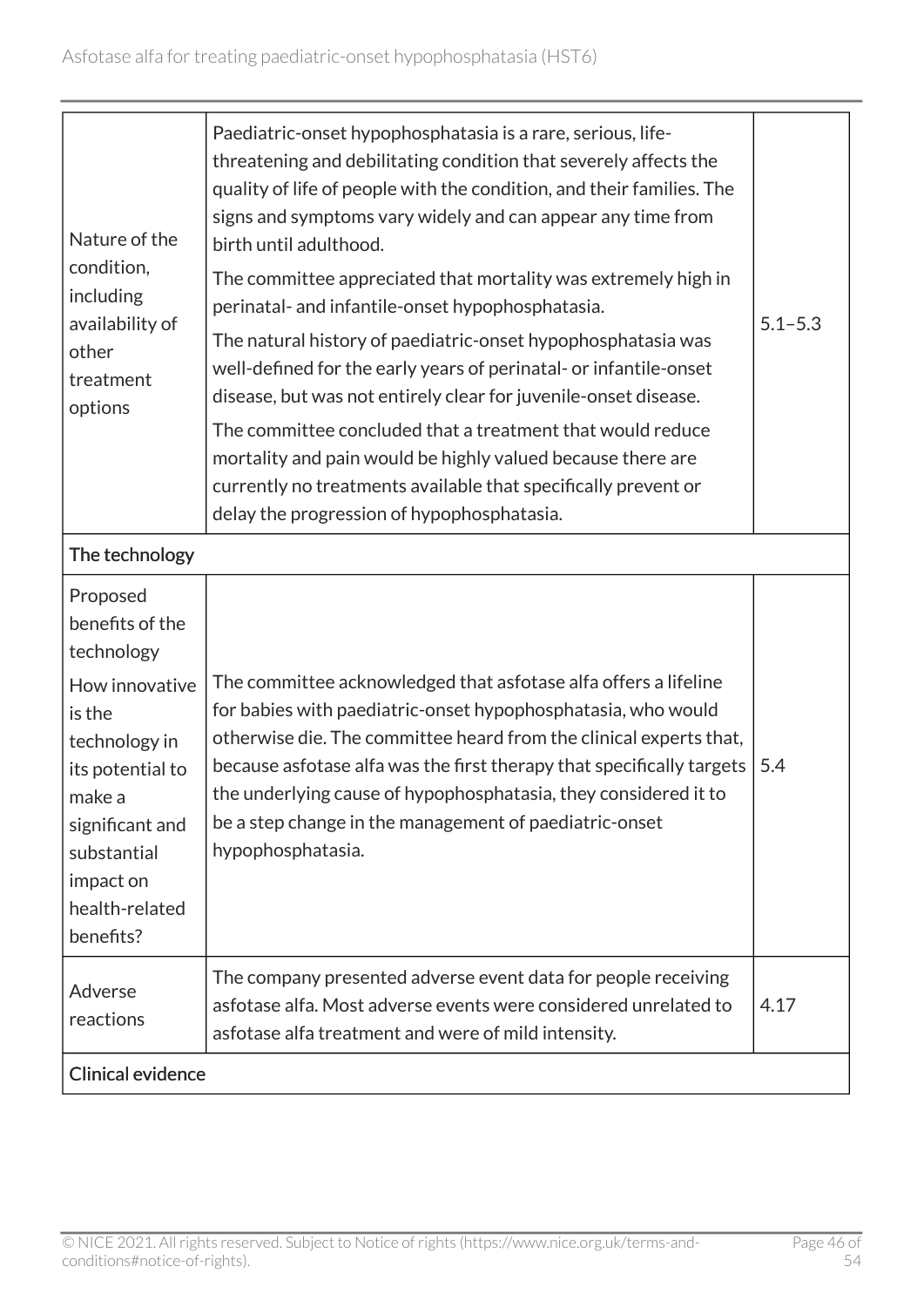| Availability,                                 | The company identified 4 open-label phase II studies of asfotase<br>alfa and 3 retrospective non-interventional studies.                                                                                                                                                                                                                                                                                                  | 4.3, 4.4           |
|-----------------------------------------------|---------------------------------------------------------------------------------------------------------------------------------------------------------------------------------------------------------------------------------------------------------------------------------------------------------------------------------------------------------------------------------------------------------------------------|--------------------|
| nature and<br>quality of<br>evidence          | Most of the company's clinical trial evidence did not include a<br>concurrent control group. The committee agreed that it was<br>reasonable in the circumstances for the company to compare with<br>natural history data.                                                                                                                                                                                                 | 5.6                |
| Uncertainties<br>generated by<br>the evidence | Given the heterogeneous nature of the condition and the trial<br>designs used, the available clinical evidence did not provide either<br>a robust estimate of the size of the benefit or a strong indication<br>of the likely variation in the treatment effect.<br>The committee agreed that there was considerable uncertainty<br>around whether the treatment effect would be maintained for the<br>person's lifetime. | 5.6, 5.10,<br>5.28 |
|                                               | The committee heard from the clinical experts that there<br>remained uncertainty about how long treatment was likely to be<br>appropriate after stabilising the condition in clinical practice.                                                                                                                                                                                                                           |                    |
| Impact of the<br>technology                   | Asfotase alfa improved the probability of survival in perinatal- and<br>infantile-onset hypophosphatasia compared with best supportive<br>care, and the trials generally suggested that treatment was<br>associated with improvements compared with baseline across<br>several outcomes for people with paediatric-onset<br>hypophosphatasia.                                                                             | $5.5 - 5.7$ ,      |
|                                               | However, the available evidence did not provide a robust estimate<br>of the size of the benefit - asfotase alfa provided a substantial<br>QALY gain but there was considerable uncertainty around this<br>benefit.                                                                                                                                                                                                        | 5.29, 5.30         |
|                                               | The benefits of asfotase alfa were different in nature between<br>different age groups, and the benefits were smaller and more<br>uncertain in older age groups.                                                                                                                                                                                                                                                          |                    |
| Cost evidence                                 |                                                                                                                                                                                                                                                                                                                                                                                                                           |                    |
| Availability and<br>nature of<br>evidence     | The committee discussed the company's cost-consequence model<br>and budget impact analysis.                                                                                                                                                                                                                                                                                                                               | $5.16 - 5.34$      |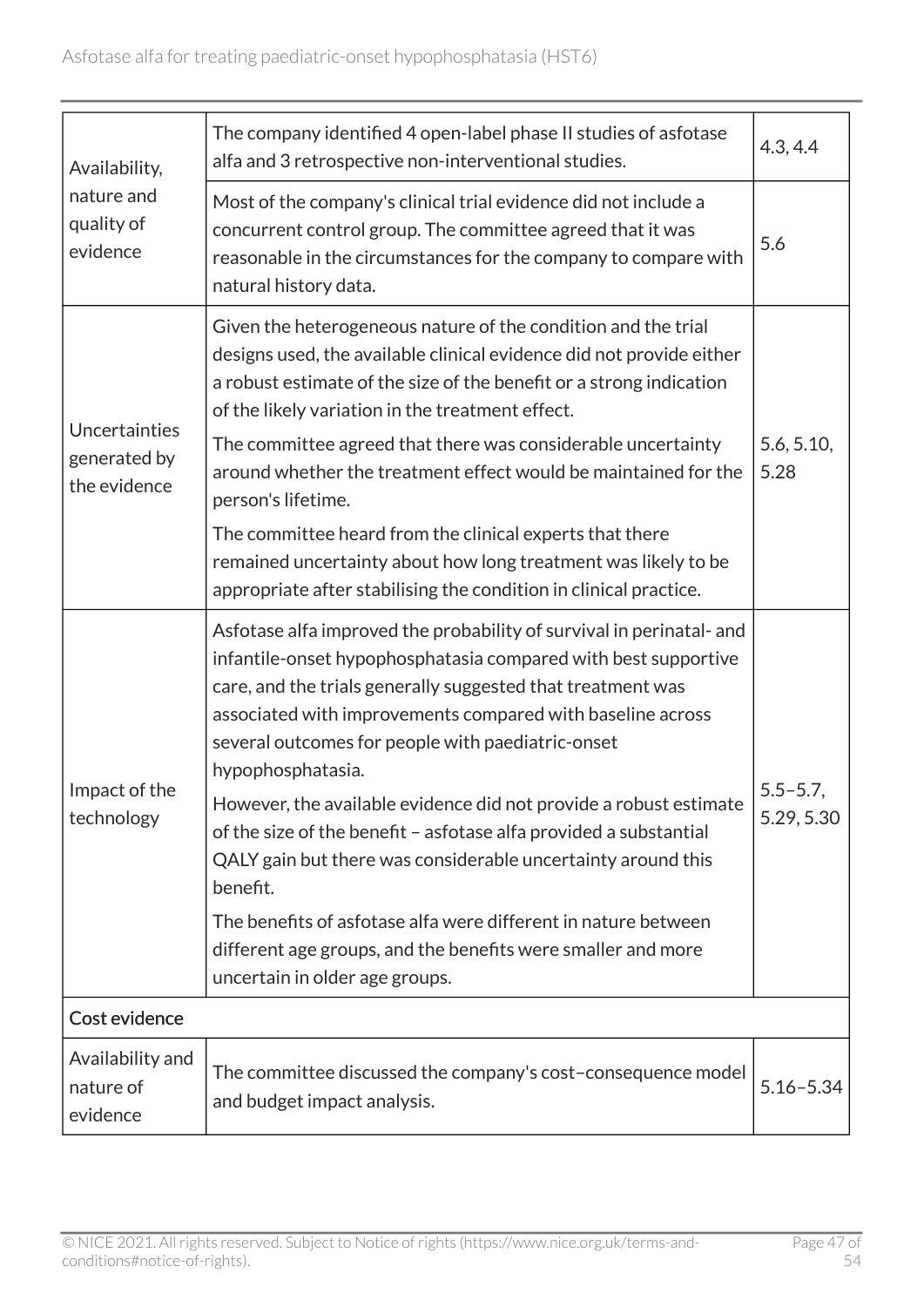|                                              | The number of children and adults with paediatric-onset<br>hypophosphatasia who would be treated in the future was<br>uncertain.                                                       | 5.17 |
|----------------------------------------------|----------------------------------------------------------------------------------------------------------------------------------------------------------------------------------------|------|
|                                              | Assuming 100% adherence was more appropriate for the budget<br>impact analysis.                                                                                                        | 5.18 |
| Uncertainties                                | It would have been preferable to capture all symptoms of<br>hypophosphatasia in the model, but using the 6 minute walk test<br>(6MWT) distance to define health states was reasonable. | 5.21 |
| around and<br>plausibility of<br>assumptions | Using natural history data that attempted to adjust for the<br>potential biases was appropriate in the economic modelling.                                                             | 5.23 |
| and inputs in<br>the economic                | A 30% price reduction after 10 years to account for loss of<br>exclusivity is inappropriate.                                                                                           | 5.24 |
| model and<br>budget impact<br>analysis       | Costs of intensive care were reasonable, but were uncertain<br>because the resource use data were not transparent.                                                                     | 5.25 |
|                                              | Revisions made to baseline age and severity for people with<br>juvenile-onset disease to account for the managed access<br>arrangement were logical, but uncertain.                    | 5.27 |
|                                              | The most appropriate discounting rate was 3.5%.                                                                                                                                        | 5.28 |
|                                              | Probabilistic sensitivity analysis suggested that the results of the<br>cost-consequence analysis were not very stable and were<br>therefore associated with considerable uncertainty. | 5.29 |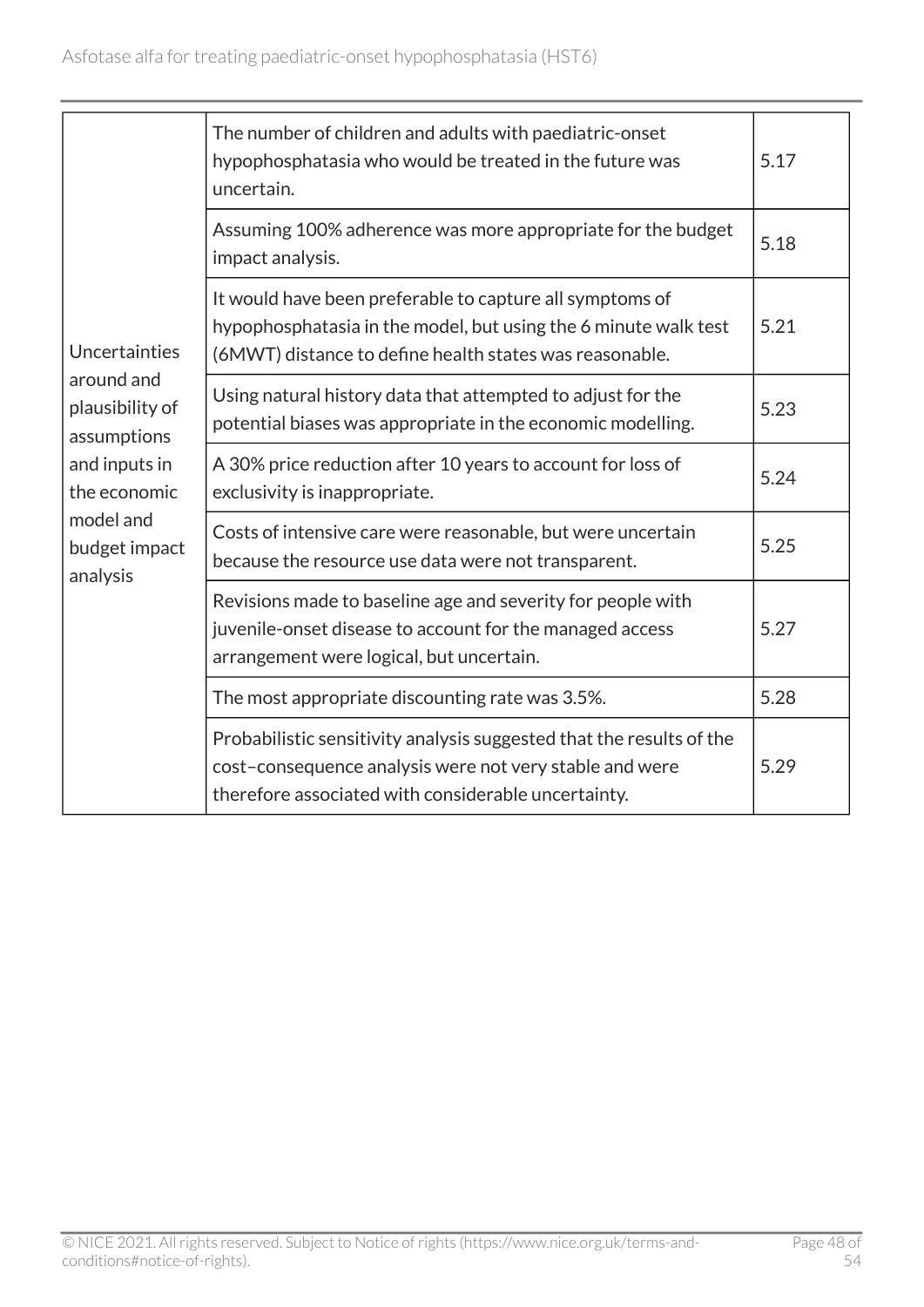| Incorporation<br>of health-<br>related quality-<br>of-life benefits<br>and utility<br>values<br>Have any<br>potential<br>significant and<br>substantial<br>health-related<br>benefits been<br>identified that<br>were not<br>included in the<br>economic<br>model, and how<br>have they been | The committee understood that the health-related quality of life<br>of a child with hypophosphatasia can be substantially lower than<br>that of a child without hypophosphatasia. The utility values in the<br>company's model were reasonable estimates.<br>The committee acknowledged that the company had not included<br>the health-related quality-of-life benefits for carers of people with<br>the condition and that, if included, they were likely to increase the<br>QALY gain for asfotase alfa compared with best supportive care.                                                                                                                                                                                                  | 5.26       |
|----------------------------------------------------------------------------------------------------------------------------------------------------------------------------------------------------------------------------------------------------------------------------------------------|-------------------------------------------------------------------------------------------------------------------------------------------------------------------------------------------------------------------------------------------------------------------------------------------------------------------------------------------------------------------------------------------------------------------------------------------------------------------------------------------------------------------------------------------------------------------------------------------------------------------------------------------------------------------------------------------------------------------------------------------------|------------|
| considered?<br>Cost to the<br>NHS and PSS                                                                                                                                                                                                                                                    | The committee considered the total cost of asfotase alfa for the<br>whole managed access arrangement population and for the<br>different forms of hypophosphatasia (that is, perinatal and<br>infantile onset, children with juvenile onset and adults with<br>juvenile onset), taking into account the confidential commercial<br>terms.<br>The commercial terms and the refined managed access<br>arrangement reduced the cost to the NHS and reduced the<br>financial risk, compared with previous proposals.<br>On balance, although asfotase alfa was still a very high-cost<br>technology, with the agreed commercial terms the total cost to<br>the NHS was acceptable and manageable in the context of a highly<br>specialised service. | 5.19, 5.20 |
| Value for<br>money                                                                                                                                                                                                                                                                           | Asfotase alfa provided a substantial QALY gain, but there was<br>considerable uncertainty around the size of the benefit.                                                                                                                                                                                                                                                                                                                                                                                                                                                                                                                                                                                                                       | 5.29       |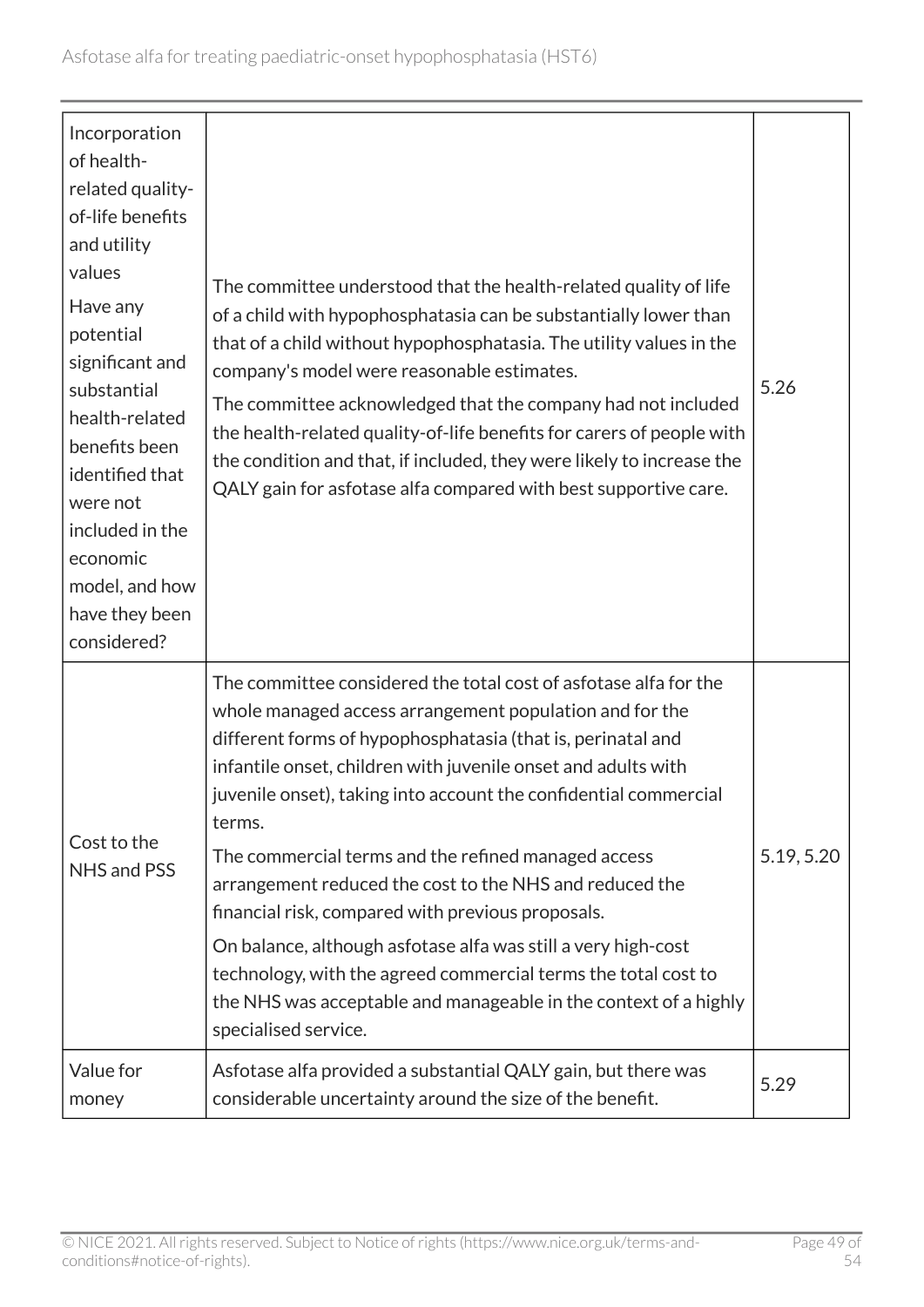|                                                                                                    | The benefits in people with perinatal- and infantile-onset<br>hypophosphatasia were of a different nature to those in the older<br>groups, and were also the largest and the least uncertain in this<br>group.                                                                                                                                                                                                                                                                                                                                                                                                                                                       | 5.30       |  |
|----------------------------------------------------------------------------------------------------|----------------------------------------------------------------------------------------------------------------------------------------------------------------------------------------------------------------------------------------------------------------------------------------------------------------------------------------------------------------------------------------------------------------------------------------------------------------------------------------------------------------------------------------------------------------------------------------------------------------------------------------------------------------------|------------|--|
|                                                                                                    | The committee noted that the confidential commercial terms<br>substantially reduced the cost to the NHS for asfotase alfa, and<br>reduced the risks to the NHS and managed the uncertainties.<br>Asfotase alfa was still a high-cost drug, but provided substantial<br>benefits. The committee concluded that, with the confidential<br>commercial terms and within the conditions of the managed<br>access arrangement, asfotase alfa provided appropriate value for<br>money.                                                                                                                                                                                      | 5.32       |  |
| Impact beyond<br>direct health<br>benefits and on<br>the delivery of<br>the specialised<br>service | The committee agreed that there would be cost savings and<br>benefits with asfotase alfa incurred outside the NHS and personal<br>and social services, but it did not consider them to be qualitatively<br>greater than those provided by other similar highly specialised<br>technologies.<br>The committee considered that the managed access arrangement<br>could impose an additional burden on centres delivering asfotase<br>alfa, but was reassured that the centres were well set up to<br>manage the requirements.<br>Overall, no major changes in staffing and infrastructure would be<br>needed at the 3 specialist centres in England currently treating | 5.35, 5.36 |  |
|                                                                                                    | hypophosphatasia if asfotase alfa were made available.                                                                                                                                                                                                                                                                                                                                                                                                                                                                                                                                                                                                               |            |  |
| Additional factors taken into account                                                              |                                                                                                                                                                                                                                                                                                                                                                                                                                                                                                                                                                                                                                                                      |            |  |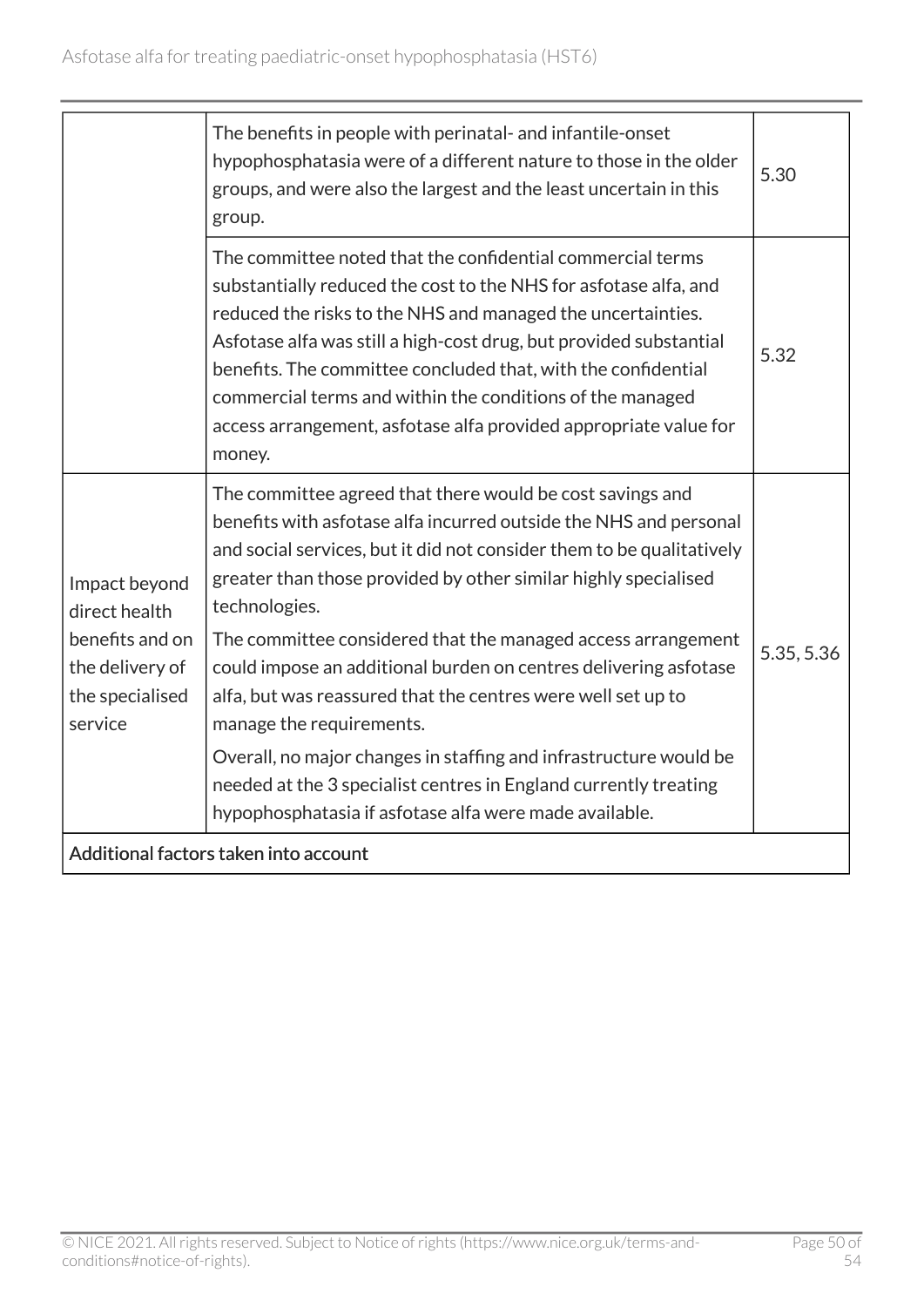| Access schemes                                                 | The committee considered the confidential commercial terms<br>agreed with NHS England.<br>The committee also discussed the proposed managed access<br>arrangement. It considered that the finalised starting and stopping<br>criteria were appropriate. It welcomed the inclusion of the<br>national expert committee in the decision-making process, and<br>emphasised the value of the multidisciplinary approach. The<br>committee emphasised the importance of robust governance<br>procedures. The committee concluded that the data collection<br>was likely to provide valuable evidence to support a review of the<br>guidance. It was reassured that the managed access arrangement<br>would not impose an undue burden on people with<br>hypophosphatasia or the NHS. | 3.4,<br>$5.9 - 5.15$ ,<br>5.195.20,<br>5.31, 5.32 |
|----------------------------------------------------------------|---------------------------------------------------------------------------------------------------------------------------------------------------------------------------------------------------------------------------------------------------------------------------------------------------------------------------------------------------------------------------------------------------------------------------------------------------------------------------------------------------------------------------------------------------------------------------------------------------------------------------------------------------------------------------------------------------------------------------------------------------------------------------------|---------------------------------------------------|
| Equalities<br>considerations<br>and social value<br>judgements | No equality issues were raised during the evaluation.                                                                                                                                                                                                                                                                                                                                                                                                                                                                                                                                                                                                                                                                                                                           |                                                   |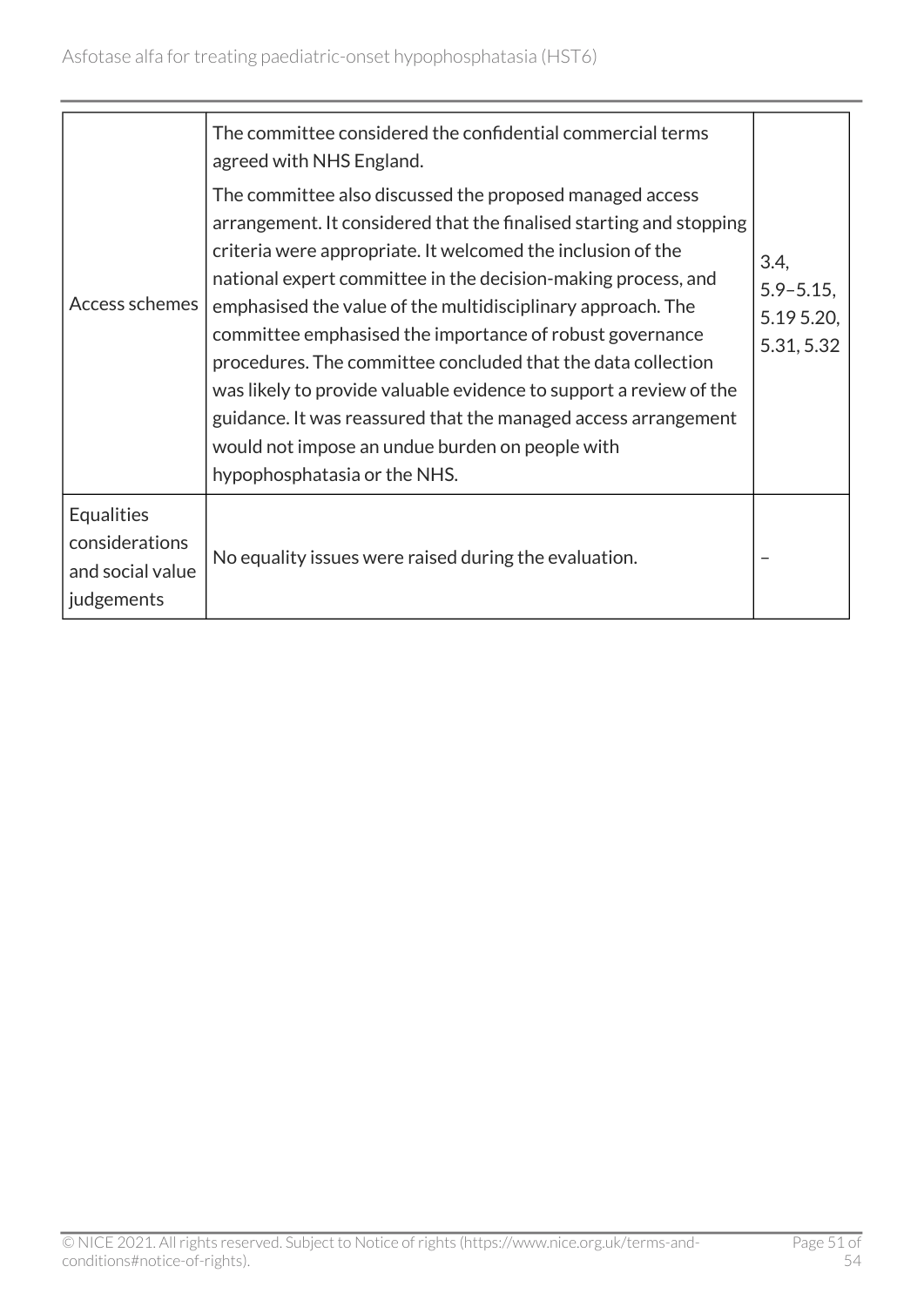## <span id="page-51-0"></span>6 Implementation

- 6.1 Section 8(6) of the [National Institute for Health and Care Excellence](http://www.legislation.gov.uk/uksi/2013/259/contents/made)  [\(Constitution and Functions\) and the Health and Social Care Information Centre](http://www.legislation.gov.uk/uksi/2013/259/contents/made)  [\(Functions\) Regulations 2013](http://www.legislation.gov.uk/uksi/2013/259/contents/made) requires clinical commissioning groups, NHS England and, with respect to their public health functions, local authorities to comply with the recommendations in this evaluation within 3 months of its date of publication.
- 6.2 The Welsh Ministers have issued directions to the NHS in Wales on implementing NICE highly specialised technologies guidance. When a NICE highly specialised technologies guidance recommends the use of a drug or treatment, or other technology, the NHS in Wales must usually provide funding and resources for it within 2 months of the first publication of the final evaluation determination.
- 6.3 When NICE recommends a treatment 'as an option', the NHS must make sure it is available within the period set out in the paragraph above. This means that, if a patient has hypophosphatasia and the doctor responsible for their care thinks that asfotase alfa is the right treatment, it should be available for use, in line with NICE's recommendations.
- 6.4 The company has proposed that asfotase alfa will be available to the NHS under commercial terms agreed with NHS England. The nature of these terms are commercial in confidence. It is the responsibility of the company to communicate details of the discount to the relevant NHS organisations. Any enquiries from NHS organisations about the commercial terms should be directed to [GlobalGovernmentAffairs@Alexion.com](mailto:GlobalGovernmentAffairs@alexion.com).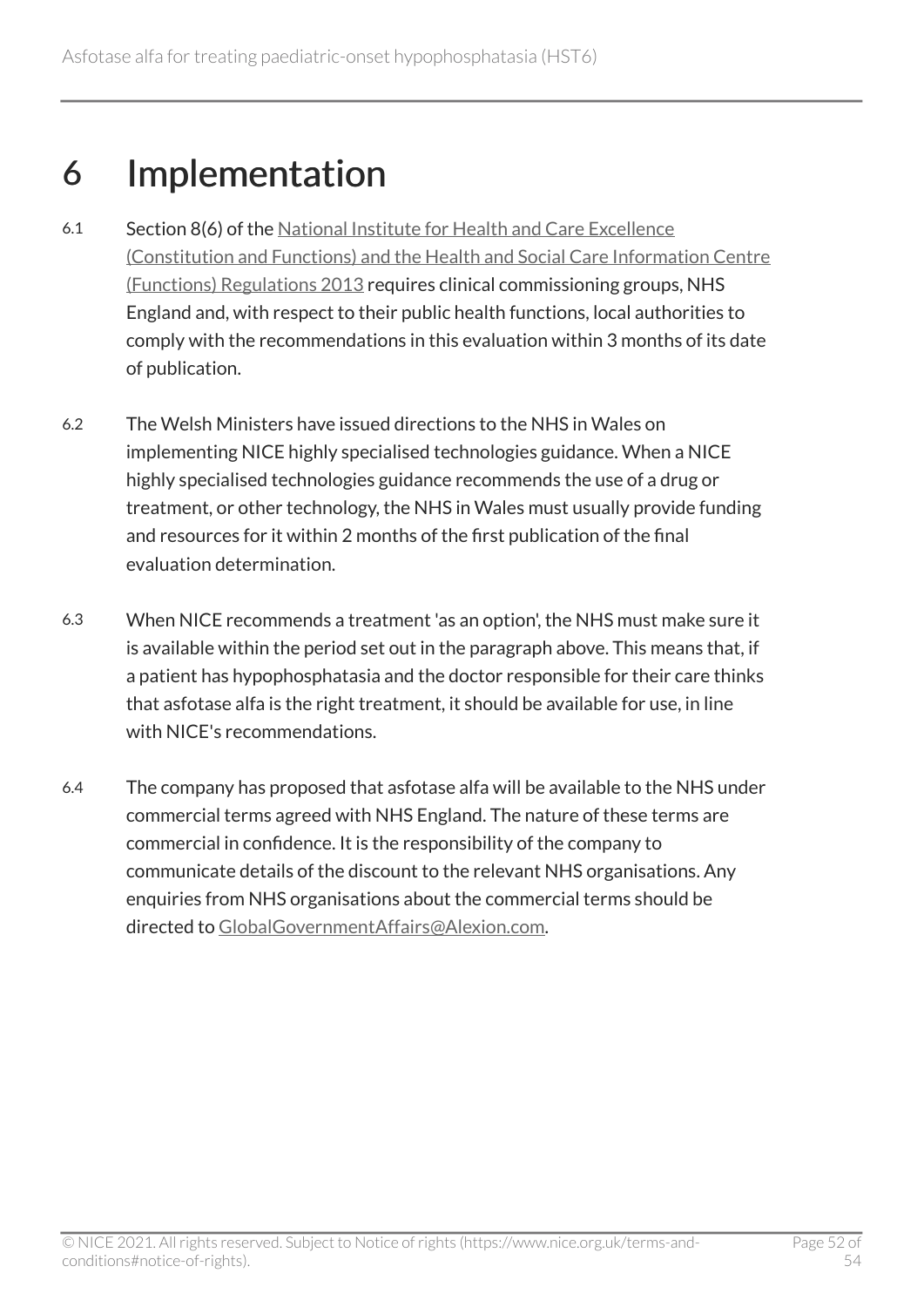## <span id="page-52-0"></span>7 Evaluation committee members and NICE project team

## <span id="page-52-1"></span>Evaluation committee members

The highly specialised technologies evaluation committee is a standing advisory committee of NICE.

[Committee members](https://www.nice.org.uk/Get-Involved/Meetings-in-public/Highly-Specialised-Technologies-Evaluation-Committee/Members) are asked to declare any interests in the technology to be appraised. If it is considered that there is a conflict of interest, the member is excluded from participating further in that appraisal.

The [minutes](https://www.nice.org.uk/Get-Involved/Meetings-in-public/Highly-Specialised-Technologies-Evaluation-Committee) of each evaluation committee meeting, which include the names of the members who attended and their declarations of interests, are posted on the NICE website.

## <span id="page-52-2"></span>NICE project team

Each highly specialised technology evaluation is assigned to a team consisting of 1 or more technical personnel and project managers, and the Associate Director for the Highly Specialised Technologies Programme.

Martyn Burke and Thomas Strong Technical Analysts

Linda Landellsand Ian Watson Technical Advisers

Leanne Wakefield and Jenna Dilkes Project Managers

Sheela Upadhyaya (from November 2015) Associate Director

ISBN: 978-1-4731-2601-5